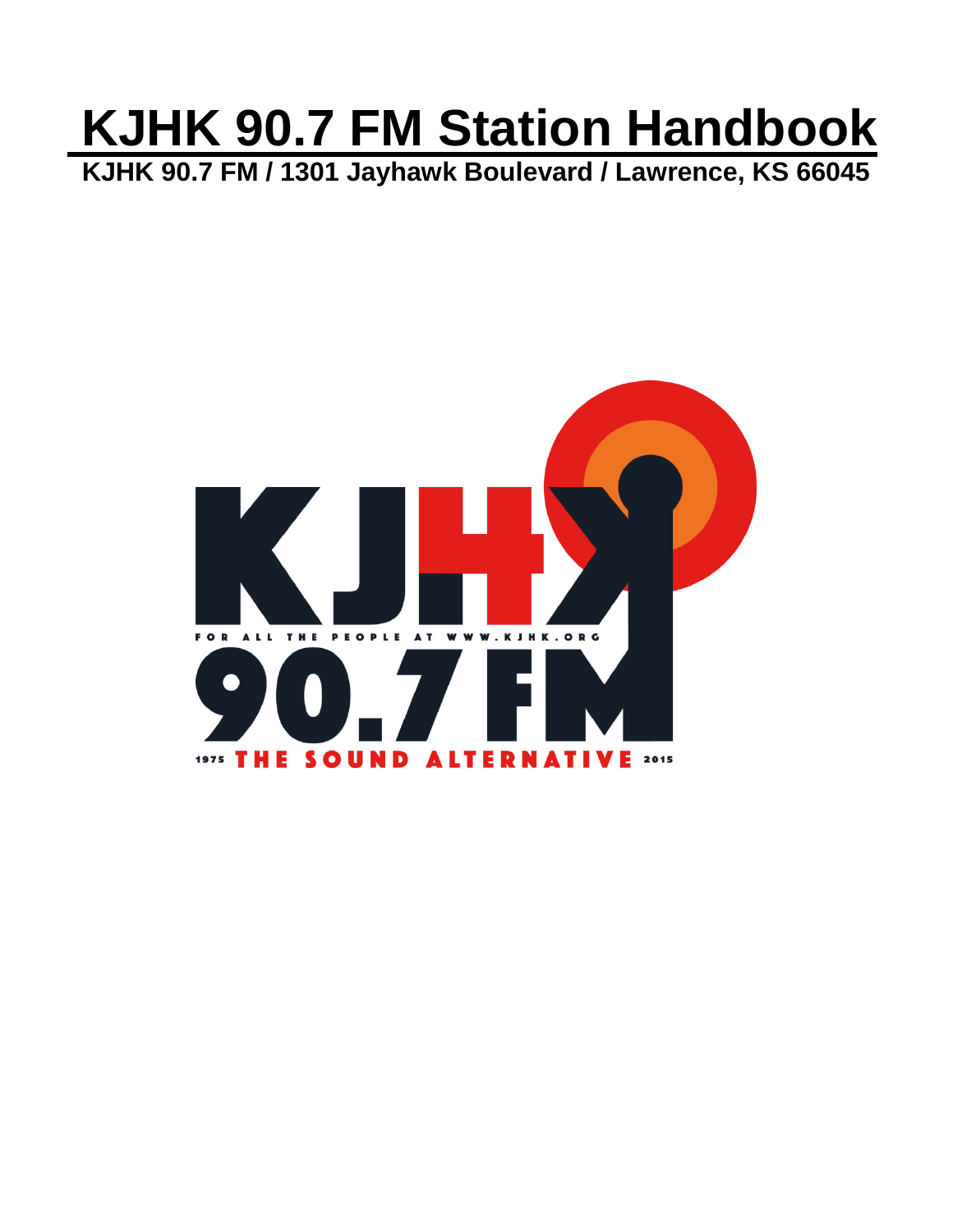### **TABLE OF CONTENTS**

| <b>KJHK-FM 90.7</b>                                                         | 3                       |  |  |  |
|-----------------------------------------------------------------------------|-------------------------|--|--|--|
| KJHK's dual roles as both an Educational Opportunity and a Public Trust     |                         |  |  |  |
| <b>Mission and Purpose of KJHK</b>                                          | $\mathbf{3}$<br>3       |  |  |  |
| <b>The KJHK Constitution</b>                                                | 5                       |  |  |  |
| The KJHK/KU/FCC Relationship                                                | $\overline{\mathbf{7}}$ |  |  |  |
| <b>List of FCC Violations and Forfeitures</b>                               | 8                       |  |  |  |
| <b>KJHK Hiring Practices</b>                                                | $\boldsymbol{9}$        |  |  |  |
| A. Statement of Equal Opportunity                                           | $\boldsymbol{9}$        |  |  |  |
| <b>B. Minimum Qualifications for Participation</b>                          |                         |  |  |  |
| C. Selection of Best Qualified Applicants                                   |                         |  |  |  |
| D. Executive Staff Hiring Practices and Policies                            | 10<br>10                |  |  |  |
| The KJHK Organizational Chart                                               | 11                      |  |  |  |
| <b>Objectives of the KJHK Experience</b>                                    | 12                      |  |  |  |
| <b>KJHK Policies and Procedures</b>                                         | 12                      |  |  |  |
| A. The Noncommercial nature of KJHK                                         |                         |  |  |  |
| B. Communications concerning policy and procedures                          |                         |  |  |  |
| C. Housekeeping                                                             |                         |  |  |  |
| D. Whom to Consult?                                                         |                         |  |  |  |
|                                                                             |                         |  |  |  |
| E. Security                                                                 |                         |  |  |  |
| F. Office Supplies                                                          |                         |  |  |  |
| G. Work Areas                                                               |                         |  |  |  |
| H. Purchasing                                                               |                         |  |  |  |
| <b>Property</b><br>L.                                                       |                         |  |  |  |
| J. Alcohol and Controlled Substance Policy                                  |                         |  |  |  |
| K. Telephones                                                               |                         |  |  |  |
| L. Live Interviews and other Live Broadcasts involving non-KJHK Individuals |                         |  |  |  |
| M. Misuse of Station Resources and Misrepresentation of KJHK                |                         |  |  |  |
| <b>Discipline Procedures</b>                                                | 15                      |  |  |  |
| A. KJHK Staff Penalty System                                                |                         |  |  |  |
| <b>B. Grounds for Immediate Dismissal</b>                                   |                         |  |  |  |
| C. Departmental Offenses Liable to Disciplinary Action                      |                         |  |  |  |
| D. Grievance Procedure                                                      |                         |  |  |  |
| <b>KJHK Staff Evaluation Process</b>                                        | 17                      |  |  |  |
| <b>More FCC Regulations Pertaining to KJHK</b>                              | 17                      |  |  |  |
| Section 317 - Announcement With Respect to Certain Matter Broadcast         |                         |  |  |  |
| Section 507 - Disclosure of Certain Payments                                |                         |  |  |  |
| 47 CFR 73.1212 - Sponsorship Identification                                 |                         |  |  |  |
| The Noncommercial Nature of Educational Broadcast Stations                  |                         |  |  |  |
| <b>Underwriting and Public Service Announcements</b>                        | 22                      |  |  |  |
| <b>KJHK Job Descriptions</b>                                                | 23                      |  |  |  |
| <b>ANSI Guidelines for Human Exposure to Radiation</b>                      |                         |  |  |  |
| <b>Participation Contract</b>                                               |                         |  |  |  |
| Payola/Plugola Affidavit                                                    | 39                      |  |  |  |
|                                                                             |                         |  |  |  |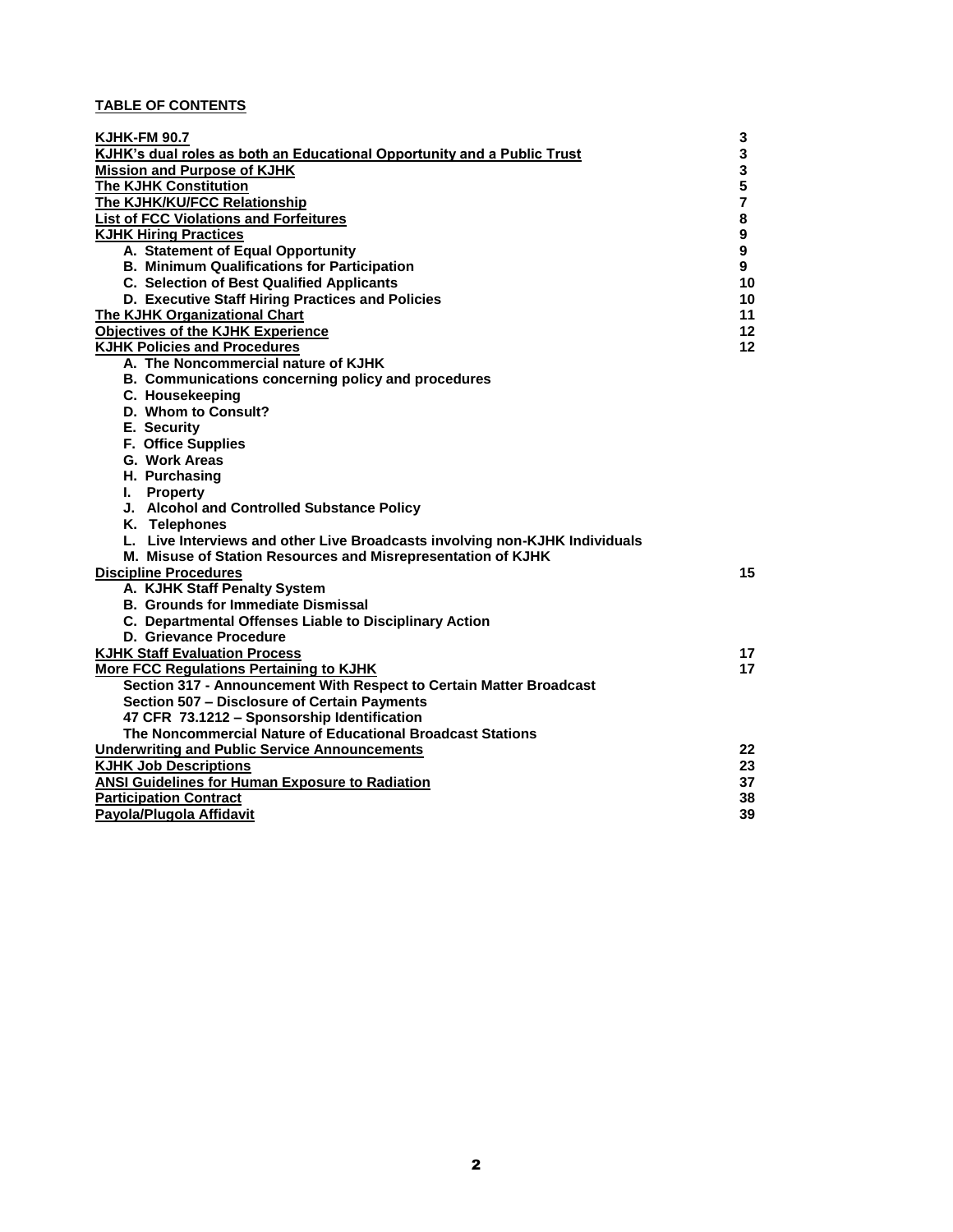### **1. KJHK-FM 90.7**

KJHK-FM is a student-operated radio station licensed to the Kansas Board of Regents and the University of Kansas and administered by The KU Memorial Unions. KJHK holds a Class A noncommercial educational license granted by the FCC to operate in the public interest at 90.7 Mhz on the FM band, licensed to transmit at 2600 watts, with an effective radiated power of 2300 watts. The broadcast studio is located in the Kansas Union, 1301 Jayhawk Boulevard, Lawrence, KS 66045. KJHK's transmitter and antenna are located at the University's tower on Petefish Drive. KJHK's antenna height is 278 feet above average terrain. KJHK operates twenty-four hours a day, seven days a week, except during academic holidays, when programming schedule and airtime may vary.

### **2. KJHK's dual roles as both an Educational Opportunity and a Public Trust**

It is KJHK's responsibility to provide educational opportunities for students at The University of Kansas, but it is also the station's goal to serve the KU and Lawrence communities as well. As an educational opportunity, the station serves as a learning lab for students. As a public trust, the station exists to provide exceptional and diverse programming to the public, and must be professionally represented in the community. The student body of the University of Kansas is KJHK's primary audience, so the station must remain sensitive and adaptive to the student body's tastes and concerns. To that end, all students involved in the station are expected to conduct the station's daily operations within the contexts of standard business procedures, which include ethical behavior, professionalism, appropriate language, normal office and security procedures, and impeccable public relations.

### **3. Mission and Purpose of KJHK**

### **KJHK Mission and Purpose:**

**"As the University of Kansas' student run radio station, KJHK provides KU students with a unique and personal student development experience centered in the communication of culture. The station cultivates a sense of community and belonging on the KU campus. Through the KJHK experience, KU students learn leadership and relational skills that serve them for a lifetime."**

**Mission to KU** – as KJHK's license holder, The University holds KJHK accountable in a variety of ways:

- Professional broadcasting of all programming.
- Professional interaction with other groups, business, students and KU staff.
- Responsible spending and usage of University-allocated resources.
- Professional effort to move forward, set goals and challenge ourselves to be the best station possible.
- Remain a piece of the cultural fabric that makes Lawrence an attractive destination.

### **Mission to KU Students**:

- Provide programming that is unavailable elsewhere.
- Open to suggestions, feedback and collaboration invitations.
- Be aware of shortcomings and work openly to improve as an organization.

**Mission to the Union** – In 2003 the Union set four parameters for KJHK:

- Increase student listenership.
- Support and assist student organizations.
- Provide learning and leadership opportunities for students.
- Increase private funds for the station.

### **Mission and responsibility to each other and to KJHK**:

- Roles on Executive Staff are a privilege. As they are not democratically elected positions, all Executive Staff members have an obligation to serve the station and its student staff with integrity and compassion.
- Executive Staff members are obligated to dissent if they disagree with a decision or direction taken by others within the station. By the same token, Executive Staff members should listen to and respect all opinions.
- Follow through with what you say you will do. KJHK cannot survive without adhering to this principle.
- Think big—don't just do the job, think about what the job could be and make a plan for getting there.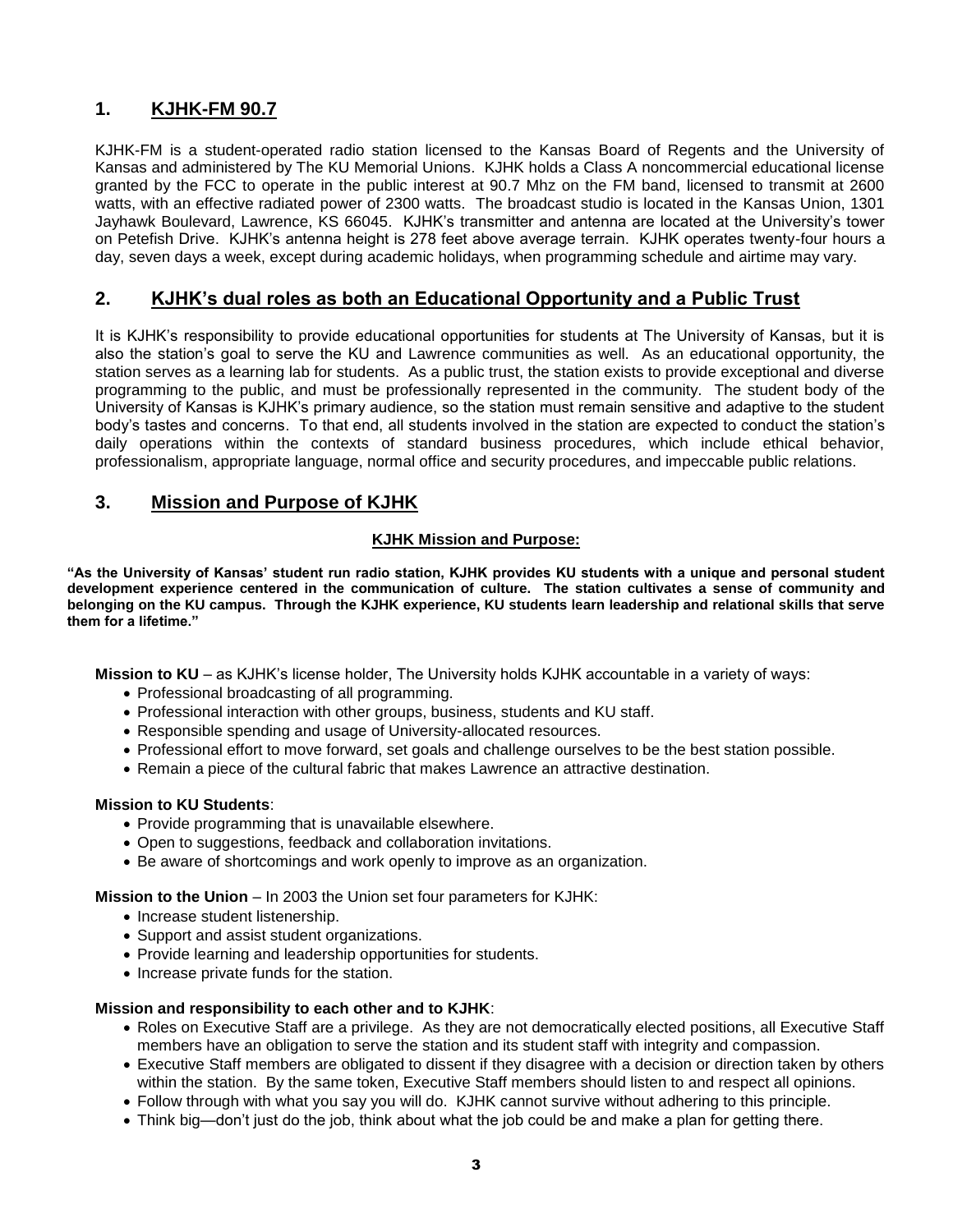- Always respond to e-mail and voicemail in a timely manner. Always.
- Ask for help when you need it.
- Have fun!

KJHK is a noncommercial educational broadcast station, licensed to the University of Kansas and administered by the KU Memorial Unions. According to the Federal Communications Commission's licensing service requirements, Section 73.503 Code of Federal Regulation states:

The operation of and the service furnished by noncommercial educational FM broadcast stations shall be governed by the following:

- A) A noncommercial educational FM broadcast station will be licensed only to a nonprofit educational organization and upon showing that the station will be used for the advancement of an educational program.
	- 1) In determining the eligibility of publicly supported educational organizations, the accreditation of the respective state departments of education shall be taken in to consideration.
	- 2) In determining the eligibility of privately controlled educational organizations, the accreditation of their state departments of education shall be taken into consideration.
- B) Each station may transmit programs directed to specific schools in a system or systems for use in connection with the regular courses as well as routine and administrative material pertaining thereto and may transmit educational, cultural and entertainment programs to the public.
- C) A noncommercial educational FM broadcast station may broadcast programs produced by, or at the expense of, or furnished by, persons other than the licensee, if no other consideration than the furnishing of the program and the costs incidental to its production and broadcast are received by the licensee. The payment of line charges by another network, or someone other than the licensee of a noncommercial educational FM broadcast station, or general contributions to the operating costs of the station, shall not be considered as being prohibited by this paragraph.
- D) Each station shall furnish a nonprofit and noncommercial broadcast service. Noncommercial educational FM broadcast stations are subject to the provisions of 73.1212 to the extent that they are applicable to the broadcast programs produced by, or at the expense of, or furnished by, others. No promotional announcements on behalf of or for profit entities shall be broadcast at any time in exchange for the receipt in whole or in part, of consideration to the licensee, its principals or employees. Acknowledgements of contributions can be made, however. The scheduling of any announcements and acknowledgements may not interrupt regular programming. Code of Federal Regulations 73.504

This means that, to be classified as a noncommercial educational broadcast station, KJHK *must play a role within an educational program.* KJHK meets this FCC requirement by serving as a learning laboratory for students at the University of Kansas. At KJHK, University of Kansas students gain practical experience that will benefit them throughout their personal and professional lives. Students can apply theory and principle learned in classes, interact with peers, and create a professional and simultaneously artistic statement. KJHK is a place where students can discover the nature of freedom and responsibility within an organization through radio broadcasting.

Through programming, the station serves a wide spectrum of listeners. Regardless of the audience it serves, however, and to the extent that its resources permit, the station must broadcast in the following categories:

- A) COMMUNITY: Accurate, fair and well-rounded information, discussion, and/or Public Service Announcements for campus, community, state, national and world events. Community programming may take the form of news magazines, city council broadcasts, public forums, commentary, and news about special projects and offerings from KU entities and/or special public service organizations.
- B) CULTURE: Programming that contributes to the artistic and cultural community at the University. KJHK is undoubtedly a huge part of Lawrence's cultural fabric. It is important that programming be as diverse as possible so that KJHK can serve the widest possible audience within the community.
- C) EDUCATIONAL: Content of interest to the listenership that grows out of educational activities at the University. Such content may be related to teaching, research or services offered by students, faculty, and staff at the University, or by informing the public about events on campus or in the community.

In ways that complement the above categories of programming and that are consistent with the laboratory function, KJHK may broadcast entertainment. Entertainment programming can take such forms as music, sports, comedy, and talk shows.

The station must have a constitution, governing body, management and staff that provide for its operation as a laboratory station and as a licensee of the Federal Communication Commission. The station's operating budget should be supported, to the maximum extent possible, through funds allocated to and administered by The University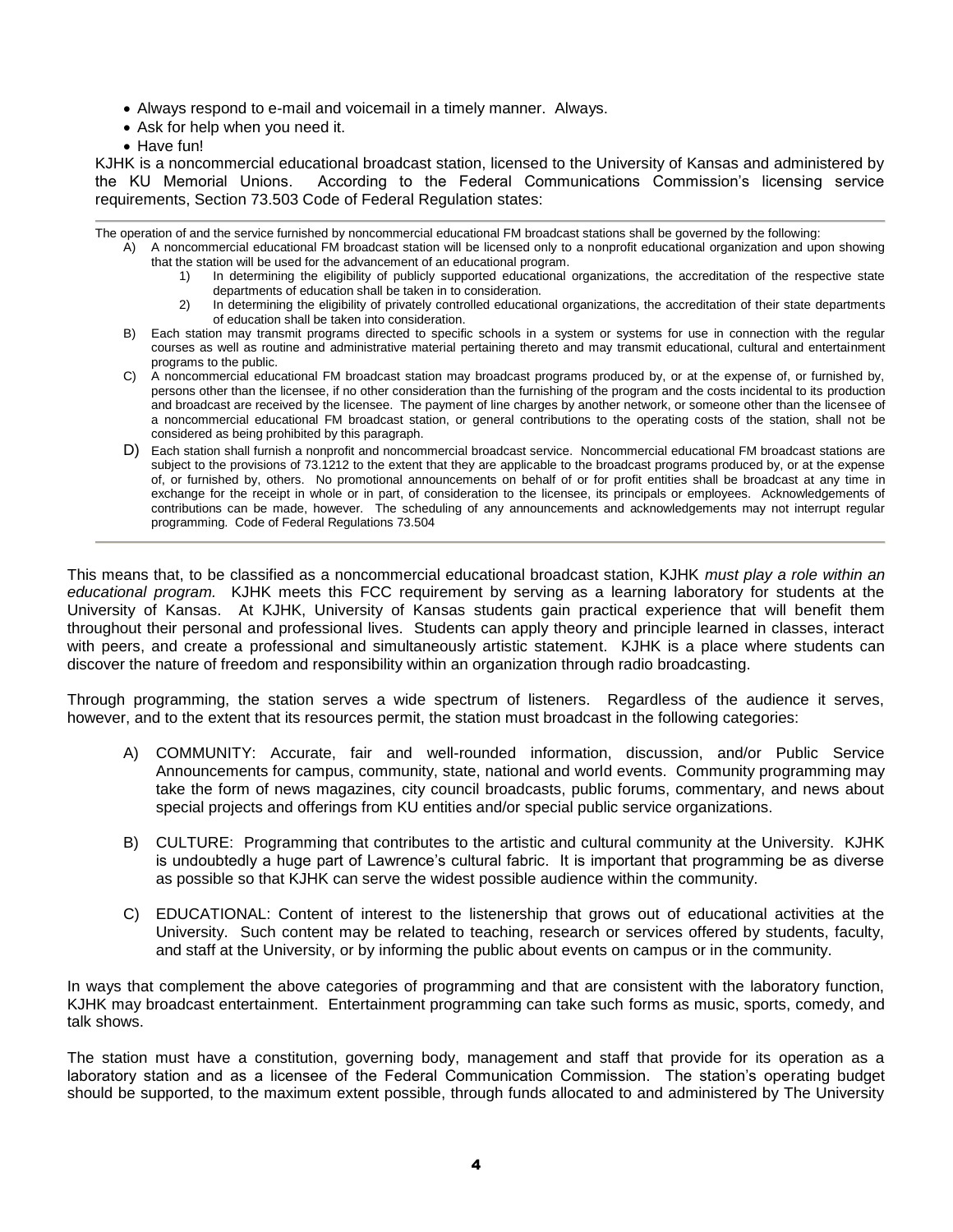of Kansas through the Student Media Fee. The station may accept supplemental funding from other sources only if such funding is available on terms that are consistent with the station's laboratory function.

### **The Constitution of Radio Station KJHK-FM The University of Kansas**

#### **ARTICLE I—NAME**

The name of the station is the same as the official call letters designated by the Federal Communications Commission: KJHK.

#### **ARTICLE II—PURPOSE**

KJHK is a laboratory radio station of The University of Kansas, operated to provide educational opportunities for students at The University of Kansas and to serve the KU community.

The current KJHK mission statement reads as follows:

**"As the University of Kansas' student run radio station, KJHK provides KU students with a unique and personal student development experience centered in the communication of culture. The station cultivates a sense of community and belonging on the KU campus. Through the KJHK experience, KU students learn leadership and relational skills that serve them for a lifetime."**

### **ARTICLE III—GOVERNANCE**

**Section 1: Powers**. Insofar as KJHK serves students at the University of Kansas through its programming, the station is guided by the KJHK Advisory Board. As a laboratory radio station licensed to the University of Kansas by the federal government, KJHK is governed by The KU Memorial Unions under authority of the Vice Provost for Student Success and the Chancellor of the University of Kansas.

#### **Section 2: KJHK Advisory Board.**

The membership of the KJHK Advisory Board shall be comprised of the following members:

- a) The KJHK General Manager, who shall serve as chair and ex-officio/non-voting member (except in the case of a tie);
	- b) The Director of The KU Memorial Unions;
	- c) The Director of Union Programs at The KU Memorial Unions
	- d) The KJHK Student Station Manager;
	- e) The KJHK Program Director;
	- f) The KJHK Development Director;
	- g) Two Student Senate Appointees selected by the Student Body President;
	- h) An employee of Kansas Athletics Incorporated, appointed by the Athletics Director;<br>i) A KJHK Alumnus selected through a board invitation process
	- A KJHK Alumnus selected through a board invitation process
	- j) Additional Faculty membership selected through a board invitation process;
	- k) Additional Community membership selected through a board invitation process;
	- l) As required by Article III, Section 3 of the KJHK Constitution, additional active and enrolled KJHK student Appointees selected by the KJHK Student Station Manager.

#### **Section 3: KJHK Advisory Board Size and Membership Ratio.**

The total number of voting members on the KJHK Advisory Board shall not exceed twelve voting individuals, and the ratio of student-to-non-student voting members shall remain equal at all times.

#### **Section 4: KJHK Advisory Board Term Limits.**

With the exception of the KJHK General Manager, the Director of The KU Memorial Unions, and The Director of Union Programs at The KU Memorial Unions, all individuals serving on the KJHK Advisory Board are limited to serving terms of 3 years in duration. Any exiting member of the KJHK Advisory board must remain off of the KJHK Advisory Board for three years prior to another invitation or reinstatement back on the board. At any given time, an Advisory board member may make a motion to review term limits.

#### **Section 5: Duties of the Board.**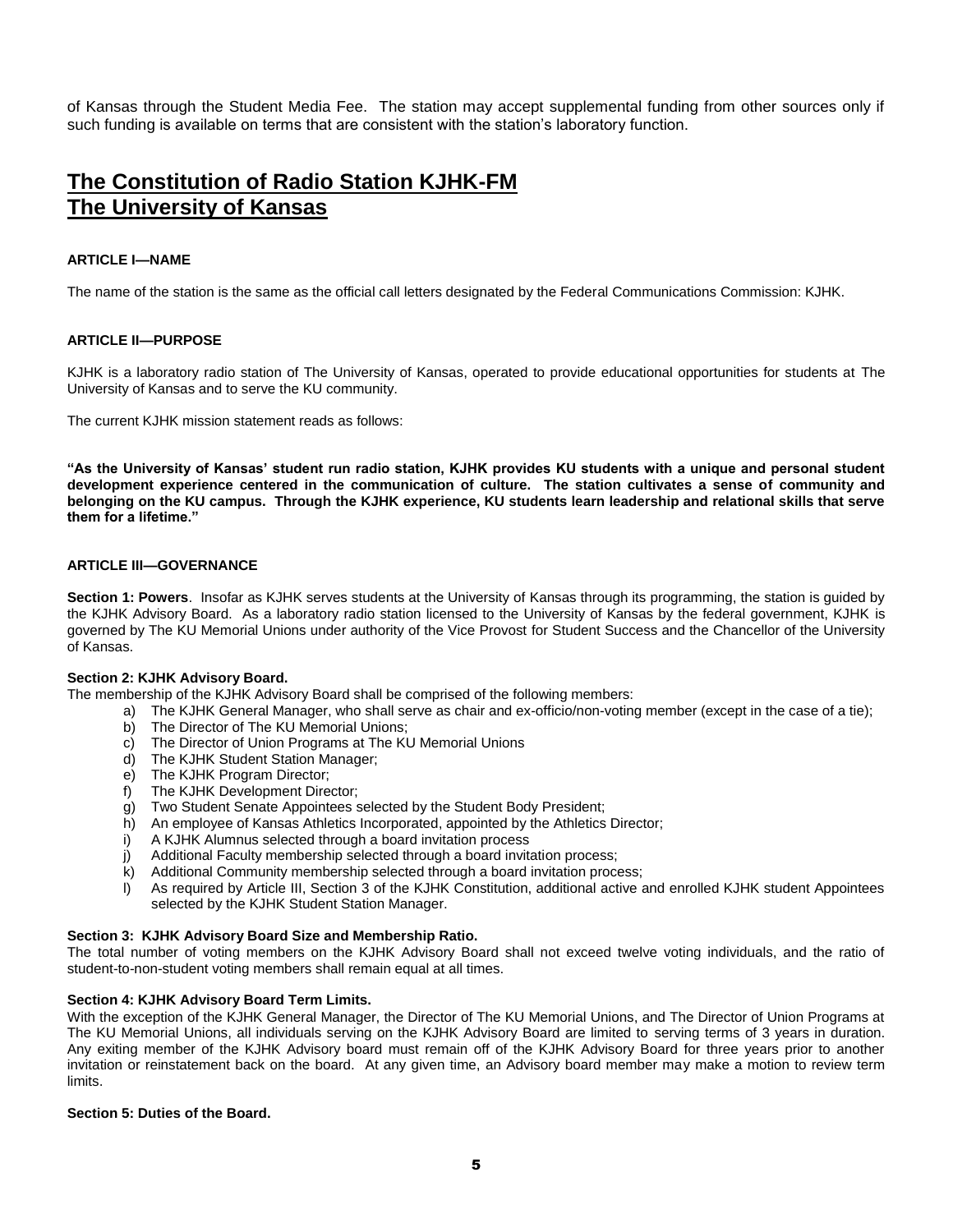The KJHK Advisory Board shall:

- a) Meet four times per year, generally in the months of February, April, August, and November.
- b) Select the KJHK Student Station Manager when necessary.
- c) Advocating for KJHK on the KU campus and in the community –educating the KU community and administration on the mission and values of KJHK, and listening to the community when feedback and suggestions are offered;
- d) Assist in the establishment of long-term relationships between KJHK and The University of Kansas;

Support KJHK's student development mission and its efforts on behalf of all KJHK students; Provide avenues for professional development and training opportunities for student volunteers and the Executive Staff.

#### **ARTICLE IV—STATION ORGANIZATION**

#### **Section 1: KJHK General Manager.**

The KJHK General Manager is hired by the Director of Union Programs at The KU Memorial Unions. Qualifications, duties, and evaluations of the KJHK General Manager are determined by the Director of Union Programs at the KU Memorial Unions.

#### **Section 2: Student Station Manager.**

The Student Station Manager shall be appointed by the Board to serve for a term of two semesters, plus an immediately preceding or succeeding summer session.

The Student Station Manager shall not participate in any Board deliberations or determination concerning his or her hiring, dismissal, or evaluation. The Student Station Manager will be responsible for overall operation of KJHK insofar as it serves the student body, and acts under the supervision of the General Manager.

Students on the KJHK Advisory Board wishing to pursue future Executive Staff positions within KJHK may not participate in the selection of a Station Manager, but may participate in deliberations or determinations concerning a Student Station Manager's dismissal or evaluation.

#### **Section 2: Station Organization.**

The KJHK General Manager is KJHK's administrative authority and organizational link to the KU Memorial Unions Corporation Board and to the University. Under the supervision of the KJHK General Manager, the Student Station Manager may establish such other divisions as may be necessary for KJHK to serve the student body.

Under the supervision of the KJHK General Manager, the Student Station Manager shall choose other needed supervisors and staffs from among qualified students who apply. The student Station Manager and the KJHK General Manager shall publicly announce supervisory and staff positions that are available each semester.

#### **Section 4: Eligibility for Staff Positions.**

Any student currently enrolled and in good standing at the University is eligible for a General Staff position at KJHK.

Any student currently enrolled in six or more credit hours, and who is in good standing at the University, is eligible for an Executive Staff position at KJHK.

#### **ARTICLE V – BY-LAWS**

The KJHK Board also may adopt by-laws, supplementing the constitution.

#### **ARTICLE VI – MEETINGS**

The KJHK Advisory Board shall meet four times per year, generally in the months of February, April, August, and November to evaluate station progress and, when necessary, appoint or evaluate a student Station Manager. The Board may schedule additional meetings as necessary.

#### **ARTICLE VII – AMENDMENTS**

The Constitution may be amended at any regular meeting of the KJHK Board by two-thirds vote of the membership, provided that the final action shall not be taken until after the meeting at which the amendment is formally proposed.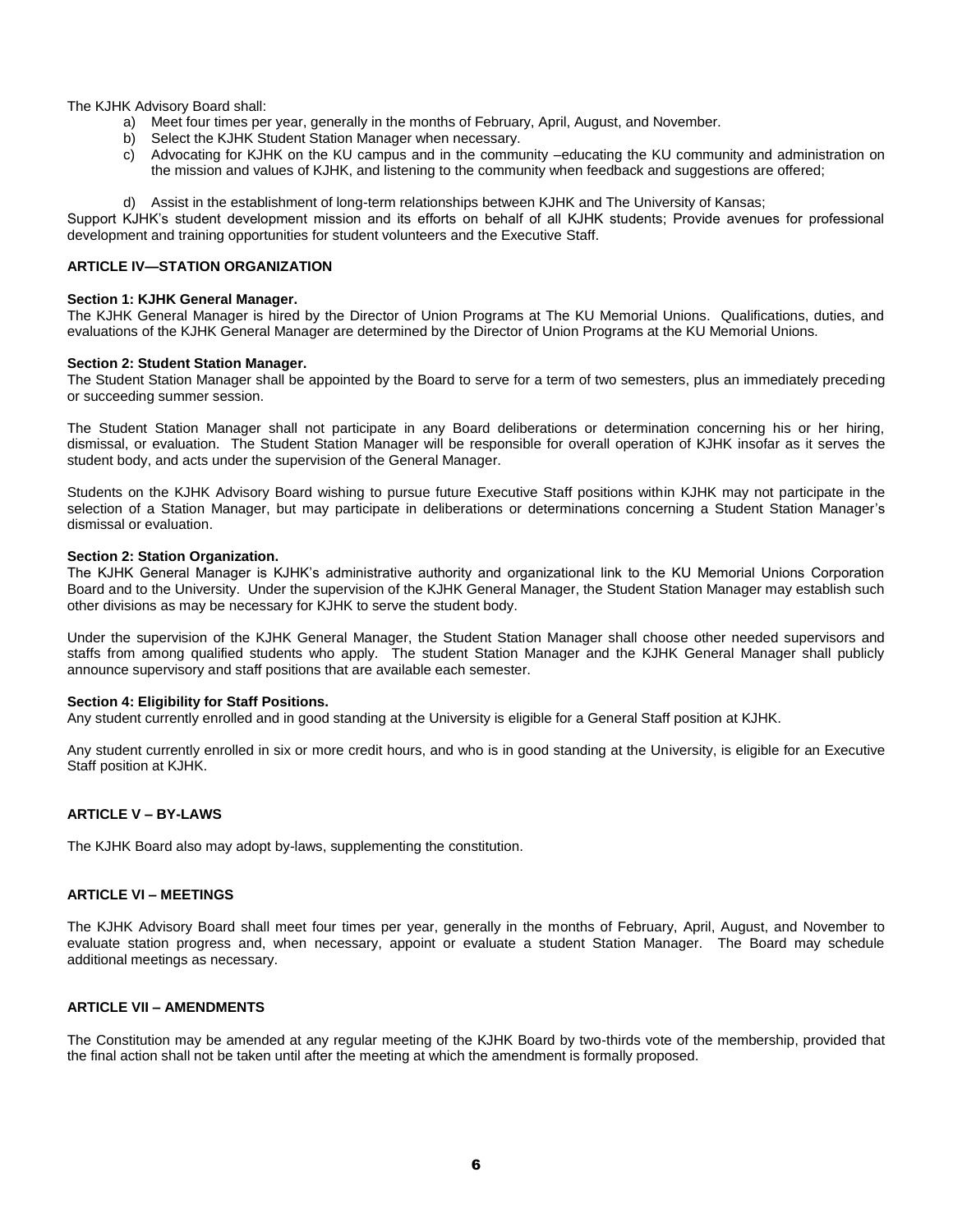### **4. The KJHK/KU/FCC Relationship**

**This is one of the most crucial concepts to understand if you want to participate in KJHK.** You and everyone who participates in KJHK are entrusted with something priceless: the public airwaves and the University of Kansas' FCC license. This is one of several sections in this manual about the FCC. Make sure you understand every section. The station's very existence depends on your comprehension of these principles.

**The University of Kansas is the FCC's licensee for KJHK**. KJHK does not own an FCC license. *The station's continued presence on the FM airwaves is made possible only by the University's good standing with the FCC due to KJHK's good conduct as a broadcasting entity.* This ultimate responsibility to the FCC rests with the Chancellor, the Provost, the Vice Provost for Student Success, and the General Manager of KJHK. KJHK is a noncommercial educational station. *A noncommercial educational station may only be licensed to a nonprofit educational organization upon proof that the station will be used for the advancement of an educational program.* The station's ability to broadcast over the FM airwaves depends on its adherence to this concept. KJHK is on the air to serve the public and students in the Lawrence, Kansas area by broadcasts for the advancement of the University's educational programs. KJHK must follow this principle if it is to remain on the air.

**The licensee (KU) has the responsibility and accountability for the proper operation of KJHK.** If a rule violation occurs, The University of Kansas cannot claim as a defense that it has ceded daily operational authority to the KU Memorial Unions. The FCC has Congressional authority to issue fines for violations of its rules. The FCC can also revoke the station's license for violation of law or regulation. You will find a very comprehensive list of FCC violations and fines on the next page. A license revocation proceeding or large fine would take the station off the air. Additionally, it would be virtually impossible for the University of Kansas to ever regain a revoked FCC license, and KJHK would effectively be lost forever. *It is for this reason that all students involved with the station must exercise the utmost clarity in judgment when programming material for KJHK.*

**The FCC has been directed by Congress to eliminate obscene material from our radio and television signals, and has instituted a very aggressive review of all indecency complaints filed by members of the general public.** The base monetary sanction for violation of the FCC's indecency, profanity, and/or obscenity restrictions is \$7,000 per violation. The FCC may adjust this monetary sanction upwards, up to a current statutory maximum of \$32,500 per violation, based on such factors as the nature, circumstances, extent and gravity of the violation, and, with respect to the violator, the degree of culpability, any history of prior offenses, ability to pay, and such other matters as justice may require.

**The FCC defines indecent programming material as: language or material that depicts or describes sexual or excretory organs or activities, in terms that are patently offensive as measured by contemporary community standards for the broadcast medium.** The person who files the complaint does not have to be a regular listener to the station. The offense does not have to be repeated. The station is separately liable for each and every occurrence of indecency. This is not your station to program as you wish. You must operate the station within the guidelines established by the University. *One valid complaint of indecency to the FCC and KJHK will be off the air.*

**The individual's absolute right of free speech ends at the front door of the station.** You then are dealing with the licensee's right to free speech. *The licensee determines how the station's staff will exercise the stations' right to free speech.* This is one of the most important concepts to understand about KJHK's relationship with the University. *As a representative of the licensee (KU), KJHK's staff is obligated to present programming that the licensee finds appropriate.* As its role as the licensee, the University expects that the station's free speech policies will mirror educational and general conduct policies prescribed by the University of Kansas. This means that KJHK will be an instrument of tolerance to all viewpoints and people, and must also be a forum for different opinions. *KJHK personnel are expected to exercise prudence of speech on the airwaves in a manner that reflects the nature of the programming being aired.* For instance, strong opinions may be voiced in the context of a talk show, however it would be inappropriate to voice strong personal opinions within the context of a music show. KJHK is designed to be an opportunity for any and every student that wishes to gain experience in radio. Consequently, KJHK's duty to the University of Kansas and its audience deals in expression without alienation. If you do not agree with the content of the programming that the licensee requires, then you may leave. That is your right. *If you violate the licensee's programming guidelines, then you are subject to whatever sanctions the licensee chooses to impose (reprimand or dismissal).*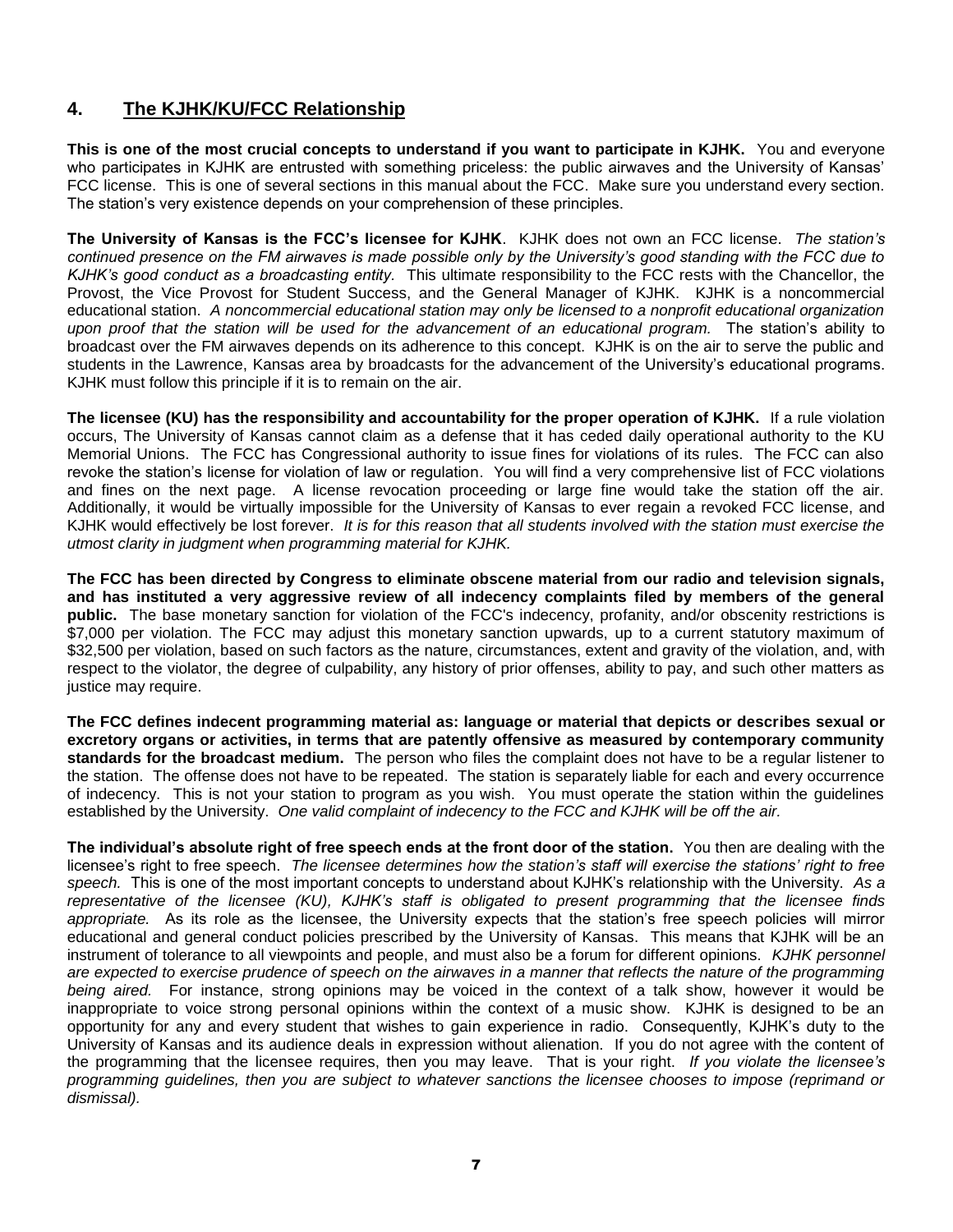### **5. LIST OF FCC VIOLATIONS AND FORFEITURES**

While it is the General Manager's responsibility for continued compliance concerning the administrative and technical requirements of the FCC, *it is absolutely crucial that everyone at KJHK understands what is expected of the station*  from the FCC. Below is a list of fines that could potentially be leveled against the University of Kansas should KJHK be found in violation. the students at KJHK have an *enormous* responsibility to the University in order to retain its FCC license. Please pay especially close attention to the fines surrounding programming, as they are the fines that KJHK's students could most frequently violate. KJHK could never afford to pay even a single FCC fine without encountering serious financial problems. Specific violations and base dollar amounts are shown; the FCC may adjust these amounts upward or downward depending upon circumstances.

| Dealings with the FCC:    |                                                                     |                         |
|---------------------------|---------------------------------------------------------------------|-------------------------|
|                           | Misrepresentation/lack of candor                                    | \$<br>27,000 to 275,000 |
|                           | Construction or operations without authorization                    | 10,000                  |
|                           | Failure to permit inspection                                        | 7,000                   |
|                           | Unauthorized discontinuance of service                              | 5,000                   |
|                           | Failure to respond to FCC communications                            | 4,000                   |
|                           | Construction or operation at unauthorized location                  | 4,000                   |
|                           | Failure to file required forms or information                       | 3,000                   |
| Technical:                |                                                                     |                         |
|                           | Noncompliance with marking/lighting requirements                    | 10,000                  |
|                           | EAS equipment not in and working                                    | 8,000                   |
| Interference              |                                                                     | 7,000                   |
|                           | Failure to keep directional within licensed values                  | 7,000                   |
| FM tower fencing          |                                                                     | 7,000                   |
|                           | Exceeding authorized antenna height                                 | 5,000                   |
|                           | Use of unauthorized equipment                                       | 5,000                   |
| Exceeding power limits    |                                                                     | 4,000                   |
| Unauthorized emissions    |                                                                     | 4,000                   |
|                           | Using unauthorized frequency                                        | 4,000                   |
|                           | Failure to use frequency coordination when required                 | 4,000                   |
|                           | Violation of transmitter control/metering requirements              | 3,000                   |
|                           | Failure to perform required measurements or monitoring              | 2,000                   |
|                           | Administrative/management/recordkeeping:                            |                         |
|                           | Violation of Public File rules                                      | 10,000                  |
|                           | Violation of political rules incl. access, rates, equal opportunity | 9,000                   |
|                           | Unauthorized substantial transfer of control                        | 8,000                   |
| Alien ownership violation |                                                                     | 8,000                   |
|                           | Violation of main studio rule                                       | 7,000                   |
|                           | Violation of enhanced underwriting requirements                     | 2,000                   |
|                           | Failure to maintain required records                                | 1,000                   |
|                           | Unauthorized pro forma transfer of control                          | 1,000                   |
| <u>Programming:</u>       |                                                                     |                         |
|                           | Violations of rules re distress/safety/false distress               | 8,000                   |
|                           | Obscene/indecent transmission                                       | 7,000                   |
| Broadcast hoax rule       |                                                                     | 7,000                   |
| Fraud by wire/radio/TV    |                                                                     | 5,000                   |
|                           | Violation of sponsor ID requirements                                | 4,000                   |
|                           | Violation of lottery/contest rules                                  | 4,000                   |
|                           | Failure to perform station ID                                       | 1,000                   |
|                           |                                                                     |                         |

As is evident, the students of KJHK have a huge responsibility to carry out. There will be more discussion further on in this manual about specifics of on-air conduct as well as announcement guidelines and restrictions. Please read everything carefully, and with the understanding that compliance with FCC regulations is paramount to KJHK's future.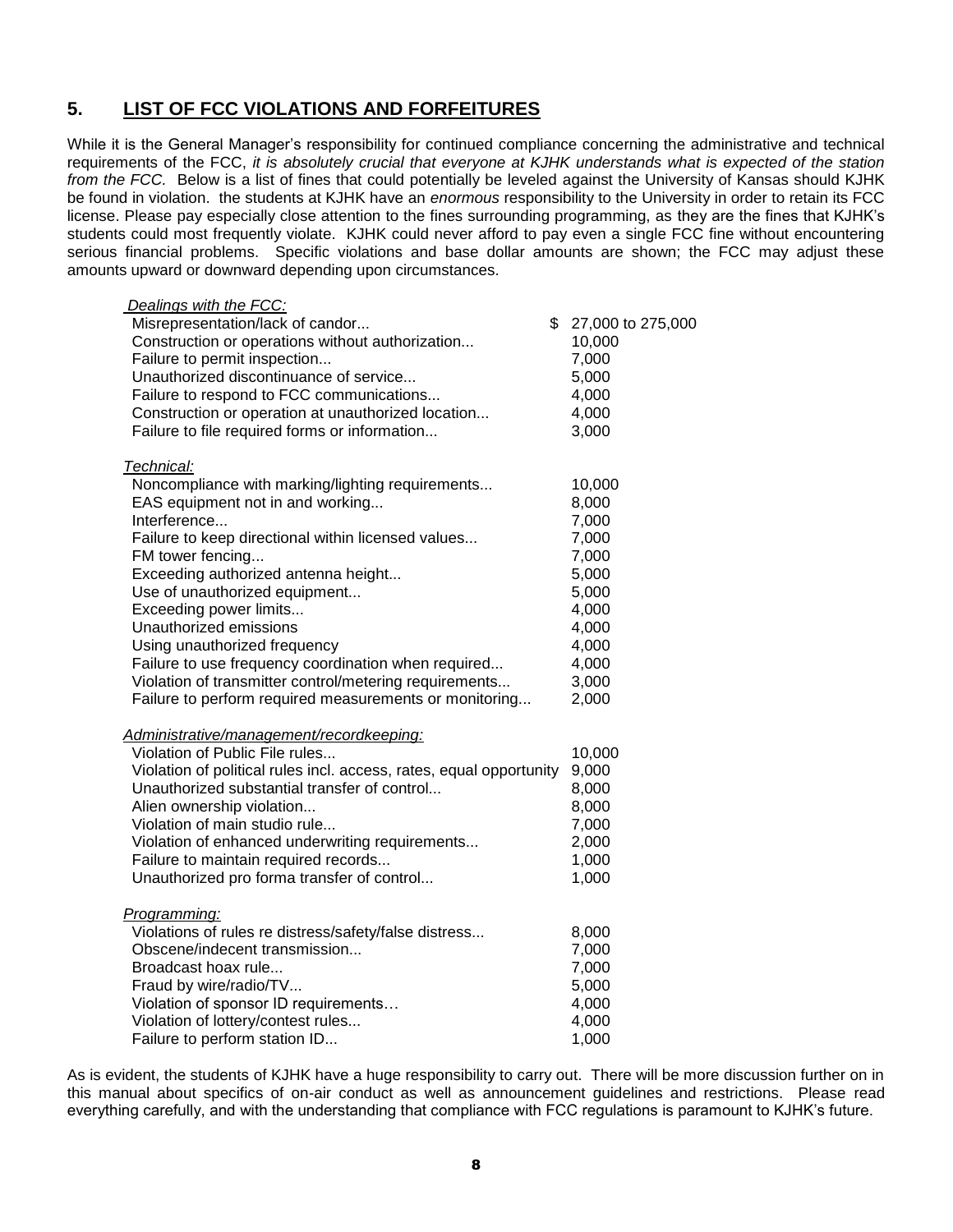### **6. KJHK Hiring Practices and Policies**

### **A. Statement of Equal Opportunity**

KJHK is an equal opportunity employer and subscribes to the University's policies on equal employment as outlined in the Equal Opportunity and Affirmative Action policies, which are available for viewing at: [http://www.hreo.ku.edu/policies\\_procedures/handbooks/student#I](http://www.hreo.ku.edu/policies_procedures/handbooks/student#I)

*All KJHK personnel are required to observe this policy and are absolutely forbidden to violate, frustrate or diminish this policy.* Any person having reason to believe that there exists any prejudice or discrimination based on race, color, religion, national origin, gender, or sexual preference, is urged to report the matter to the General Manager immediately.

The KJHK Board may, from time to time, review procedure designated to ensure the effectiveness of this program.

### **B. Minimum Qualifications for Participation**

- 1. All students who are enrolled in classes at the University of Kansas are eligible to participate in activities at KJHK. However, depending on the staff position at KJHK, they must meet participation, performance, and academic standards that are consistent with those set by the University of Kansas. The standards are to be prescribed and enforced by the General Manager.
- 2. The **PARTICIPATION CONTRACT** is an agreement between each staff member and station management. The contract shall be designed to inform station members of KJHK's ongoing responsibilities and to assure that KJHK meets its responsibilities to the University. The Participation Contract can be found at the end of this handbook.
- 3. Staff appointees must agree to abide by the following Statement of Staff Responsibilities—KJHK's staff members are required:
	- i. To comply with KJHK's specific FCC licensing and operational requirements as a noncommercial educational broadcast facility.
	- ii. To be responsible for, and to take the actions necessary to: comply with policy, procedure and guidelines set by KJHK's governing board and management; meet KJHK's criteria for acceptance of programming, and KJHK's programming policies; perform in support of academic laboratory requirements.
	- iii. To maintain organizational stability, consistency and reliability at KJHK.
	- iv. To ensure that KJHK is a respected and valuable part of the University.
	- v. To avoid violating applicable standards through the airing of obscene or indecent content. Where such violations occur, the person responsible will be immediately and temporarily removed by the General Manager and disciplined in line with applicable policy and procedures.
	- vi. The Student Station Manager and General Manager are obligated to assemble a staff each semester that is willing and able to attain station goals and objectives and that will support and complement the use of the station as an academic laboratory. Appointees must meet qualifications prescribed by station management and set specifically by the General Manager.
	- vii. All students at the University are eligible to apply for staff positions at KJHK. Applicants will be appointed to positions for which they are qualified and will not be appointed to positions for which they do not qualify. Applicants not appointed to the position for which they apply may be considered for appointment to another position for which they may be qualified.
	- viii. The Student Station Manager and the General Manager shall only appoint an applicant with a record that indicates he or she: 1) is more qualified than any other applicant to do a job; 2) will assist in attaining station goals and objectives.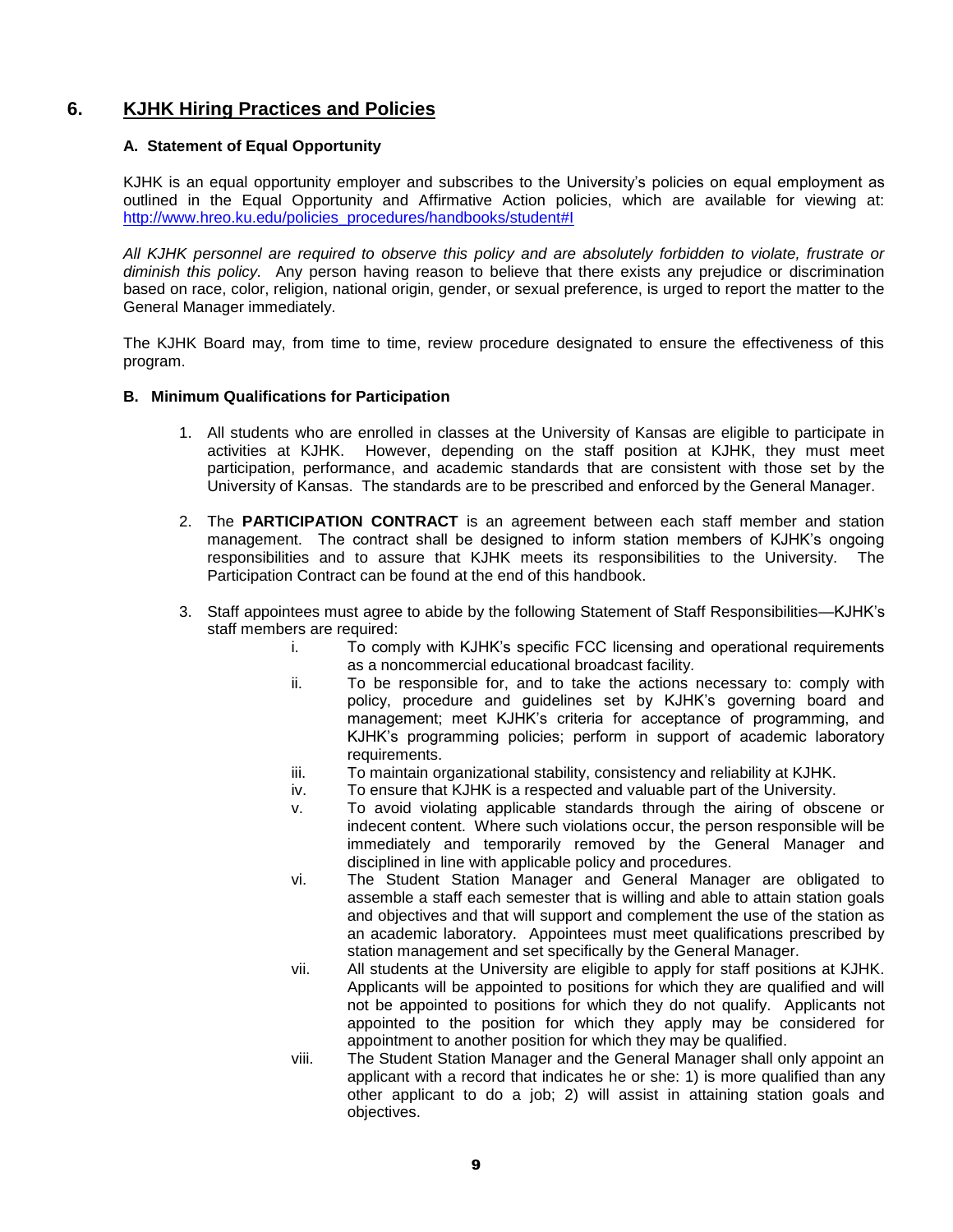### **C. Selection of Best-Qualified Applicants**

During an application period, the station usually receives more applications than needed. The selection process chooses the best, most qualified person for each position. Selection for each position is based on an individual's application; therefore, applications must be as complete as possible. Late applications are only considered after all other applications have been considered. Any false statement on the application is grounds for rejection of the application. The selection criteria are:

- a. Ability to work in support of the academic mission and purpose of the station.
- b. Ability to perform station duties.
- c. Ability to work within a team environment.
- d. Applicable experience.
- e. No disqualifying factors (previous termination for cause, three-semester rule for Executive Staff).

### **D. Executive Staff Hiring Practices and Policies.**

The KJHK Advisory Board selects the Student Station Manager, who in turn selects the KJHK Executive Staff. KJHK Cabinet positions (defined as Program Director, Development Director and Online Content Director) will be selected by the incoming Student Station Manager, out-going Student Station Manager, General Manager, and one representative from the KJHK Advisory Board.

- a. Selection of an Advisory Board representative to interview Cabinet positions will follow this criteria:
	- i. Representative will be nominated (self-nominations included) and voted on during the meeting in which the Student Station Manager is selected.
	- ii. Student Advisory Board members who participate in KJHK cannot be considered for this position.
	- iii. Criteria will be based on availability, knowledge of station needs and other factors determined by the KJHK Advisory Board.

All KJHK Executive Staff are expected to maintain a minimum GPA of 2.5 points and be enrolled in and complete a minimum of 6 hours of coursework during each Spring and Fall semester. Failure to meet these benchmarks may result in the dismissal of the Executive Staff member in question. The General Manager will determine eligibility and will take the proper course of action when these benchmarks are not met.

The Student Station Manager, General Manager, and Cabinet-level positions are responsible for selecting the remaining KJHK Executive Staff for the areas of Programming, Development, and Online Content. This policy is enforced by the General Manager. As necessary, the Student Station Manager and General Manager may create additional Executive Staff positions. The Student Station Manager and the General Manager are required to review all applications submitted for positions on Executive Staff, arrange for interviews as needed, and to appoint the best-qualified applicants.

A student may only serve in a particular Executive Staff position for a total of three semesters. The threesemester rule is in place to give as many students as possible the chance for leadership opportunities at KJHK. Executive Staff applications require the student to state how many semesters he/she has spent in a particular position. False statements on the application are grounds for rejection of that application.

The only exception to the 'Three Semester Rule' occurs when an Executive Staff position has no prospective qualified applicants; only the current staff member. If this occurs, the KJHK General Manager can decide whether or not to allow a student to remain in a position past three semesters.

Each member of the Executive Staff, including any Assistant Directors, is directly accountable to the Student Station Manager and the General Manager and their immediate cabinet-level supervisor. If a circumstance arises in which an Executive Staff member has violated KJHK policy and must be suspended or terminated, it is the responsibility of the General Manager to address the issue through investigation, dialogue, and proper policy enforcement. All policies governing students' participation in KJHK can be found in Sections Nine and Ten of this handbook.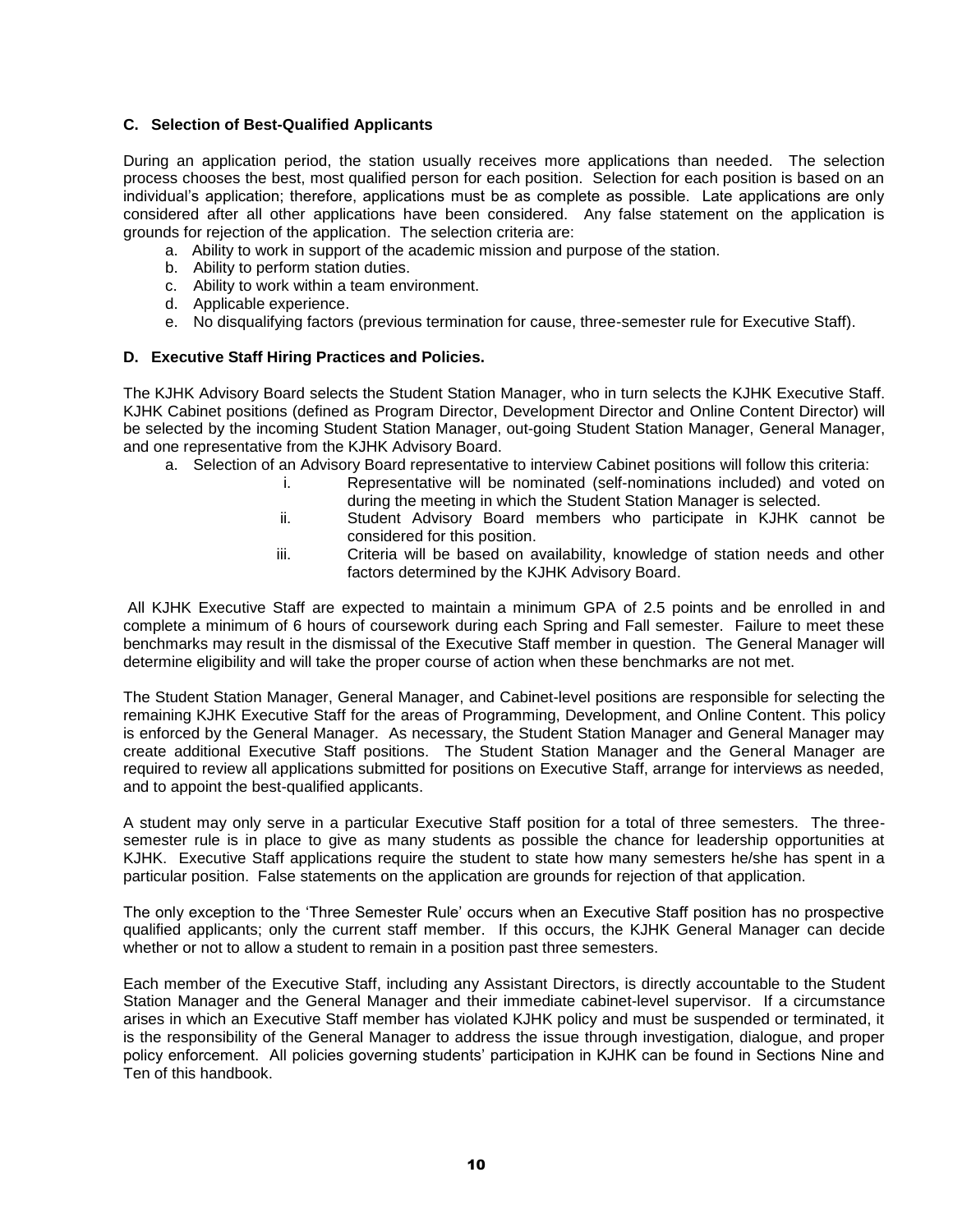### **7. The KJHK Organizational Chart**

Below you will find the Organizational Bubble depicting the line of communication for when issues arise. Please go through the proper channels when requesting help or information. If a response is not provided to you within 48 hours, contact the Student Station Manager. If you still receive no response within an additional 48 hours, the General Manager should be notified of your questions or concerns.

## **KJHK 90.7 FM RELATIONAL DIAGRAM**

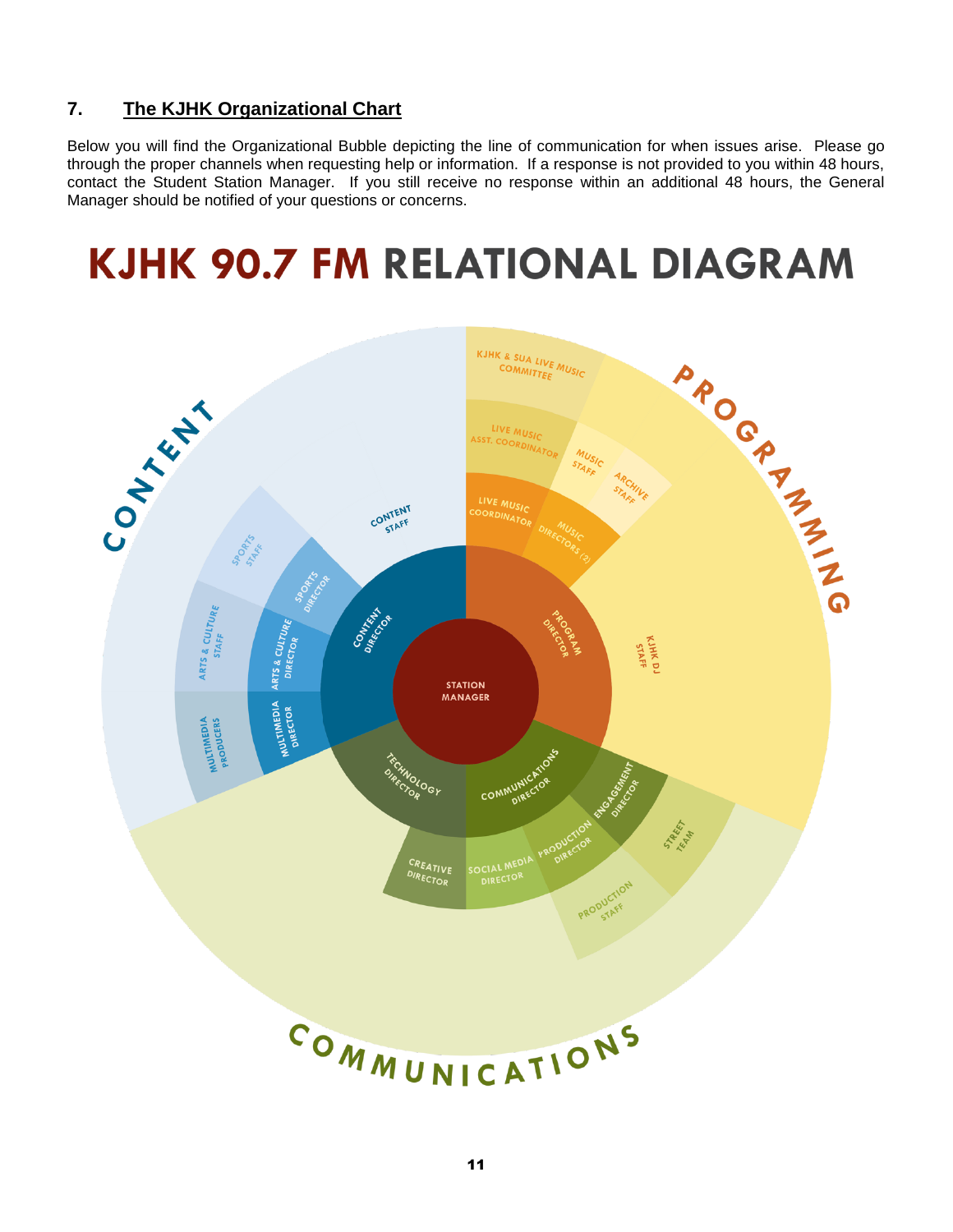### **8. Objectives of the KJHK Experience**

Each job at KJHK has a different goal and function, but really we're all here for the same reasons. Detailed job descriptions of most student positions are in this manual. Here are the general objectives during your time spent at KJHK:

- 1. Directors:
	- i. To understand the goals, philosophies and policies of KJHK.
	- ii. To guide KJHK to future excellence in broadcasting.
	- iii. To genuinely care about the experience of every single student at KJHK.
	- iv. To learn and perform the specific job duties associated with the Executive position.
	- v. To be responsible and to supervise those within your department.
	- vi. To help, guide, and train individual staff persons.
	- vii. To implement policies developed by Executive Staff or KJHK management.
- 2. Assistant Directors:
	- i. To understand the goals, philosophies and policies of KJHK.
	- ii. To guide KJHK to future excellence in broadcasting.
	- iii. To genuinely care about the experience of every single student at KJHK.
	- iv. To be responsible and to supervise those within their department.
	- v. To help, guide, and train individual staff persons.
	- vi. To implement policies developed by Executive Staff or KJHK management.

### 3. Staff:

- i. To understand the goals, philosophies and policies of KJHK.
- ii. To guide KJHK to future excellence in broadcasting.
- iii. To genuinely care about the experience of every single student at KJHK.
- iv. To attain skills which allow for the successful completion of assigned tasks.
- v. To understand different staff jobs within the radio station and how staffs interact.

### **9. KJHK Policies and Procedures**

KJHK policies are designed to protect the station, The University of Kansas's FCC license, and the overall radio experience of all students at KJHK and at the University of Kansas.

### **A. KJHK is a noncommercial FM station serving the University of Kansas and the Lawrence community.**

- 1. KJHK is also a laboratory for students enrolled at The University of Kansas, and exists to provide students with the opportunity to gain practical experience in a professional organization and in radio broadcasting.
- 2. As such, KJHK is a classroom. All students participating in the operation of KJHK must be enrolled at The University of Kansas.
- 3. This handbook is required reading for all KJHK personnel. Violation of policy and procedures set forth here may result in suspension and/or termination from KJHK.

### **B. Communications concerning policy and procedures.**

- 1. The KJHK Advisory Board and the General Manager develop station policies and procedures. All station policies and operational practices established by the Advisory Board and/or General Manager are to be prepared in written form. The Advisory Board and the General Manager make long-range policy decisions in addition to hiring the Student Station Manager. The Student Station Manager must manage the station in adherence with all KJHK policies. Copies of policy are to be distributed to all Executive Staff, as well as being appended to this book.
- 2. All new policies and procedures are to be posted at the station. Students within the station should strive to communicate with each other. Once a policy is posted, the KJHK staff is responsible for following the new policy or procedure.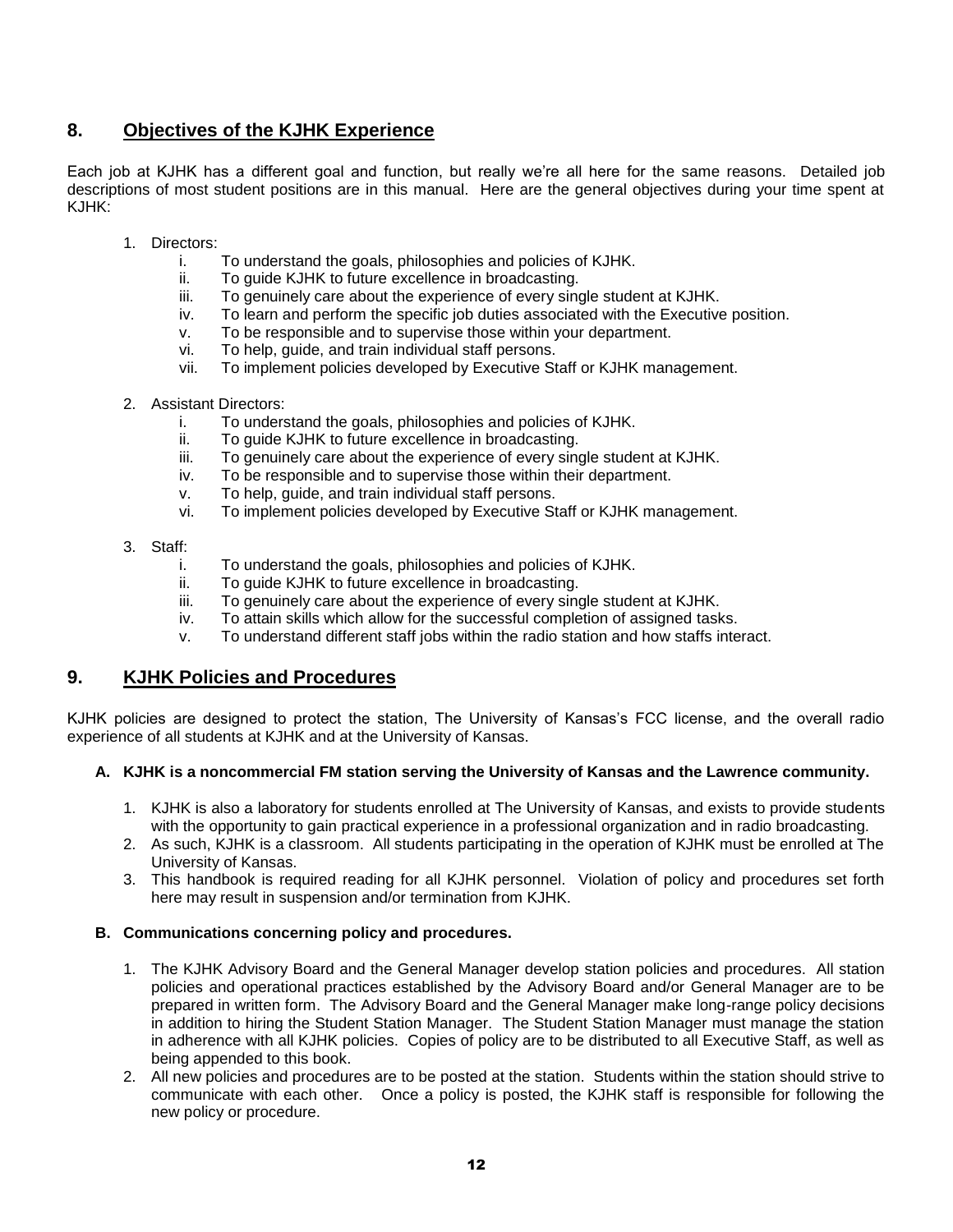### **C. Housekeeping**

- 1. The KJHK studios and offices areas are to be kept neat and clean at all times. No smoking is allowed in the station.
- 2. Food and beverages are NOT allowed in the Main Air Studio and Production Rooms.
- 3. Individuals are responsible for cleaning their own work areas. Please place garbage in the wastebaskets and cigarette butts in the outside ashtrays.

### **D. Whom to Consult?**

Use of the Organizational Chart in Section Seven of this handbook will provide authoritative answers and prevent misunderstanding or misinformation. Details should be handled in separate divisional meetings by staffs. Problems and operational matters should be handled in the weekly Executive Staff meetings. The monthly All-Staff meetings should be both informational in nature, but should also be a chance for the Executive Staff and the General Manager to be available to the rest of the staff to answer questions through forum-style discussion.

### **E. Security**

- 1. The main door must be closed and locked from the hours of 5:00 p.m. to 9:00 a.m.
- 2. Guests must be pre-authorized by the Student Station Manager or Program Director. Persons who bring unauthorized guests into the station will be subject to disciplinary action.
- 3. Only authorized students have access to the KJHK Music Office.
- 4. Keys are allocated to the positions that require them. They will NOT be duplicated or loaned. If a key is misplaced, lost or stolen, report it to the General Manager at once. All keys will be returned to the General Manager when the student's role within KJHK does not require possession of a key.

### **F. Office Supplies**

- 1. KJHK supplies are to be used for KJHK only. Avoid using KJHK material for personal purposes.
- 2. If you need supplies of any kind, please notify the General Manager. As funds permit the General Manager will fill your request.
- 3. Purchases for KJHK must be approved in advance through approval of the General Manager. Purchases made without prior approval may not be reimbursed by KJHK.

### **G. Work Areas**

1. Production 1

Production 1 is used for production of station announcements and general production and pre-recorded interviews, and may be used as a room for producing live shows, screening calls, engineering in-studio performances, etc. The room must be reserved in advance. Production 1 is for KJHK-related projects only. It can be used first-come, first-serve until a scheduled reserved time. Do not knock on the door or make excessive noise when the production room is in use.

2. Production 2

Production 2 is used first and foremost for the production of news and sports segments. Only when it is not occupied may it be used for the other production purposes. Production 2 is for KJHK-related projects only. It can be used first-come, first-serve until a scheduled reserved time. Do not knock on the door or make excessive noise when the production room is in use.

3. The Music Office

This office is to be used by the Music Director, Jazz Director, and Hip Hop/RPM Director for the purpose of calling record labels, reviewing music and conducting music staff meetings when applicable.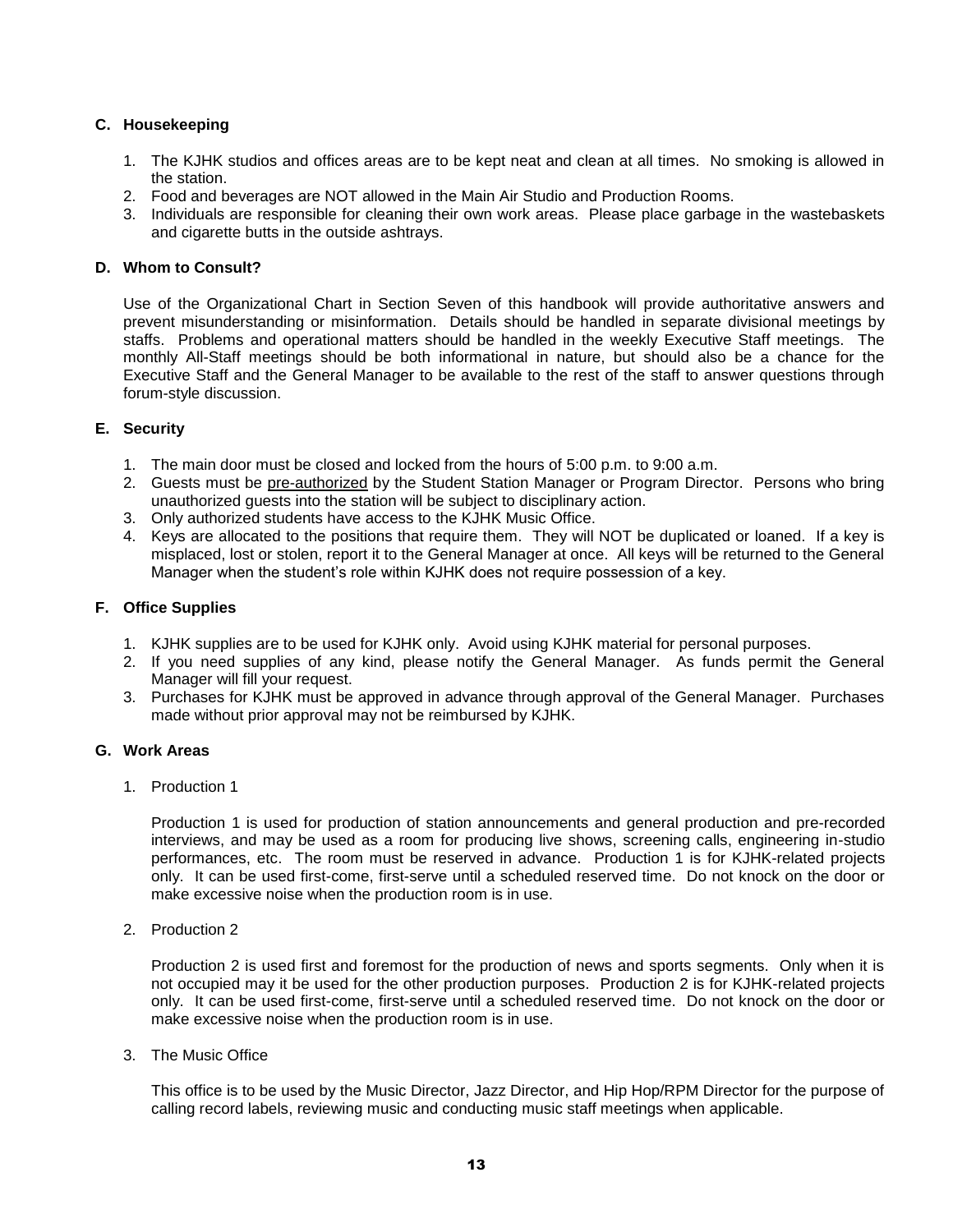### 4. The Main Air Studio

Unless authorized, no one is to be in the studio except the DJ/console operator (and hosts plus guests in case of live talk shows). If you are the DJ/console operator coming on next, spend as much time as you need in the studio prior to you show to set up your materials.

### 5. The Engineering Rooms

These rooms contain equipment vital to the station's continuing operations. With the exception of KJHK management, and approved staff, no other personnel should ever be allowed into these rooms.

### **H. Purchasing**

All KJHK purchases must be requested through the General Manager in advance. This includes all technical equipment, office supplies, computer equipment, music records and any other purchases. Students cannot be reimbursed for out-of-pocket cash purchases without prior approval from the General Manager, so please ask before you spend.

### **I. Property**

Only persons authorized by the General Manager are permitted to remove any part of KJHK's music library from the air studio. Any Executive Staff member can remove material if the item causes a violation of copyright regulations. All removals should be reported to the General Manager, Program Director and Music Director immediately. In addition, no other KJHK property is to be removed without permission of the General Manager. No personal music brought in by KJHK staff will be played on KJHK without prior permission from the Program Director.

### **J. Alcohol and Controlled Substance Policy**

No alcoholic beverages or illegal drugs are permitted at KJHK's facilities. Violation will result in immediate dismissal, and KJHK reserves the right to notify KU and other local authorities of any illegal activity.

Occasionally KJHK will host fundraising events off-campus in venues where alcohol is served. In these instances, any KJHK Executive Staff member in charge of the event and any subordinate staffers managing the event shall not drink alcohol for the duration of the event. Violation of this policy may result in suspension or dismissal.

### **K. Telephone**

No long-distance calls are to be placed on the KJHK telephones without permission from the Student Station Manager or General Manager. The telephones should be used predominantly for business calls. If a long distance call is required for business, the long distance code will be dialed into the telephone by an Executive Staff member. In NO CASE should the long distance code number be given out to any other individual.

785-864-4745 Business Office 785-864-4747 Studio Line/Request Line 785-864-5483 Music Department

### **L. Live Interviews and other Live Broadcasts involving non-KJHK Individuals**

On occasion, KJHK has opportunities to broadcast live interviews, live musical performances, and similar live programming. The nature of live programming can potentially set KJHK up for a fine from the FCC if indecent material is aired. For this reason, NO LIVE INTERVIEWS OR LIVE BROADCASTS will be conducted without the permission of the Program Director or News Director. On-air guests, interviewees, and bands will be briefed before airtime on the noncommercial aspects of the station in addition to any applicable FCC rules and regulations. The KJHK staff member operating the console is responsible for any violations of FCC and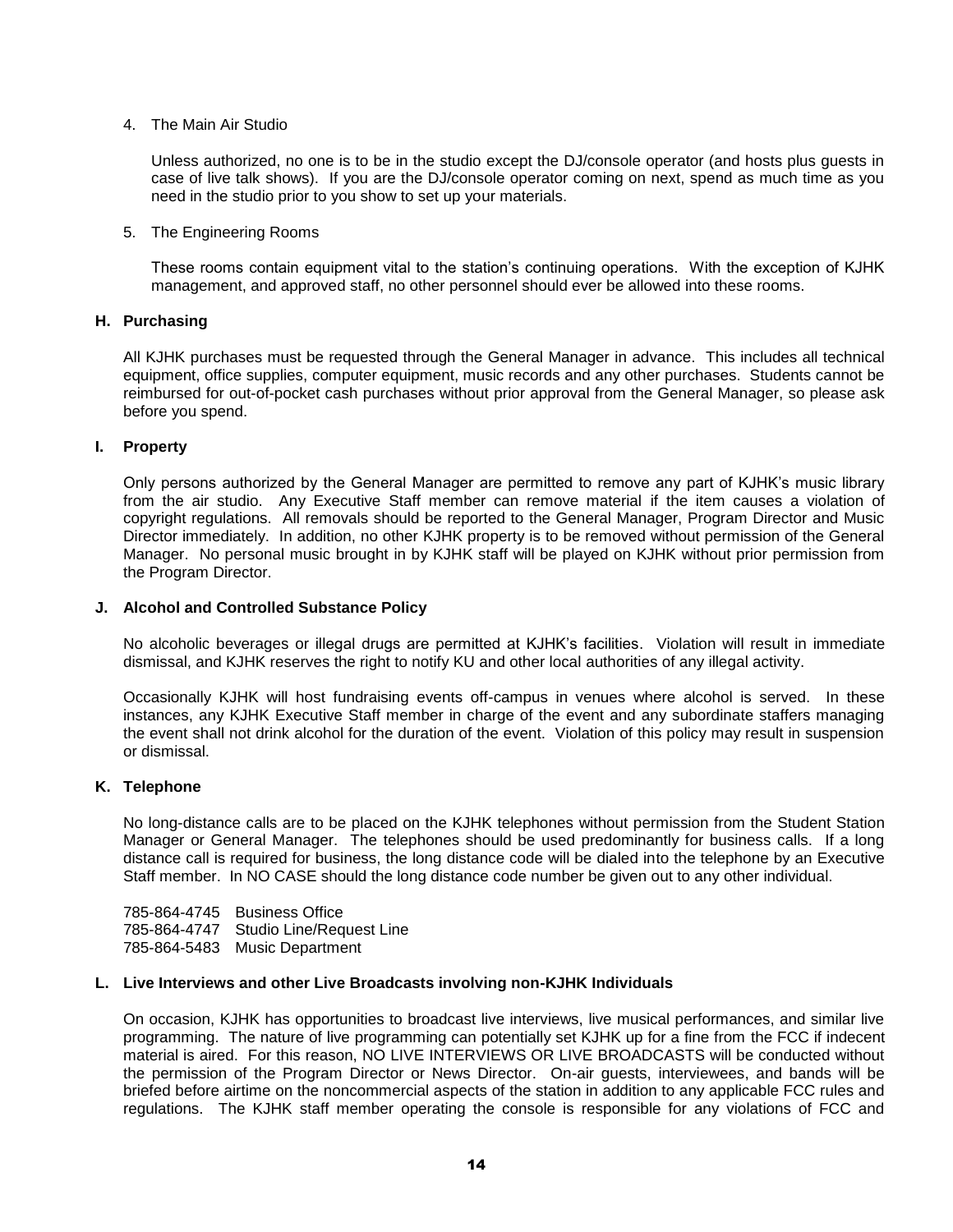station policy done by the interviewee or guests/artists at the station. The digital delay must be used for all shows airing live interviews or live broadcasts. More information about the digital delay can be found in the DJ training handbook provided by KJHK.

### **M. Misuse of Station Resources and Misrepresentation of KJHK**

Under no circumstances shall any staff member of KJHK use station airwaves, logos, promotional materials, or any other KJHK resources for personal gain, whether financial or ephemeral. Any KJHK staff member found in violation this policy will be disciplined in accordance with the KJHK Discipline Procedures outlined in Section Ten of this handbook. In the past, KJHK staff members have promoted live music shows and other events "sponsored by" their specific programs on KJHK. This can present several problems:

- 1) It is a misrepresentation to the public, as the public may perceive that KJHK is officially presenting a show for the purposes of fundraising for the station.
- 2) If the public perceives that station as being the event's sponsor, KJHK could unwittingly be held liable for anything detrimental that occurs at the event (e.g. injuries, death, fraud, theft, etc.). When KJHK does decide to officially sponsor an event, the station has several legal documents protecting it. A live event that the station is not officially sponsoring does not have these same protections.
- 3) The FCC prohibits a non-commercial station's staff from profiting through events of this nature, for reasons of misrepresentation. These fines are among the steepest of all issued by the FCC.

*For these reasons, all live events must be for the station's benefit and not for personal gain.* If a staff member wishes for the station to sponsor a live event, the proposal must first be brought to the General Manager for approval before being delegated to the appropriate Executive Staff members for subsequent development.

### **10. KJHK Discipline Procedures**

### **A. KJHK Staff Penalty System**

- **a. This is essentially a "three strikes" policy. All staff members of KJHK are subject to this policy. A violation occurs when:**
	- i. A staff member fails to adhere to the KJHK Policies laid out in Section Nine of this handbook.
	- ii. A staff member performs a duty outside his/her job description that falls under another staff member's job description without the other person's knowledge and approval.
	- iii. A staff member does not perform a duty assigned by a superior, or violates any one of the duties in his/her job description
	- iv. A staff member misses a general or departmental meeting without prior permission.

### **b. On-Air Staff Penalty System**

- 1. An on-air staff member will be cited for a violation if he/she:
	- a. Does not put away music after show
	- b. Shows up late to show without giving prior notice to DJ currently on the air
	- c. Does not throw away trash in studio
	- d. Willingly plays a song marked "DO NOT PLAY"
	- e. Does not get a substitute when he/she cannot do a show, or does not notify the Program Director of the substitute's name and contact information
	- f. Does not adhere to KJHK Rotation format (does not apply to special programming)
	- g. Does not represent the station in a professional manner over the air
	- h. Brings music other than that belonging to KJHK into the station without permission
	- i. Has unauthorized visitors in the station
	- j. Violates station and/or FCC guidelines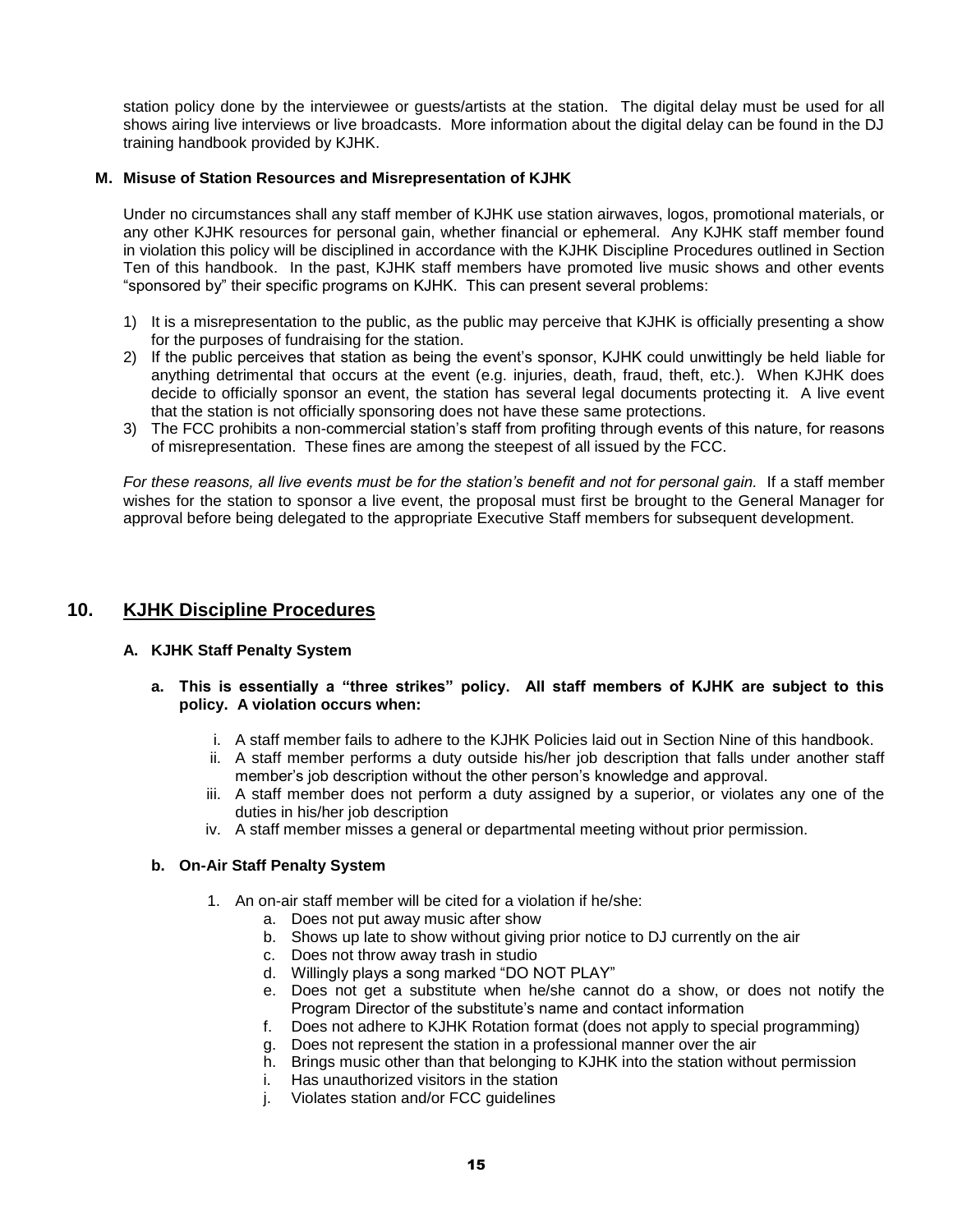2. All instances listed above constitute grounds for the receipt of a violation. The staff member in question will receive a memo from the Station Manager notifying him/her of the violation. After the third violation, the staff member will be terminated.

### **B. Grounds for Immediate Dismissal**

Ignorance of job description or station policy/procedure is not a valid excuse. Any level of discipline will automatically affect a staff member's re-employment chances. A staff member may be dismissed for any of the following:

- **1. DJ does not show up for shift and has not supplied a replacement.**
- **2. Violation of alcohol and controlled substance policy described in Section Nine of this book.**
- **3. Theft of KJHK or other personal property.**
- **4. Possession/use/sale of narcotics/barbiturates/non-prescription drugs/controlled substances.**
- **5. Possession of and/or consumption of alcoholic beverages on the grounds of the station including the parking lot. Reporting to work under the influence of alcohol.**
- **6. Tardiness, excessive absences or unexcused absences.**
- **7. Theft of property or funds from the radio station.**
- **8. Misuse or misappropriation of station resources.**
- **9. Possession of a dangerous weapon on the grounds of the station.**
- **10. Making threatening or terroristic statements.**
- **11. Insubordination/disobedience to a supervisor. Unwillingness to accept constructive criticism.**
- **12. Neglect of assigned job duties.**
- **13. Violation of FCC regulations or safety codes.**
- **14. Listener complaints concerning the performance of a DJ.**
- **15. Any deliberate non-adherence to station policies.**
- **16. Violation of KJHK guest policies and procedures.**
- **17. Willful interference with the academic mission of the station.**

### **C. Departmental Offenses Liable to Disciplinary Action**

- 1. Use of Production Facilities Offenses:
	- i. Unauthorized use of materials marked for use only by, or with permission of, production executives.
	- ii. Willful damage to equipment and its components through careless handling.
	- iii. Causing or allowing removal of any recording hardware, equipment, including music, from the building (except when properly signed out for special purposes as a remote or special production elsewhere.)
	- iv. Failure to check production for accurate timing, quality of audio, and appropriate content.
	- v. Disregard of production studio policies and procedures.
	- vi. Giving the room's locking code to anyone.
	- vii. Leaving production studio door unlocked and unattended.
	- viii. Not completing production orders on-time, provided ample time has been given (as agreed upon by station procedures approved by management).
	- ix. Violation of any FCC regulations.
	- x. Improper production techniques or handling of equipment.
	- xi. Leaving trash or other clutter lying around the Production Room.
- 2. Rotation DJs, Special Program Hosts, Producers, Programming Offenses:
	- i. Failure by any on-air personnel or producers to adhere to format of their assigned show.
	- ii. Failing to adhere to the traffic log.
	- iii. Violating FCC rules or regulations concerning obscenity, harmful interference, equal time, commercial violation and any other that the FCC shall establish. Personnel are also responsible for removing from the air and/or reporting potentially libelous content.
	- iv. Failure to appear AT LEAST 15 minutes before airtime for a live show.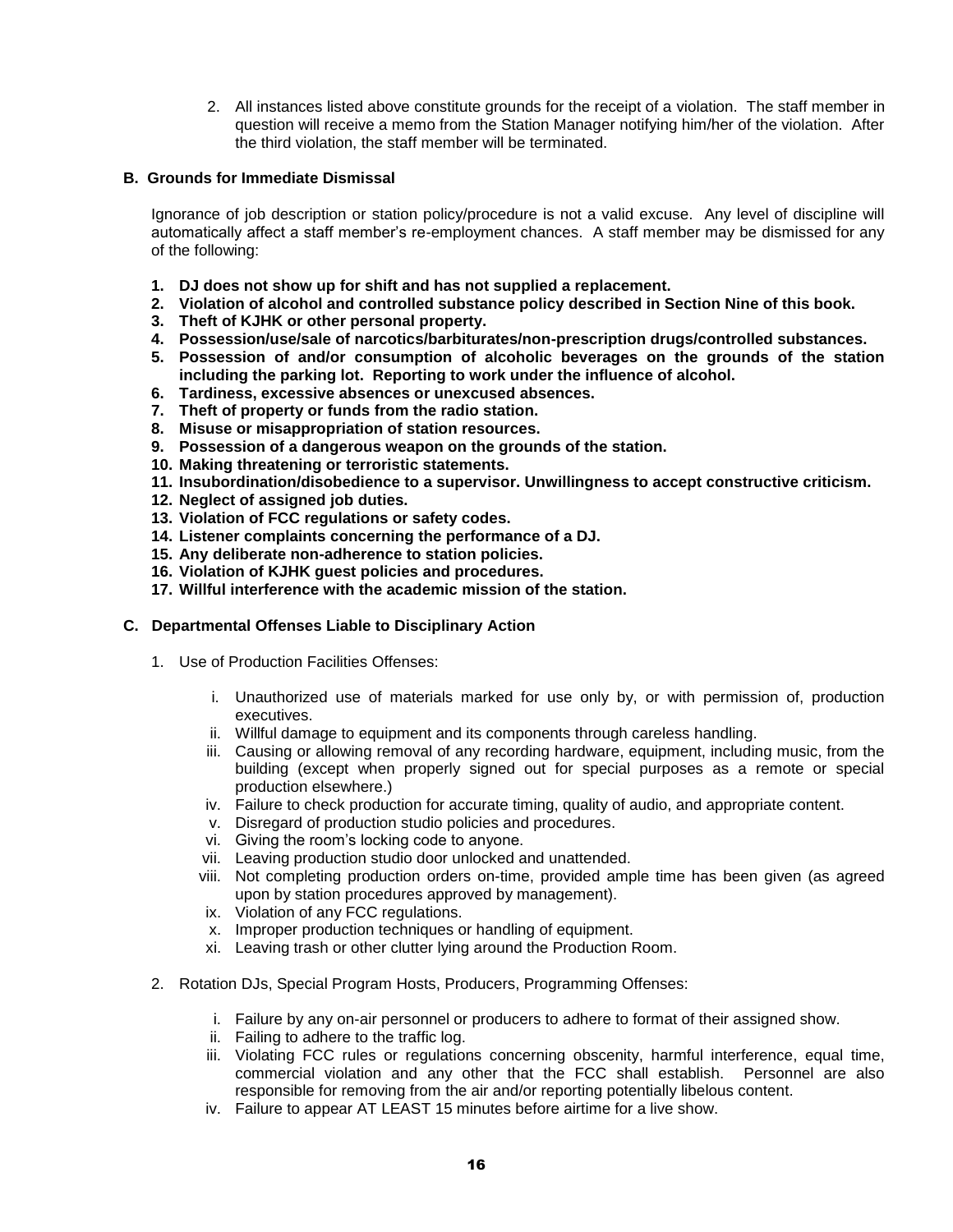- v. Failure to turn on tape delay when required by policy.
- vi. Misuse of the telephone on the air in an amateur or unprofessional manner.
- vii. Failure to adhere to posted notices and/or failure to forward-promote material.
- viii. Not drafting an adequate proposal far enough in advance for consideration by the Executive Staff (Special Program, Live Event, etc.).
- ix. Failure of Program Director, producer or host of a show, to provide a satisfactory substitute or to alert appropriate persons at least 24 hours in advance that the program commitment cannot be met. (If this occurs more than twice, the offender may be removed from that position.)

### **D. Grievance Procedures at KJHK**

**If you have a problem with someone or a complaint that deals specifically with an individual:** Make an appointment to discuss the issue with the individual involved.

**If you are not satisfied after meeting with the person involved:** Consult your Executive Staff Representative.

**If your problem is with your Executive Staff Representative:** Consult the Student Station Manager.

**If you are on the Executive Staff and your problem is with the Student Station Manager:** Consult the General Manager.

### **11. KJHK Staff Evaluation Process**

- **1. The KJHK General Manager evaluates the Student Station Manager.**
- **2. The Student Station Manager evaluates all Executive Staff members.**
- **3. All Executive Staff Directors evaluate all members of his/her staffs.**
- **4. The General Staff evaluates the experience as a whole once per academic year.**

### **12. More FCC Regulations Pertaining to KJHK**

As a noncommercial FM station, KJHK is required by law to be as transparent as possible when accepting money, goods, or services from outside commercial interests. No staff member of KJHK may provide special treatment to outside interests, nor may any staff member receive direct compensation from outside interests in their dealings with KJHK. The station's integrity, reputation, and the University's FCC license depend on proper conduct by all members of KJHK. The excerpts below deal with the role of outside interests and their dealings with KJHK, as well as on-air conduct of staff at KJHK. While certainly lengthy to read, all staff members at KJHK are expected to understand the following sections from the Federal Communications Act of 1934 and the Code of Federal Regulations. Underlined segments are particularly important to on-air staff at KJHK; please pay attention to these points especially.

**Section 317 .c.Announcement With Respect to Certain Matter Broadcast (Reprint from the Communications Act of 1934, as amended)**

**a)**

**1) All matter broadcast by any radio station for which any money, service or other valuable consideration is directly or indirectly paid, or promised to or charged or accepted by the station so broadcasting from any person, shall, at the time the same is so broadcast, be announced as paid for or furnished, as the case may be, by such person: Provided that "service or other valuable consideration" shall not include any service or property furnished without charge or at a nominal charge for use on, or in connection with, a broadcast unless it is so furnished in consideration for an identification in a broadcast of any person, product, service, trademark or**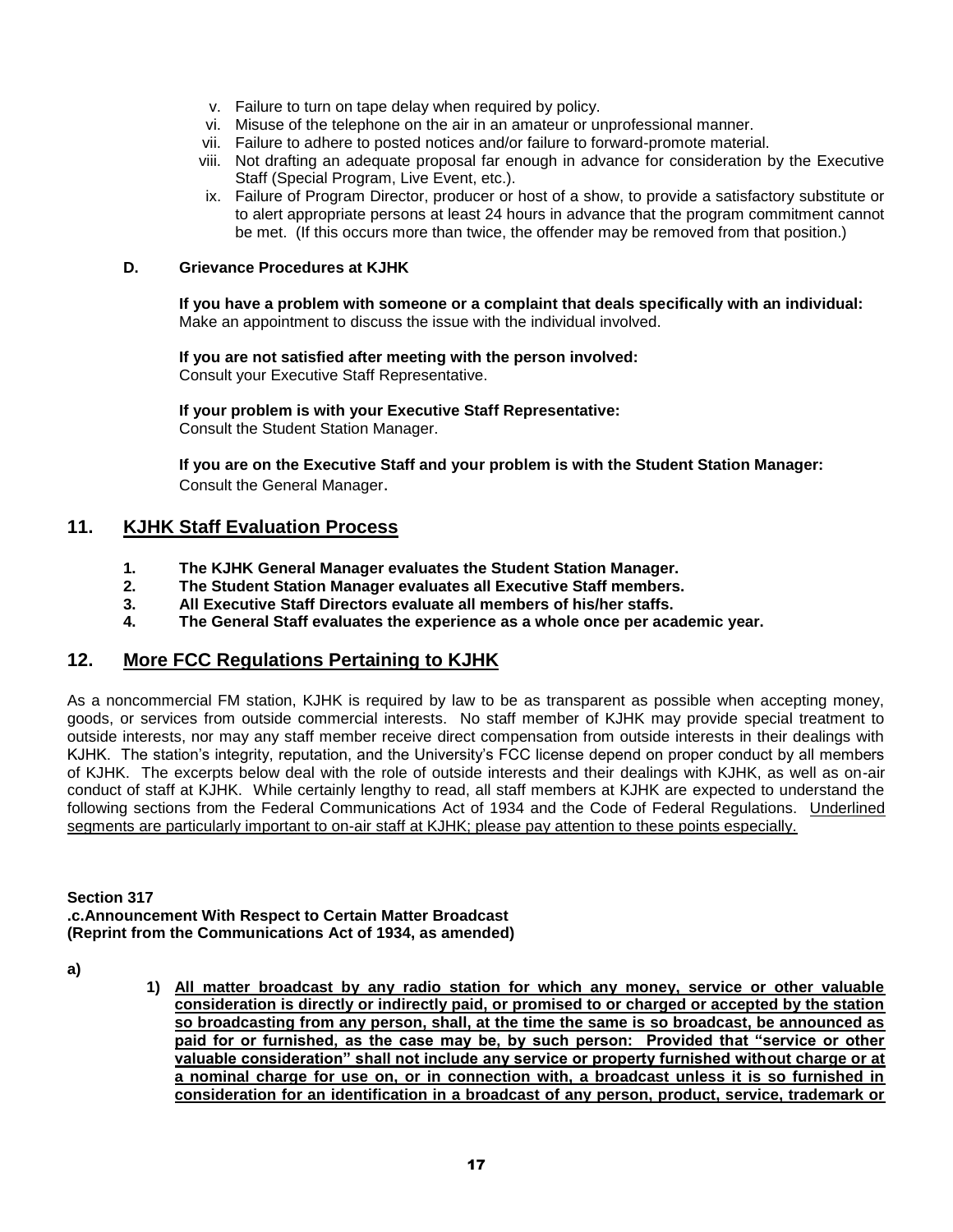**brand name beyond an identification which is reasonably related to the use of such service or property in the broadcast.**

- **2) Nothing in this section shall preclude the Commission from requiring that an appropriate announcement shall be made at the time of the broadcast in case of any political program or any program involving the discussion of any controversial issue for which any films, records, transcripts, talent, scripts or other material or service of any kind have been furnished, without charge or at a nominal charge, directly or indirectly, as an inducement to the broadcast of such program.**
	- **b) In any case where a report has been made to a radio station, as required by Section 507 of this Act, of circumstances which would have required an announcement under this section had the consideration been received by such radio station, an appropriate announcement shall be made by such radio station.**
	- **c) The licensee of each radio station shall exercise reasonable diligence to obtain from its employees, and from other persons with whom it deals directly in connection with any program or program matter for broadcast, information to enable such licensee to make the announcement required by this section.**
	- **d) The Commission may waive the requirement of an announcement as provided in this section in any case or class of cases with respect to which it determines that the public interest, convenience or necessity does not require the broadcasting of such announcement.**
	- **e) The Commission shall prescribe appropriate rules and regulations to carry out the provisions of this section.**

**Section 507 .c.Disclosure of Certain Payments (Reprint from the Communications Act of 1934, as amended)**

**Sec. 507. [47 U.S.C. 508]**

- **a) Subject to section (d), any employee of a radio station who accepts or agrees to accept from any person (other than such station), or any person (other than such station) who pays or agrees to pay such employee, any money, service or other valuable consideration for the broadcast of any matter over such station shall, in advance of such broadcast, disclose the fact of such acceptance or agreement to such station.**
- **b) Subject to subsection (d), any person who, in connection with the production or preparation of any program or program matter which is intended for broadcasting over any radio station, accepts or agrees to accept, or pays or agrees to pay, any money, service or other valuable considerations for the inclusion of any matter as a part of such program or program matter, shall, in advance of such broadcast, disclose the fact of such acceptance, payment or agreement to the payee's employer, or to the person for which such program or program matter is being produced, or to the licensee of such station over which such program is broadcast.**
- **c) Subject to subsection (d), any person who supplies to any other person any program or program matter which is intended for broadcasting over any radio station shall, in advance of such broadcast, disclose to such other person any information of which he/she has knowledge, or which has been disclosed to him/her, as to any money, service or other valuable consideration which any person has paid or accepted, or has agreed to pay or accept, for the inclusion of any matter as a part of such program matter.**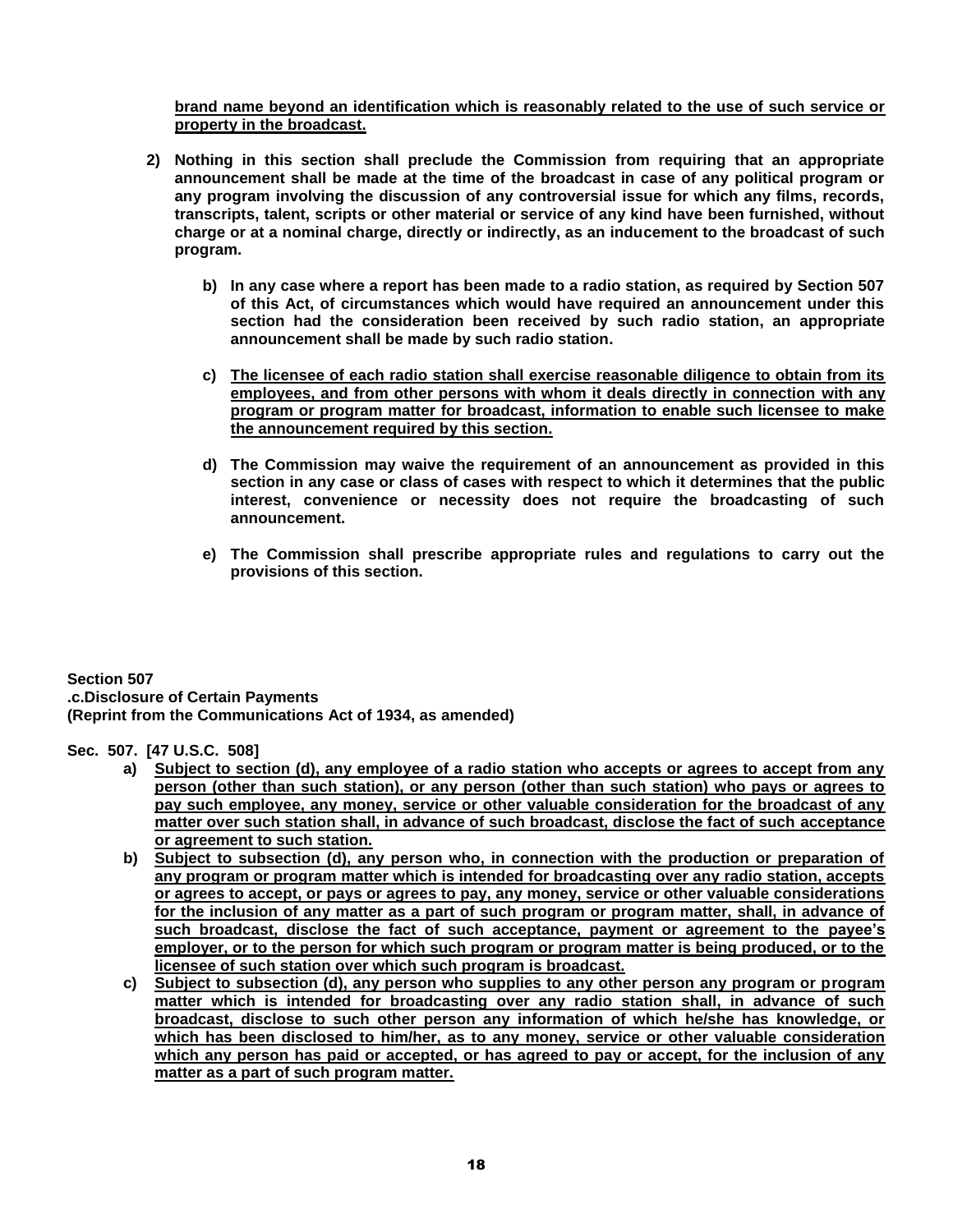- **d) The provisions of this section requiring the disclosure of information shall not apply in any case where, because of a waiver made by the Commission under section 317(d), an announcement is not required to be made under section 317.**
- **e) The inclusion in the program of the announcement required by section 317 shall constitute the disclosure required by this section.**
- **f) The term "service or other valuable consideration" as used in this section shall not include any service or property furnished without charge or at a nominal charge for use on, or in connection with a broadcast, or for use on a program which is intended for broadcasting over any radio station, unless it is so furnished in for an identification in such broadcast or in such program of any person, product, service, trademark or brand name beyond an identification which is reasonably related to the use of such service or property in such broadcast or such program.**
- **g) Any person who violates any provision of this section shall, for each such violation, be fined not more than \$10,000 or imprisoned not more than one year, or both.**

### **47 CFR 73.1212**

**.c.Sponsorship Identification; list retention; related requirements (Reprint from the Code of Federal Regulations Part 47, as amended)**

- **a) When a broadcast station transmits any matter for which money, service or other valuable consideration is either directly or indirectly paid or promised to, or charged or accepted by such station, the station, at the time of the broadcast, shall announce: (1) That such matter is sponsored, paid for or furnished, either in whole or in part, and (2) by whom or on whose behalf such consideration was supplied: Provided, however, that "service or other valuable consideration" shall not include any service or property furnished either without or at nominal charge for use on, or in connection with, a broadcast unless it is so furnished in consideration for an identification of any person, product, service, trademark or any brand name beyond an identification reasonably related to the use of such service or property on the broadcast.**
	- **1) For the purposes of this section, the term "sponsored" shall be deemed to have the same meaning as "paid for."**
- **b) The licensee of each broadcast station shall exercise reasonable diligence to obtain from its employees, and from other persons with whom it deals directly in connection with any broadcast, information to enable such licensee to make the announcement required by this section.**
- **c) In any case where a report has been made to a broadcast station as required by Section 507 of the Communications Act of 1934, as amended, of circumstances which would have required an announcement under this selection had the consideration been received by such station, an appropriate announcement shall be made by such station.**
- **d) In the case of any political broadcast matter involving the discussion of a controversial issue of public importance for which any film, record, transcription, talent, script or other material or service of any kind is furnished, either directly or indirectly, to a station as an inducement for broadcasting such matter, an announcement shall be made both at the beginning and conclusion of such broadcast on which such material or service is used that such film, record, transcription, talent, script or other material or service has been furnished to such station in connection with a transmission of such broadcast matter: Provided, however, that in the case of any broadcast of 5 minutes or less, only one such announcement need be made either at the beginning or conclusion of the broadcast.**
- **e) The announcement required by this section shall, in addition to stating the fact that the broadcast matter was sponsored, paid for or furnished, fully and fairly disclose the true identity of the person or persons, or corporation, committee, association or other unincorporated group, or other entity by whom or on whose behalf such services or other valuable consideration is received, or by whom the material or services referred to in paragraph (d) of this section are furnished. Where an agent or other person or entity contracts or otherwise makes arrangement with a station on behalf of another, and such fact is known or by the exercise of reasonable diligence, as specified in paragraph (b) of this section, could be known to the station, the announcement shall disclose the identity of the person or persons or entity on whose behalf such agent is acting instead of the name on such agent. Where the material broadcast is political matter or matter involving the**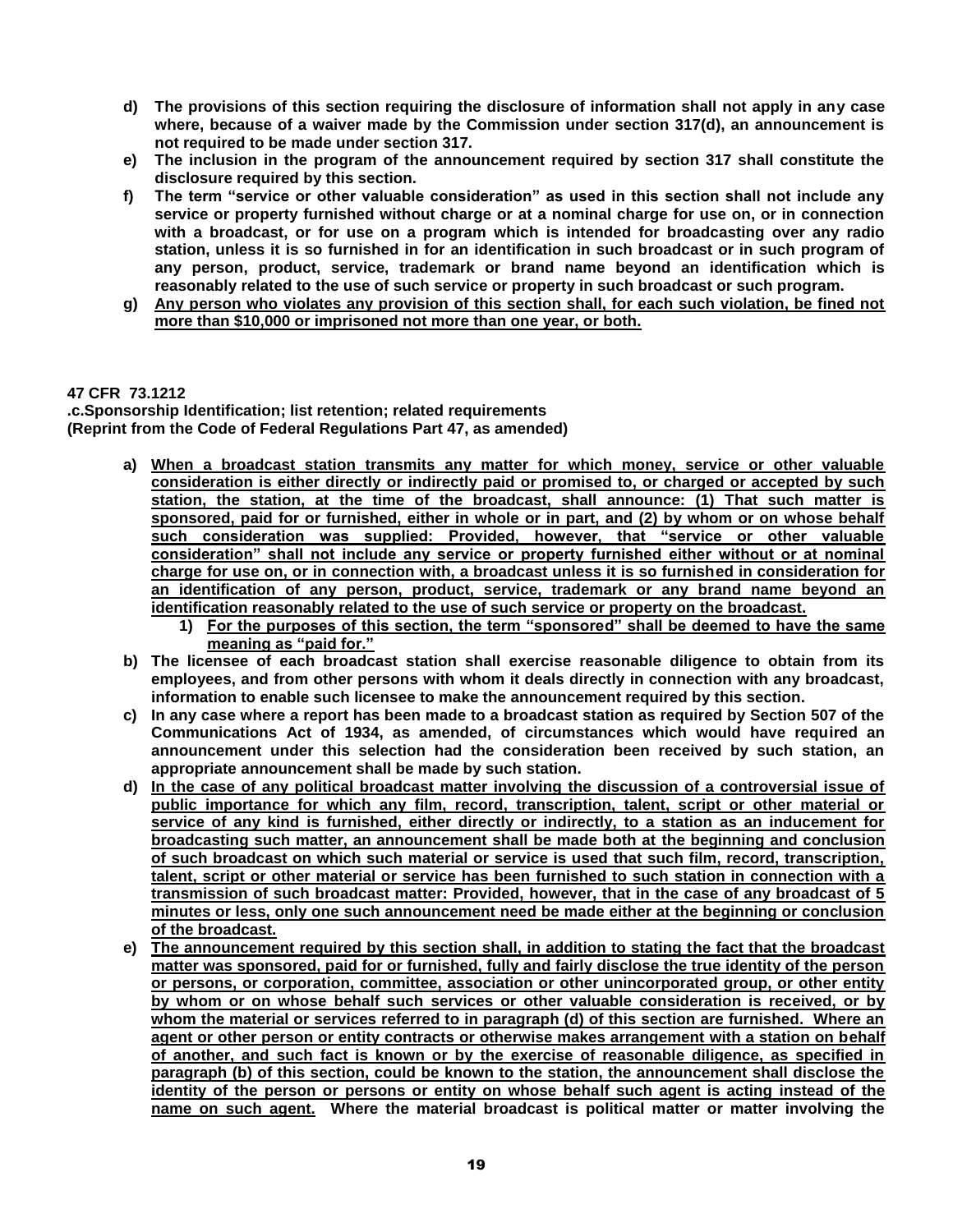**discussion of a controversial issue of public importance and a corporation, committee, association or other unincorporated group, or other entity is paying for or furnishing the broadcast matter, the station shall, in addition to making the announcement required by this section, require that a list of the chief executive officers or members of the executive committee or of the board of directors of the corporation, committee, association or other unincorporated group, or other entity shall be made available for public inspection at the location specified by the licensee under 73.3526 of this chapter. If the broadcast is originated by a network the list may instead be retained at the headquarters office of the network or at the location where the originating station maintains its public inspection file under 73.3526 of this chapter. Such lists shall be kept and made available for a period of two years.**

- **f) In the case of broadcast matter advertising commercial products or services, an announcement stating the sponsor's corporate or trade name, or the name of the sponsor's product, when it is clear that the mention of the name of the product constitutes a sponsorship identification, shall be deemed sufficient for the purpose of this section and only one such announcement need be made at any time during the course of the broadcast.**
- **g) The announcement otherwise required by section 317 of the Communications Act of 1934, as amended, is waived with respect to the broadcast of "want ad" or classified advertisements sponsored by an individual. The waiver granted in this paragraph shall not extend to a classified advertisement or want ad sponsorship by any form of business enterprise, corporate or otherwise. Whenever sponsorship announcements are omitted pursuant to this paragraph, the licensee shall observe the following condition:**
	- **1) Maintain a list showing the name, address and (where available) telephone number of each advertiser;**
	- **2) Make this list available to members of the public who have a legitimate interest in obtaining the information contained in the list. Such list must be retained for a period of two years after broadcast.**
- **h) Any announcement required by section 317(b) of the Communications Act of 1934, as amended, is waived with respect to feature motion picture film produced initially and primarily for theater exhibition.**
- **i) Commission interpretations in connection with the provisions of the sponsorship identification rules are contained in the Commission's Public Notice, entitled "Applicability of Sponsorship Identification Rules," dated May 6, 1963 (40 F.C.C. 141), as modified by Public Notice, dated April 21, 1975 (FCC 75-418). Further interpretations are printed in full in various volumes of the Federal Communications Commission Reports.**

**The Noncommercial Nature of Educational Broadcast Stations .c.FCC Public Notice 86-161 Dated April 11, 1986**

**The commission has become aware of significant uncertainty and controversy concerning various aspects of Commission and statutory policy relating to commercial underwriting on noncommercial stations. As a consequence, we have reviewed the existing policies, focusing on five specific areas: (1) the broadcast of announcements relating to goods and services for which consideration is received by the station; (2) enhanced underwriting and donor announcements; (3) the offering of program-related materials; (4) the practice of hosts of children's programs urging the purchase of program-related materials; (5) the airing of foreign language programs by public broadcasters and the degree of control necessary to ensure compliance with Commission requirements.**

### **.c.Announcers Promoting the Sale of Goods and Service**

**Section 399B of the Communications Act of 1934, as amended, and Sections 73.503(d) and 73.621(e) of FCC rules specifically proscribed the broadcast of announcements by public broadcast stations which promote the sale of goods and services of for-profit entities in return for consideration paid to the station. These rules, however, permit contributors of funds to the station to receive on-air acknowledgements. The Commission has articulated specific guidelines which emphasize the difference between permissible donor and underwriter announcements and commercial advertising. See Commission Policy Concerning the Noncommercial Nature of Educational Broadcasting Stations, 97 FCC 2d 255 (1984) (hereinafter referred to as**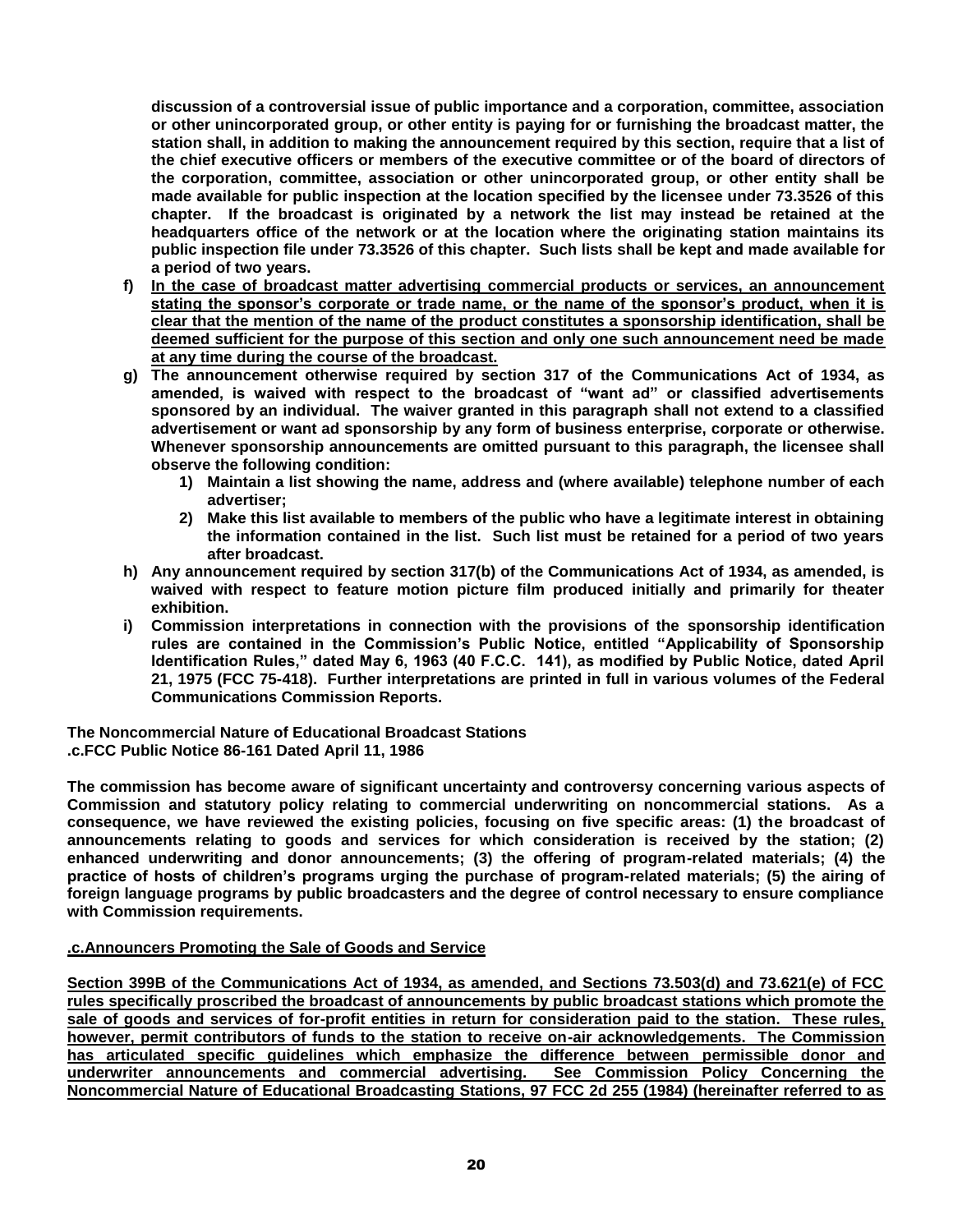**"1984 Order"); Second Report and Order, 86 FCC 2d 141 (1981); First Report and Order and Notice of Proposed Rulemaking, 69 FCC 2d 200 (1978).**

**Recent cases before the Commission indicate that some noncommercial broadcasters have aired outright commercial messages on behalf of profit-making entities in violation of rules and Section 399B. As our action in those cases attest, we will enforce our prohibition on the broadcast of commercial messages on behalf of profit-making entities for which consideration is paid to the station. Information brought to the attention of the Commission regarding such practices will be scrutinized and licensees found to have engaged in them will be sanctioned.**

### **.c.Enhanced Underwriting and Donor Acknowledgements**

**Beyond the airing of paid promotional announcements, our recent review of underwriting activities indicates that some public broadcasters may be airing donor and underwriting acknowledgements which exceed the Commission's guidelines. In light of these instances and an ongoing debate in the public broadcasting community on these issues, we believe that a brief statement concerning the obligations of public broadcasters with respect to donor and underwriting acknowledgements is appropriate. In March 1984, we relaxed our noncommercial policy to allow public broadcasters to expand or enhance the scope of their donor and underwriter acknowledgements to include (1) logograms or slogans which identify and do not promote, (2) location information, (3) value-neutral descriptions of a product line or service, and (4) brand and trade names and product or service listings. 1984 Order at 263. That action was taken as another step in our ongoing effort to strike a reasonable balance between the financial needs of public broadcast stations and their obligations to provide an essentially noncommercial service. It was our view that "enhanced underwriting" would offer significant potential benefits to public broadcasting in terms of attracting additional business support and would thereby improve the financial self-sufficiency of the service without threatening its underlying noncommercial nature. In this regard, we emphasized that such announcements could not include qualitative or comparative language and that the Order should not be construed as allowing advertisements as defined in Section 399B of the Communications Act. (Section 399B contained in this handbook)**

**We recognized in our 1982 Order that it may be difficult at times to distinguish between announcements that promote and those that identify. For that reason, we expressly stated that we expect public broadcast licensees to review their donor or underwriter acknowledgements and make reasonable good-faith judgments as to whether they identify, rather than promote. 1982 Order at 911. We saw no purpose at that time, or at the time we adopted our 1984 Order, in fashioning rigid regulations or guidelines to insure the noncommercial nature of public broadcasting, and we were concerned that such guidelines would inhibit public broadcasters' ability to seek and obtain the funds needed to present quality programming and to remain financially viable. It continues to be our view that the public broadcaster's good faith judgment must be the key element in meeting Congress' determination that the service should remain free of commercial and commercial-like matter. In response to requests for guidance, however, we will attempt to further clarify the guidelines applicable to public broadcasters' exercise of their discretion.**

**We reiterate that acknowledgements should be made for identification purposes only and should not promote the contributor's products, services or company. For example, logos or logograms used by corporations and businesses are permitted so long as they do not contain comparative or qualitative descriptions of the donor's products or services. Similarly, company slogans which contain general product-line descriptions are acceptable if not designed to be promotional in nature. Visual depictions of specific products are permissible. We also believe that the inclusion of a telephone number in an acknowledgement announcement is within these general guidelines and, therefore, permissible.**

**Several examples of announcements that would clearly violate the rule may be helpful:**

**a) Announcements containing price information are not permissible. This would include any announcement of interest rate information or other indication of savings or value associated with the product. An example of such an announcement is:**

**--"7.7% interest rate available now."**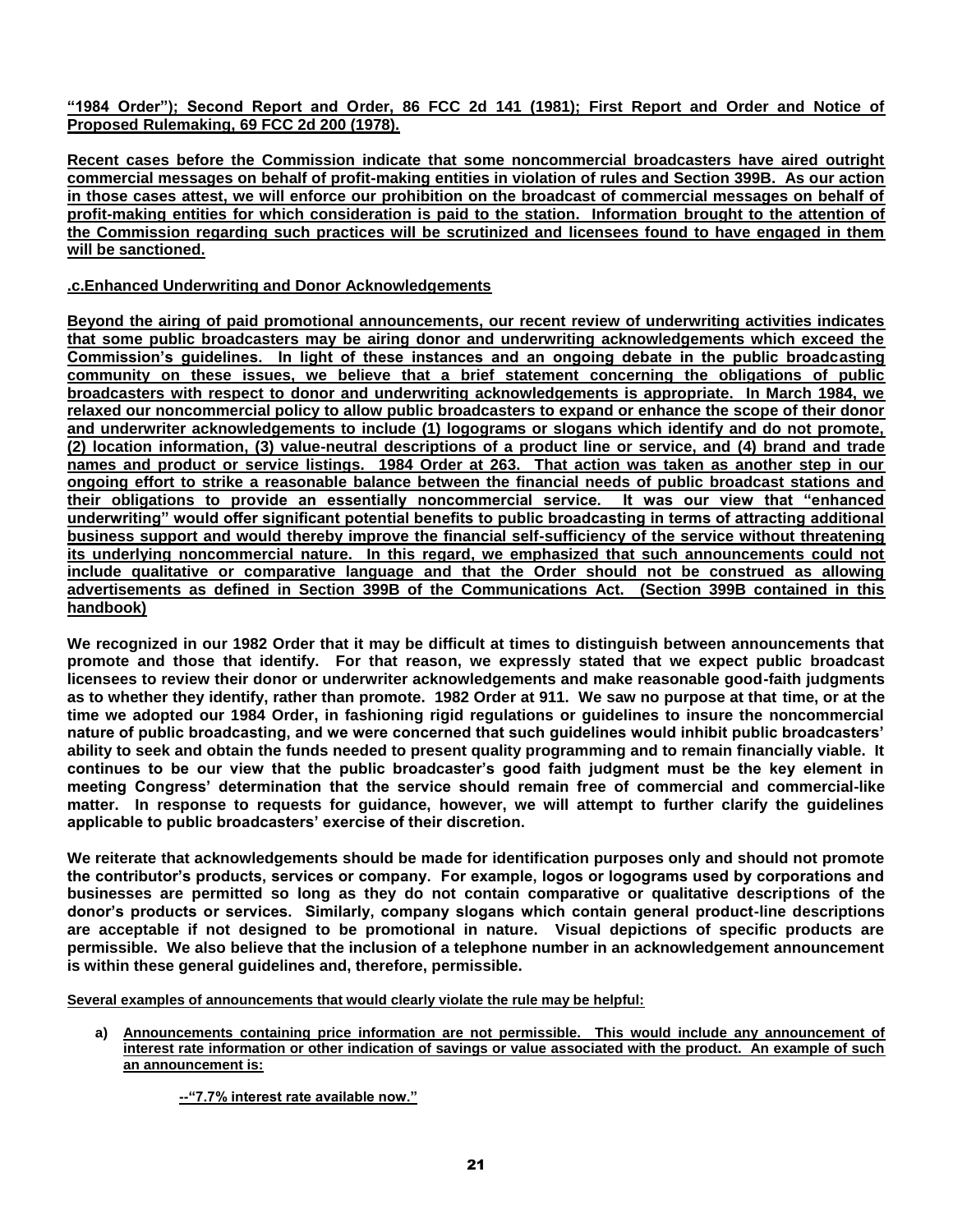- **b) Announcements containing a call to action are not permissible. Examples of such announcements are: --"Stop by our showroom to see a model"; --"Try product X next time you buy oil."**
- **c) Announcements containing an inducement to buy, sell, rent or lease are not permissible. Examples of such announcements are:**

**--"Six month of free service"; --"A bonus available this week"; --"Special gift for the first 50 visitors."**

**Additionally, examples of a proscribed product or message can be seen in the instances where the Commission has assessed forfeiture or issued letters of warning to rule violators.**

**We repeat that the Commission will continue to rely on the good-faith determinations of public broadcasters in interpreting our noncommercial guidelines. We emphasize, however, that we will review complaints and, in the event of clear abuses of discretion, will implement appropriate sanctions, including monetary forfeitures.**

### **.c.Program-Related Materials**

**Our 1982 Order dealt with the sale of the program-related materials. It concluded that because Congress has approved direct promotional fundraising announcements sponsored by nonprofit organization, public broadcasters could air announcements promoting program-related materials sold by nonprofit organizations, including the station itself. 1982 Order at 907. It is our belief that in order for the audience to be informed about the sponsor of these offerings, the nonprofit organization sponsoring the offering should be clearly identified in the announcement, a requirement in keeping with the mandate of Section 317 of the Communication Act and Section 73.1212 of our rules.**

**Guidelines covering announcements for the sale of program related materials by for-profit entities were not charged by our 1982 Order. Thus, such announcements are permitted so long as the licensee (1) receives no consideration for the announcement; and (2) the materials are offered on the basis of public interest considerations and not the private economic interests of the offer; or (3) the price of the materials offered is only nominal. Second Report and Order, 86 FCC2d at 152. As noted above, the nominal price requirement does not apply to offerings sponsored by nonprofit entities.**

### **13. Underwriting and Public Service Announcements (PSA's)**

Underwriting is financial support for KJHK-FM solicited from the business and University communities. All underwriting will be broadcast on KJHK-FM in the form of donor spot announcements, or through a local business being announced as a sponsor of specific programming on KJHK. The General Manager must schedule these announcements, and KJHK staff must run the announcements as scheduled. If the spot is not run because of unexpected events, the General Manager will reschedule future additional air times for the spot. Checks for underwriting will be made out to KJHK, and all checks and cash received for underwriting must be delivered promptly to the General Manager, who deposits them into KJHK's Student Organization Account. *The General Manager must approve all trades of items in exchange for underwriting in ADVANCE, including tickets for performance events.* Each time KJHK receives tickets for an event it is considered a form of underwriting, in essence, the station is receiving consideration for broadcasting information about the event.

Public Service Announcements are announcements granted to not-for profit entities and government agencies by KJHK free of charge. These announcements may address general issues of public concern and may inform the public. Non-profit entities may request a PSA to be created and aired on KJHK via either the General Manager or the Public Relations Director. A PSA may not promote a specific event, such as a fundraiser, charity walk, etc. – it can only inform the public about the nature of the non-profit or government entity and its mission. Similar to donor announcements, when producing PSA's, KJHK's production staff are expected to follow the "value-neutral" description guidelines listed in the paragraph to come.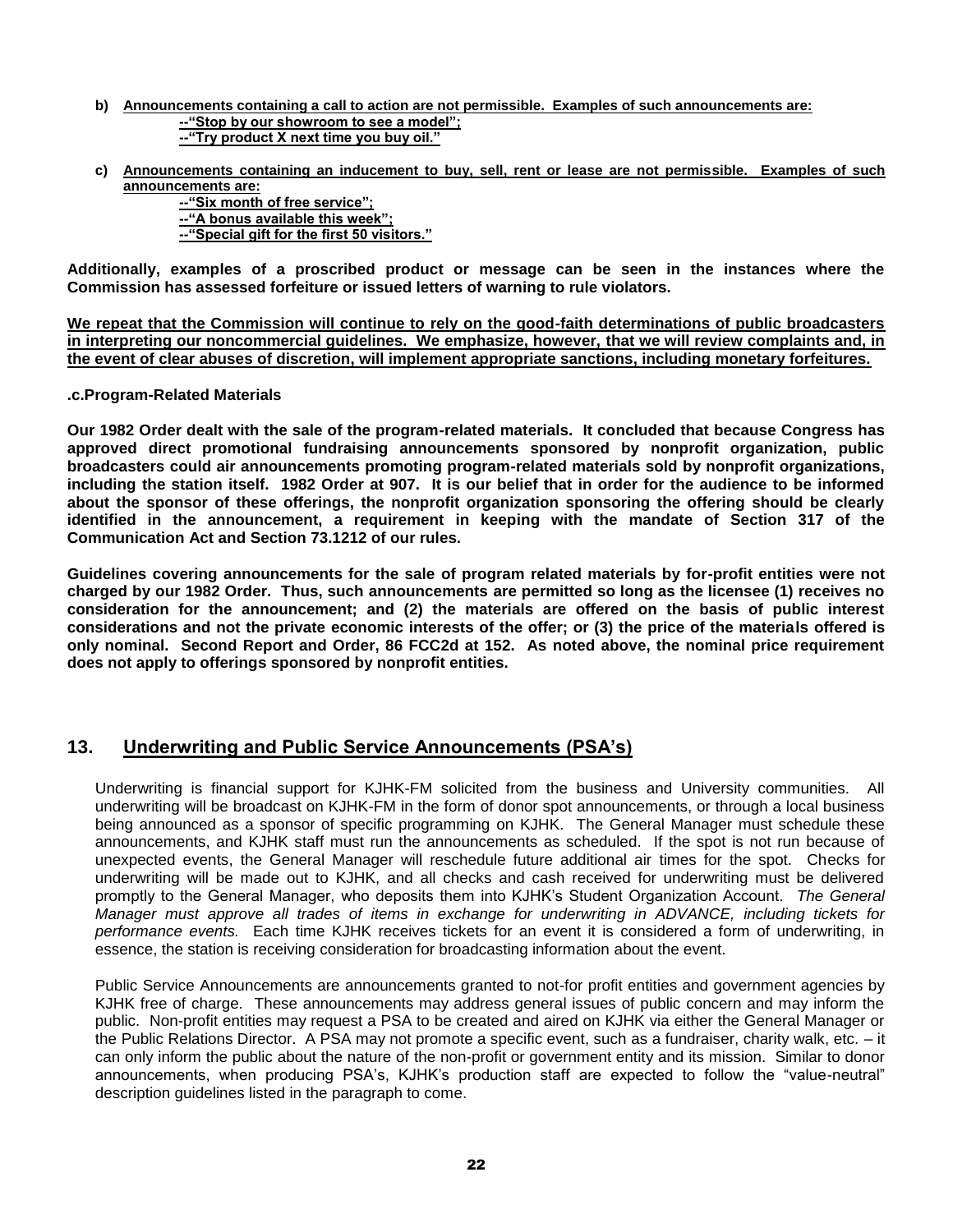There will be no live donor announcements or PSA's read on the air. All scripts for both of these types of announcements must be approved by the General Manager. They will be produced by the Production Staff, and must be produced EXACTLY WORD FOR WORD, with no addition or deletion of words. A music bed can be added to them. In recent years, Congress and the Federal Communications Commission (FCC) have written regulations governing the profit-making activities of noncommercial broadcasters. Although KJHK may not broadcast "advertisements," the station is permitted to air donor announcements and enhanced underwriting announcements. The distinction is that KJHK identifies the underwriting account and location, whereas the commercial broadcaster may promote the products, services or facility of their accounts. KJHK is allowed to give "value-neutral" descriptions of product lines, services or performance; and we can list brand names and trade names. Within limits KJHK can factually describe the underwriter, but announcements cannot use superlatives, comparatives, prices or deadlines in radio promotional copy. Donor spots must avoid phrases such as "best," "fast," "come to," "go to," "look for us," "give discounts," "are sold at half price," "limited time offer," "sale ends Friday," and other language of this nature.

Examples of this are:

### **PERMISSIBLE**

A BAND will be at Joe's. A BAND plays Industrial music. KJHK will give away tickets. (This is permissible because it promotes the station itself).

### **NOT PERMITTED**

A BAND is the best (or worst) band in Lawrence. Tickets are on sale for \_\_\_\_\$\$\$. Buy tickets before X date and receive a discount. Call Joe's bar for band information.

Although it may be difficult to precisely determine whether a donor announcement identifies rather than promotes a sale or a performance, product or service, the FCC expects the station to exercise reasonable, good-faith judgment. "Identification without promotion" is the test of an acceptable announcement. Remember, KJHK is a noncommercial radio station, and "commercials" and "ads" are not allowed. Violations of KJHK's noncommercial license can result in a minimum fine of \$27,000 per violation up to \$250,000 or revocation of the license.

As mentioned before, all scripts must be approved by the General Manager prior to any donor spot or Public Service Announcement airing. If you have a question about ANY announcement's compliance with these guidelines, contact the General Manager.

### **14. KJHK Job Descriptions**

### **General Manager and Program Advisor**

The General Manager functions as both a manager and a teacher. As General Manager, he or she is responsible to University administrators as well as the Board of Regents for all station operations, both facilities and staff. The General Manager implements policy concerning operational, legal, and financial matters. In this context, the General Manager is responsible for establishing procedures that effectively contribute to smooth station operation as well as providing students with learning and leadership opportunities within KJHK.

Whereas the General Manager may delegate authority to student executives deemed capable of handling serious responsibilities, the General Manager is ultimately held responsible for every aspect of the station operation both as a broadcasting facility and as a learning experience. For this reason, KJHK Executive Staff members are expected to inform the General Manager of any unusual station matters, to check in advance before committing the station to any new contracts or situations with legal implications and to clear publicity and any program changes. The students who comprise the KJHK Executive Staff have the freedom and responsibility to question the General Manager about procedures and to recommend changes which they believe may improve the station's two goals: (1) Professional caliber broadcasting and communications, (2) Student learning.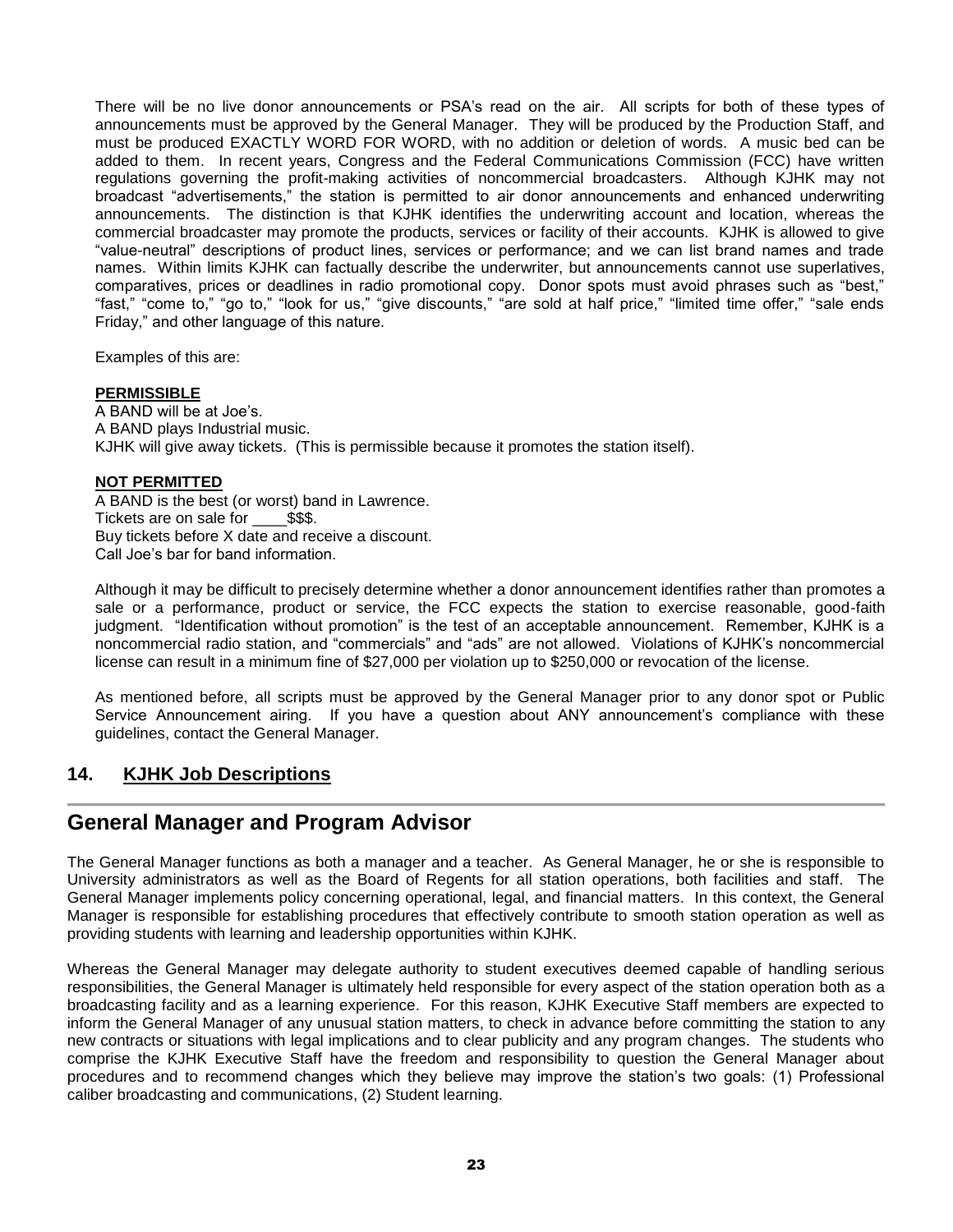### **Station Manager**

### **Reporting line:**

- Advised by the KJHK General Manager and KJHK Program Coordinator.
- Supervises and directly peer advises KJHK's Program Director, Communications Director, IT Director and Content Director.
- Manages all members of the Executive Staff and ultimately the entire student staff in a cooperative way.

### **Overall responsibilities:**

- Responsible for the daily operation and overall quality of KJHK.
- Is a representative for KJHK at community functions at the University of Kansas and in Lawrence.
- Develops a vision and strategy for the success of KJHK during the period they are in office.
- Implements policies set forth by the General Manager, Program Coordinator and the KJHK Advisory Board.
- Coordinates outreach and engagement efforts with KJHK alumni.
- Contributes to all decisions made by the KJHK Executive Staff.
- Provides weekly reports to KJHK's General Manager.
- Completes assigned projects and deadlines in a timely manner.

### **Meeting requirements:**

- Directly peer advises members of the KJHK Cabinet (Program Director, Communications Director, Content Director, Technology Director) through weekly individual meetings with the appropriate advisor.
- Manages weekly KJHK Cabinet and Executive Staff meetings; and monthly KJHK All-Staff Meetings.
- Meets weekly with KJHK's Program Coordinator and General Manager.
- As needed, attends KJHK staff meetings (Music, News, Sports, Multimedia, Content, Street Team, Production, Live Music).

### **KJHK reception desk responsibilities:**

- Maintains ten (10) weekly, regularly scheduled office hours during business hours at KJHK reception desk.
- Complete all duties outlined in KJHK's reception desk policy.
- Responds to inquires (email, phone, in-person, etc.) about KJHK by members of the University and Lawrence communities. Includes General Manager and Program Coordinator on correspondence as needed.
- Plans agendas for KJHK Cabinet, Executive Staff and all-staff meetings, including retreat agendas.
- Acts as a resource for students involved in KJHK.
- Remains on-call for KJHK duties in a reporting line that includes the Program Director and Program Coordinator.
- Provides support for ongoing station projects as needs are determined with the KJHK Cabinet, General Manager and Program Coordinator.

### **Program Director**

### **Reporting line:**

- Reports directly to KJHK's Station Manager. Advised by the KJHK Program Coordinator.
- Supervises KJHK's Music Director, Live Events Director, and ancillary assistants and staffs.
- Selects, supervises, schedules and trains KJHK's DJs.

### **Overall responsibilities:**

- Selects, supervises, schedules and trains KJHK's DJs.
- Schedules and approves all pre-emptions of programming, including remote broadcasts, live sports play-byplay broadcasts, news pre-emptions and other events.
- Monitors station's content quality and overall on-air sound.
- Suggests and/or recommends programming ideas.
- Reports equipment problems to KJHK's General Manager and/or Station Engineer.

### **Meeting requirements:**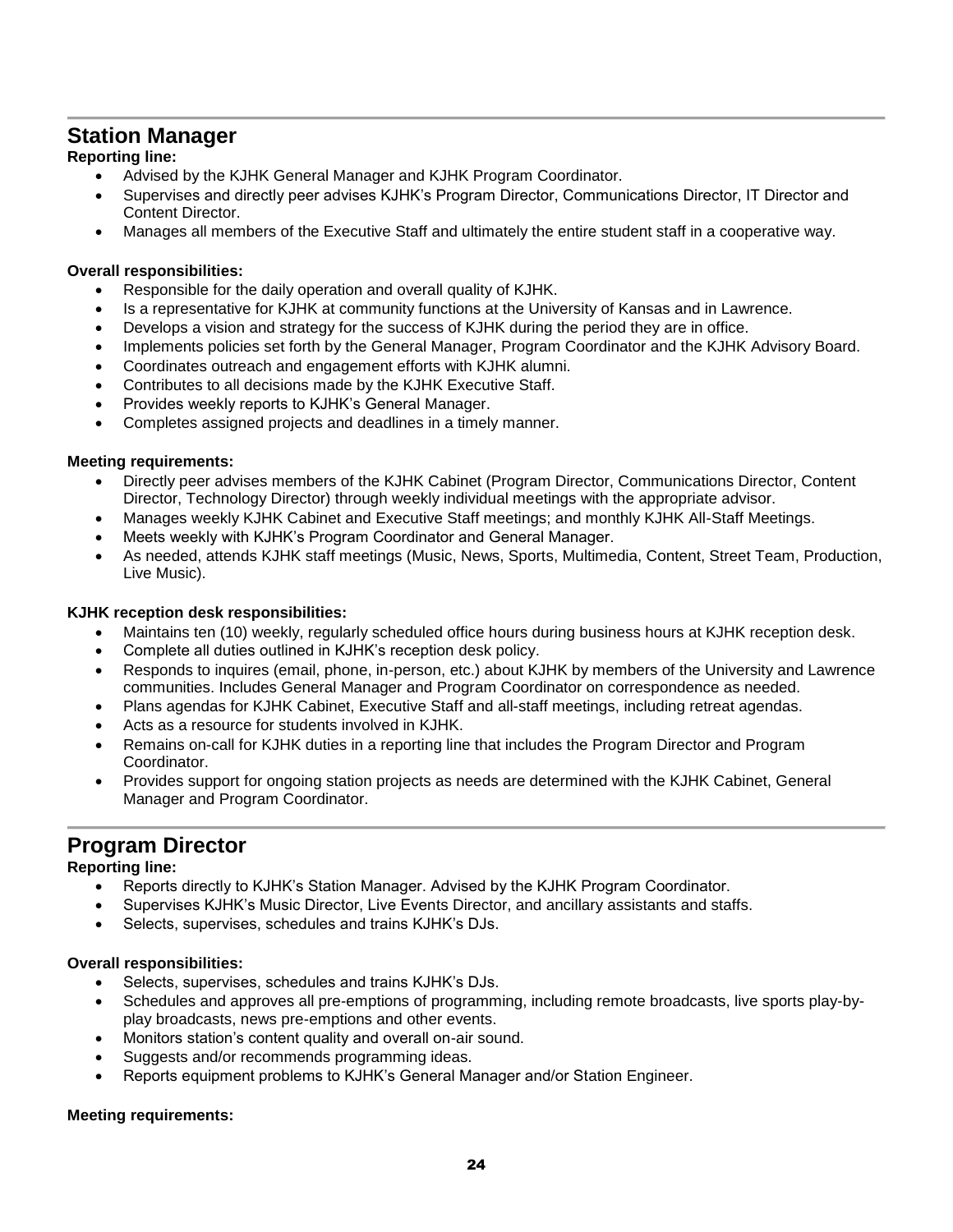- Leads a weekly Music bubble meeting (with Music Director and Music Assistant) and prepares agendas and overall content budgets for that meeting.
- Attends a weekly Live Music bubble meetings (with Live Music Coordinator and Live Music Assistant Coordinator from KJHK and SUA).
- Attends weekly KJHK Cabinet and Executive Staff meetings; and monthly KJHK All-Staff Meetings.
- Meets weekly with KJHK's Program Coordinator and Station Manager.
- As needed, attends KJHK Music Staff and Live Music Committee meetings. As needed and available, attends SUA Board meetings when Live Music business is on the agenda.

### **Additional coverage responsibilities:**

- Covers open DJ shifts as needed when substitute DJs are not available.
- Coordinates substitute DJ coverage of open on-air shifts.
- Creates the KJHK programming schedule for each semester, including selecting and scheduling special programs; coordinating DJ schedules; and scheduling pre-programmed shifts.
- Remains on-call for KJHK duties in a reporting line that includes the Station Manager and Program Coordinator.

### **KJHK reception desk responsibilities:**

- Maintains two (2) weekly, regularly scheduled office hours during business hours at KJHK reception desk.
- Complete all duties outlined in KJHK's reception desk policy.
- Works closely with KJHK's Communications Director and Content Director to review weekly area highlights for those students to communicate through KJHK's website and social media.
- Creates an agenda for weekly Music bubble meeting.

### **Music Director**

**Reporting line:**

Reports directly to KJHK's Program Director. Advised by the KJHK Program Coordinator.

### **Overall responsibilities:**

- Supervises KJHK's Music Assistant and Music Staff.
- Responsible for the rotation of new music with KJHK.
- Recruits KJHK Music Staff to select and review all music before it goes on air.
- Ensures that all music meets FCC requirements.
- Maintains contact with the music industry and reports rotation charts to music industry.
- Maintains contact with the Lawrence music community and actively seeks new music from and interviews with local musicians.
- Directs the process of moving KJHK's current digital music library to the Wide Orbit digital retrieval system. Sets a timeline and meets goals for the continued Wide Orbit import process.
- Completes assigned projects and deadlines in a timely manner.

### **Meeting requirements:**

- Leads a weekly, regularly scheduled Music Staff meeting with support from KJHK Music Assistant.
- Attends weekly KJHK Music Bubble meetings; weekly KJHK Executive Staff meetings; and monthly KJHK All-Staff Meetings.

### **Additional coverage requirements:**

- Coordinates and attends importing sessions to continually update the KJHK digital music library with Music Assistant and Program Director. Sets a schedule for Music Staff and KJHK Exec to attend these importing sessions. Assists with importing as time allows.
- Host one (1) weekly local music show on FM.

### **KJHK music office responsibilities:**

Maintains eight (8) weekly, regularly scheduled office hours during the business day in the KJHK music office.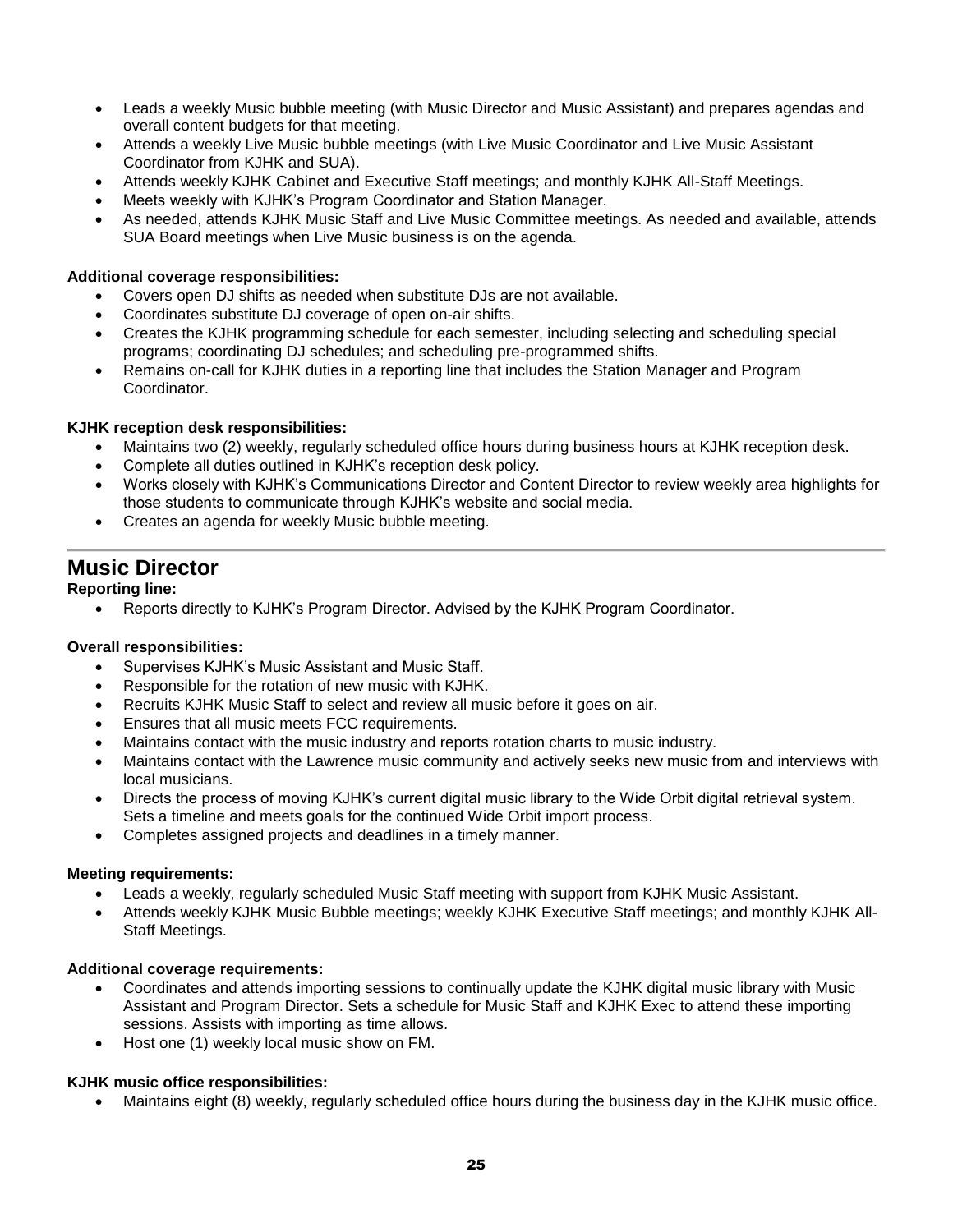- Answers all incoming phone calls, emails and music-related website form submissions in a timely, professional manner that represents the station well.
- Opens all incoming mail, and sorts incoming releases during each music office shift. Maintains a clean, professional music office that allows Music Assistant, Program Director and Music Staff to work efficiently.
- Contacts national, regional and local music promoters about new music releases.
- Contacts local musicians, promoters and community members about local music interviews.
- Maintains an upcoming release calendar, to be shared with the Music Assistant, Program Director and Program Coordinator. Coordinates schedule for putting music into rotation and taking music out of rotation.
- Maintains a new album reviews calendar, to be shared with the Music Assistant, Content Director and Program Coordinator. Assigns reviews and sets deadlines to Music Staff. Personally completes at least one (1) short-form and one (1) long-form album review each week.
- Trains and assists Music Staff members on writing music reviews.
- Corresponds with rotation DJ staff about new and outgoing rotation.
- Sets and implements standards for rotation music airplay.

### **Music Assistant**

### **Reporting line:**

 Reports directly to KJHK's Music Director. Peer advised by KJHK's Program Director. Advised by the KJHK Program Coordinator.

### **Overall responsibilities:**

- Assists Music Director with the rotation of new music with KJHK.
- Maintains KJHK's album stacks for organization and ease of use.
- Ensures that all music meets FCC requirements.
- Along with Music Director, maintains contact with music industry.
- Along with Music Director, maintains contact with the Lawrence music community and actively seeks new music from and interviews with local musicians.
- Completes assigned projects and deadlines in a timely manner.

### **Meeting requirements:**

- Assists Music Director with a weekly, regularly scheduled Music Staff meeting.
- Attends weekly KJHK Music Bubble meetings; weekly KJHK Executive Staff meetings; and monthly KJHK All-Staff Meetings.

### **Additional coverage requirements:**

Attends importing sessions to continually update the KJHK digital music library.

### **KJHK music office responsibilities:**

- Maintains four (4) weekly, regularly scheduled office hours during the business day in the KJHK music office.
- Answers all incoming phone calls, emails and music-related website form submissions in a timely, professional manner that represents the station well.
- Contacts national, regional and local music promoters about new music releases.
- Contacts local musicians, promoters and community members about local music interviews.
- Hosts one (1) weekly, hour-long FM show highlighting local music.
- Contributes to an upcoming release calendar, to be maintained by the Music Director.
- Contributes to a new album reviews calendar, to be shared with the Music Director, Online Content Editor and Program Coordinator. Personally completes at least one (1) short-form and one (1) long-form album review each week.
- Completes at least one (1) hour of importing new music during regularly scheduled office hours.

### **Live Music Coordinator**

**Reporting line:**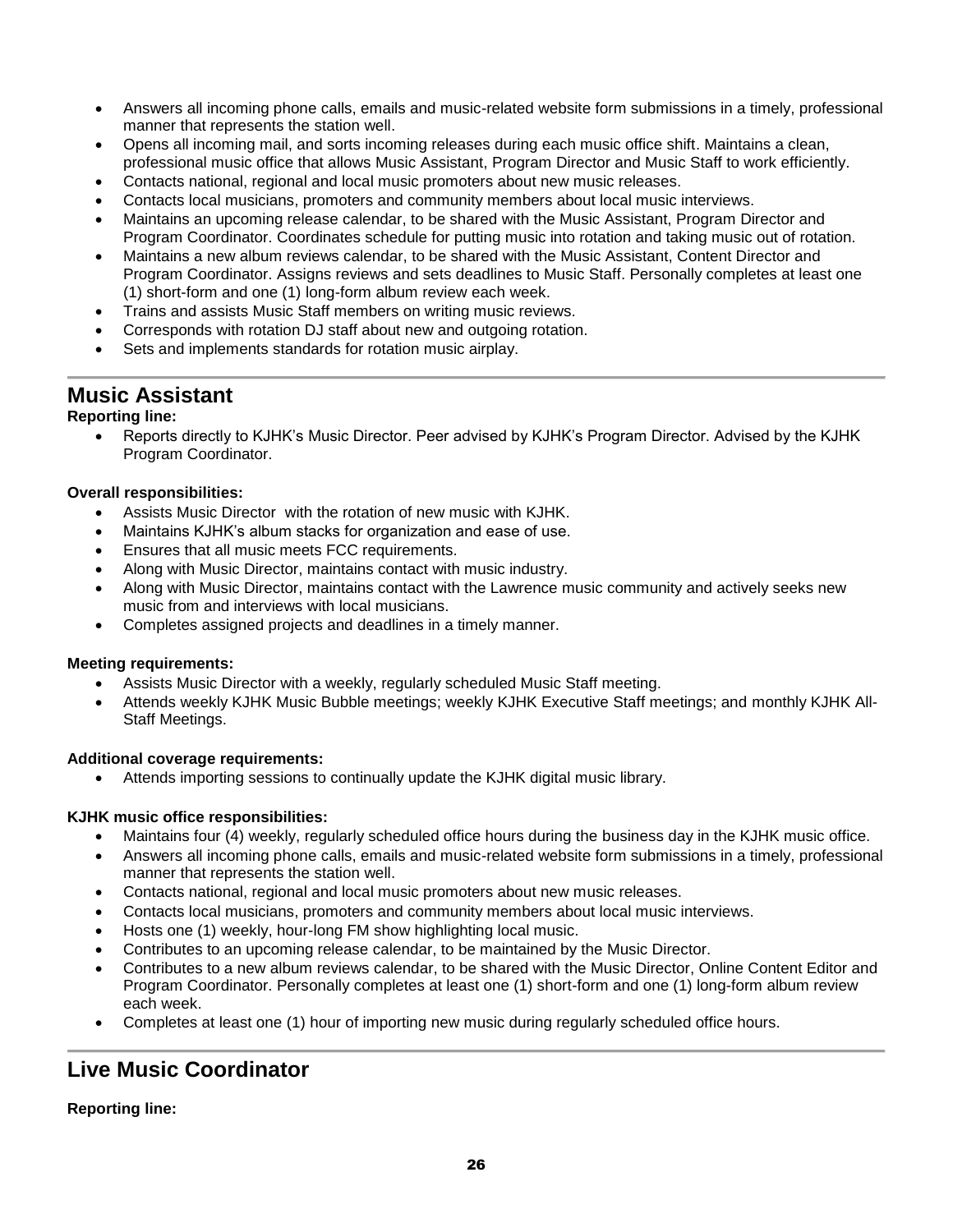Reports to KJHK's Program Director. Advised by the KJHK Program Coordinator.

### **Overall responsibilities:**

- Maintains a working and amicable partnership between KJHK and SUA for live music in Lawrence.
- With SUA's Live Music Coordinator, the SUA Live Music Assistant Coordinator, KJHK Live Music Assistant Coordinator and the Live Music Committee, researches and plans concerts on campus and in the community.
- In partnership with the SUA and KJHK Live Music Coordinators and KJHK Live Music Assistant Coordinator, divides responsibilities among large events, small concerts and Lied Center partnership events. Responsibilities for larger events will fall primarily to the KJHK Live Music Coordinator and SUA Live Music Coordinator.
- With the SUA Live Music Coordinator, oversees Live Music meetings and committee members.
- When working within the SUA partnership, adheres to all processes required for SUA proposals.
- Serves as an exemplary representative of KJHK and SUA at all partnership events.
- Outside of the SUA Live Music partnership, develops ideas for additional KJHK events.
- Completes assigned projects and deadlines in a timely manner.

### **Meeting requirements:**

- Attends weekly Live Music one-on-one meetings, weekly SUA Live Music committee (6 p.m. Thursday) and SUA board meetings (7 p.m. Thursday). Is a full voting member of the SUA Board.
- Attends weekly KJHK Executive Staff meetings and monthly KJHK All-Staff Meetings. Attends KJHK Music/Programming bubble meetings as needed.

### **Additional coverage requirements:**

Attends and takes an active leadership role in all Live Music Committee events.

### **KJHK reception desk responsibilities:**

- Maintains three (3) weekly, regularly scheduled office hours during business hours at KJHK reception desk.
- Complete all duties outlined in KJHK's reception desk policy.
- Complete individual assignments related to the Live Music Committee, including event promotion and event planning.
- Communicate important Live Music updates to KJHK's Program Director and Live Music Assistant Coordinator.

### **SUA office responsibilities:**

- Maintains three (3) weekly, regularly scheduled office hours during business hours in the SUA Office, to coincide with co-coordinator and co-assistant coordinator schedules.
- Outline committee member tasks for the week.
- In collaboration with SUA Live Music Coordinator, create committee meeting agendas.
- In collaboration with SUA Live Music Coordinator, research and write event proposals.
- Complete individual assignments related to the Live Music Committee, including event promotion and event planning.

### **Live Music Assistant Coordinator**

### **Reporting line:**

 Reports to KJHK's Live Events Coordinator. Peer advised by KJHK's Program Director. Advised by the KJHK Program Coordinator.

### **Overall responsibilities:**

- Maintains a working and amicable partnership between KJHK and SUA for live music in Lawrence.
- With SUA's Live Music Coordinator, the SUA Live Music Assistant Coordinator and the Live Music Committee, researches and plans concerts on campus and in the community.
- In partnership with the SUA and KJHK Live Music Coordinators and SUA Live Music Assistant Coordinator, divides responsibilities among large events, small concerts and Lied Center partnership events.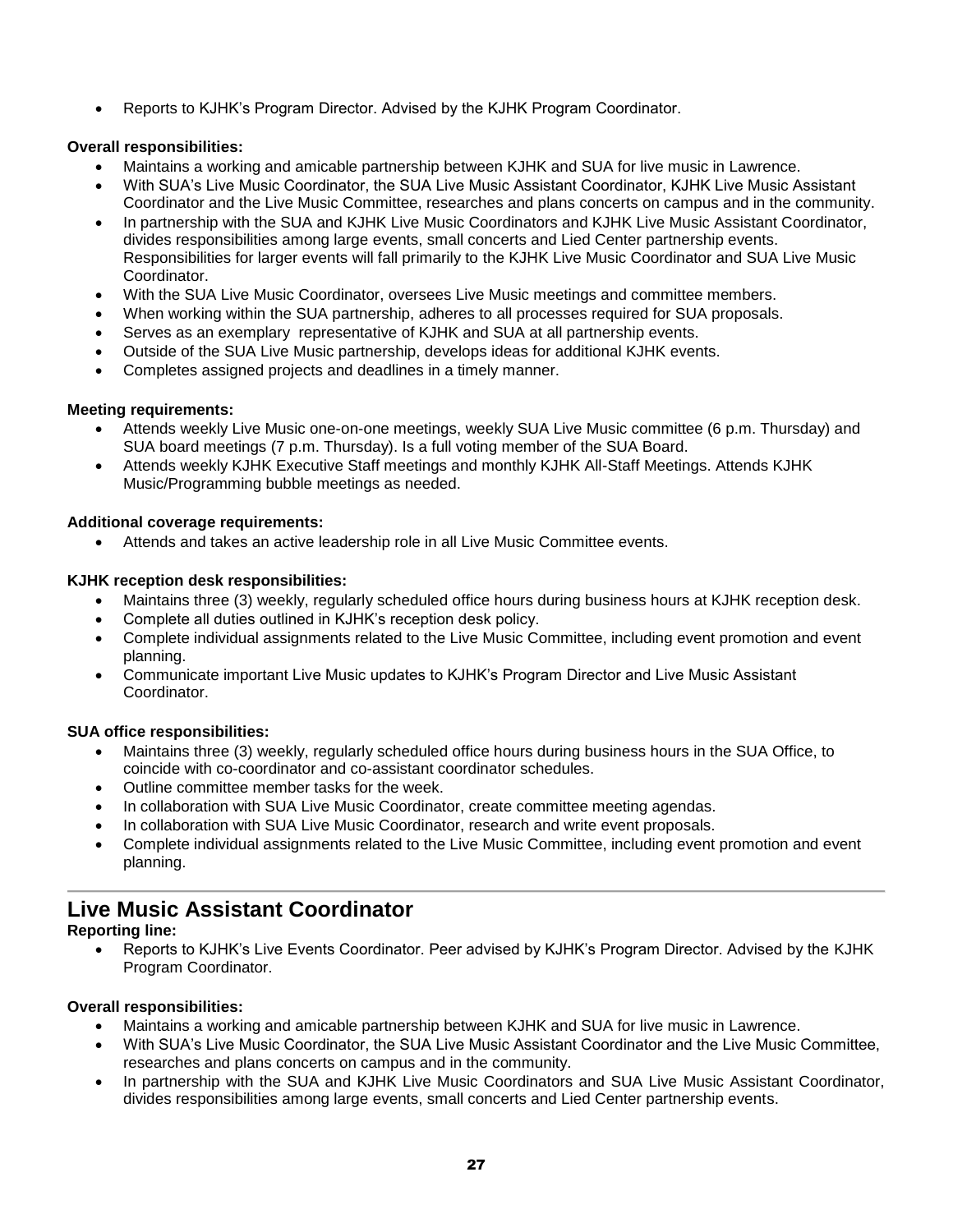- The Live Music Assistant Coordinator is specifically responsible for planning local music events for the Tunes @ Night series, to be held at the Lied Center Pavilion and other on-campus venues.
- In the absence of SUA or KJHK Live Music Co-Coordinators, oversees Live Music Committee meetings and committee member tasks.
- When working within the SUA partnership, adheres to all processes required for SUA proposals.
- Serves as an exemplary representative of KJHK and SUA at all partnership events.
- Outside of the SUA Live Music partnership, develops ideas for additional KJHK events.
- Completes assigned projects and deadlines in a timely manner.

#### **Meeting requirements:**

- Attends weekly Live Music one-on-one meetings, weekly SUA Live Music committee (6 p.m. Thursday) and SUA board meetings (7 p.m. Thursday). Is a full voting member of the SUA Board.
- Attends weekly KJHK Executive Staff meetings and monthly KJHK All-Staff Meetings. Attends KJHK Music/Programming bubble meetings as needed.

#### **Additional coverage requirements:**

Attends and takes an active leadership role in all Live Music Committee events.

### **KJHK reception desk responsibilities:**

- Maintains two (2) weekly, regularly scheduled office hours during business hours at KJHK reception desk.
- Complete all duties outlined in KJHK's reception desk policy.
- Complete individual assignments related to the Live Music Committee, including event promotion and event planning.

#### **SUA office responsibilities:**

- Maintains two (2) weekly, regularly scheduled office hours during business hours in the SUA Office, to coincide with co-coordinator and co-assistant coordinator schedules.
- Complete individual assignments related to the Live Music Committee, including event promotion and event planning.
- Assist committee members with Live Music-related work in the office.

### **Content Director**

### **Reporting line:**

- Reports directly to KJHK's Station Manager. Advised by the KJHK Program Coordinator.
- Supervises KJHK's Arts & Culture Director, FM Sports Director, Online Sports Director, Multimedia Director, and ancillary assistants and staffs.

### **Overall responsibilities:**

- Manages schedule for web content and related features.
- Acts as liaison for KJHK Special Program DJs for website content.
- Coordinates standards for content posting across music, news and sports content.
- Completes assigned projects and deadlines in a timely manner.

#### **Meeting requirements:**

- Leads a weekly Content bubble meeting (with Arts & Culture Director, FM Sports Director, Online Sports Director, Multimedia Director and Program Coordinator) and prepares agendas and overall content budgets for that meeting.
- Attends weekly KJHK Cabinet and Executive Staff meetings; and monthly KJHK All-Staff Meetings.
- Meets weekly with KJHK's Program Coordinator and Station Manager.
- As needed, attends KJHK Arts & Culture, Sports and Multimedia staff meetings.

### **KJHK reception desk responsibilities:**

- Maintains four (2) weekly, regularly scheduled office hours during business hours at KJHK reception desk.
- Complete all duties outlined in KJHK's reception desk policy.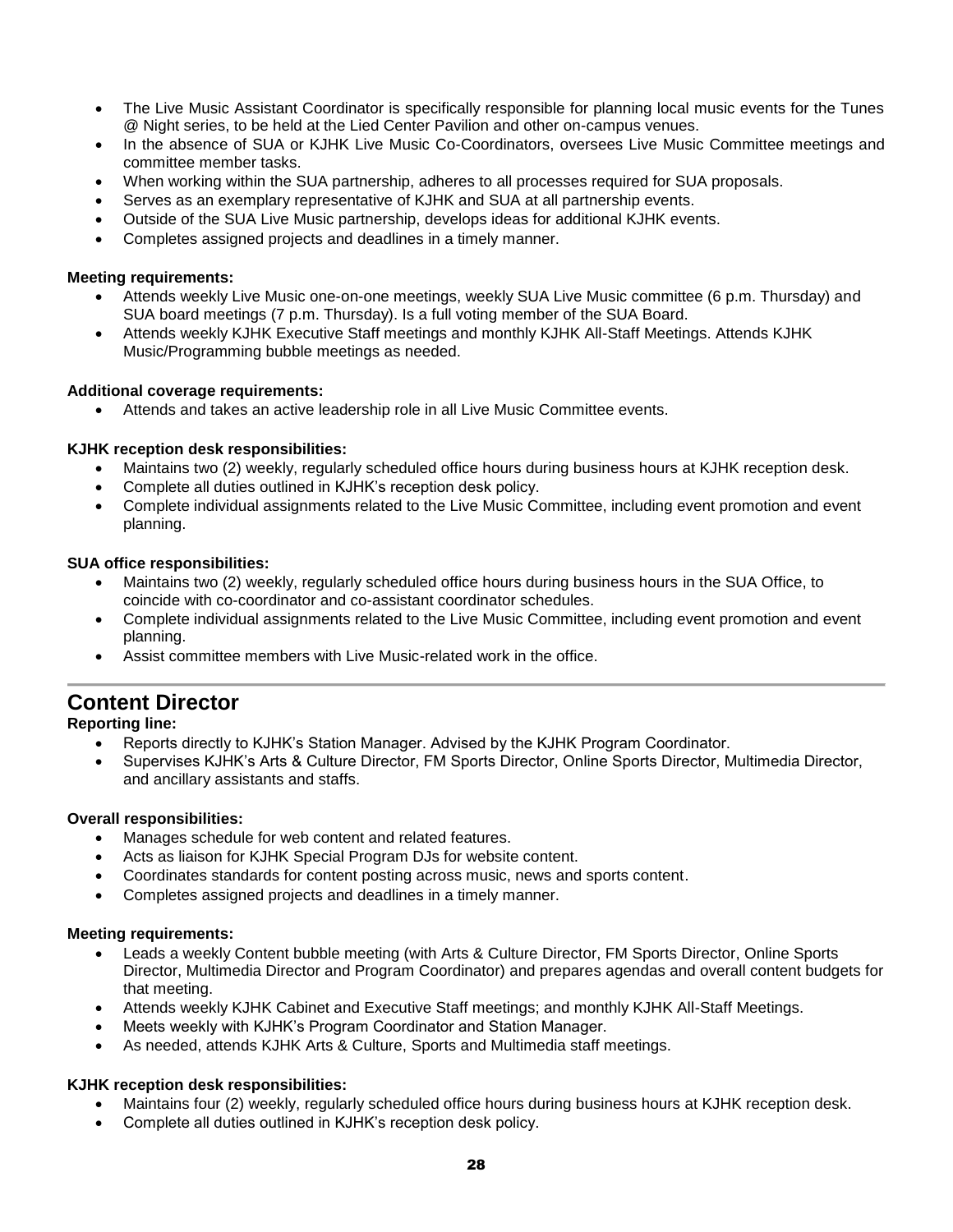- Creates and maintains a content calendar for kjhk.org, covering all news, sports, music and multimedia content posted on the website.
- Acts as the final editor on all content before posting on kjhk.org.
- Works closely with KJHK's Communications Director and Program Director to review weekly area highlights and audience objectives for KJHK online content.
- Creates an agenda for weekly Content bubble meeting.
- Identifies coverage opportunities for KJHK News, Sports, Music and Multimedia content, and communicates those opportunities to the appropriate staff director.

### **KJHK multimedia lab responsibilities:**

- Maintains at least six (6) weekly, regularly scheduled business hours in KJHK's multimedia lab in the Kansas **Union**
- Assists KJHK news, sports, multimedia and content staff members on assignments as needed.
- Assists with KJHK staff training in content areas as needed.
- Reviews scripts and show outlines for KJHK news, sports and multimedia programs.

### **Arts & Culture Director**

### **Reporting line:**

Reports directly to KJHK's Content Director. Advised by the KJHK Program Coordinator.

### **Overall responsibilities:**

- Supervises KJHK's Arts & Culture Staff.
- Ensures that all arts and culture broadcasts on KJHK are carried out in an objective and professional manner.
- Recruits staff and manages weekly meetings with staff.
- With assistance as needed, schedules and programs segments within KJHK's arts, culture and news programming.
- Completes assigned projects and deadlines in a timely manner.

### **Meeting requirements:**

- Leads a weekly Arts & Culture Staff meeting and prepares agendas and story budgets for that meeting.
- Attends weekly KJHK Content Bubble meetings; weekly KJHK Executive Staff meetings; weekly Multimedia Production Staff meetings; and monthly KJHK All-Staff Meetings.

### **Additional coverage requirements:**

Coordinates and hosts at least one (1) weekly FM arts and culture program.

### **KJHK multimedia lab responsibilities:**

- Maintains two (2) weekly, regularly scheduled production and lab assistant hours during business hours in the KJHK multimedia lab.
- Complete all duties outlined in KJHK's reception desk policy.
- Creates an agenda for a weekly Arts & Culture Staff meeting.
- Identifies coverage opportunities for KJHK Arts @ Culture.

### **KJHK production room and multimedia lab responsibilities:**

- Maintains at least four (4) weekly, regularly scheduled production hours during business hours in Production 2 at the KJHK station.
- Assists KJHK Arts & Culture Staff members in editing audio stories for broadcast.
- Produces at least one (1) weekly FM arts and culture program.
- Writes scripts and creates story outlines for KJHK arts and culture and news programming.
- Posts audio files of KJHK stories to kjhk.org, with accompanying blog posts for each FM show episode.
- Coordinates additional multimedia coverage opportunities with KJHK's Multimedia Director and the KJHK Multimedia Production Staff.
- Completes stories as needed to fill in weekly FM arts and culture programming.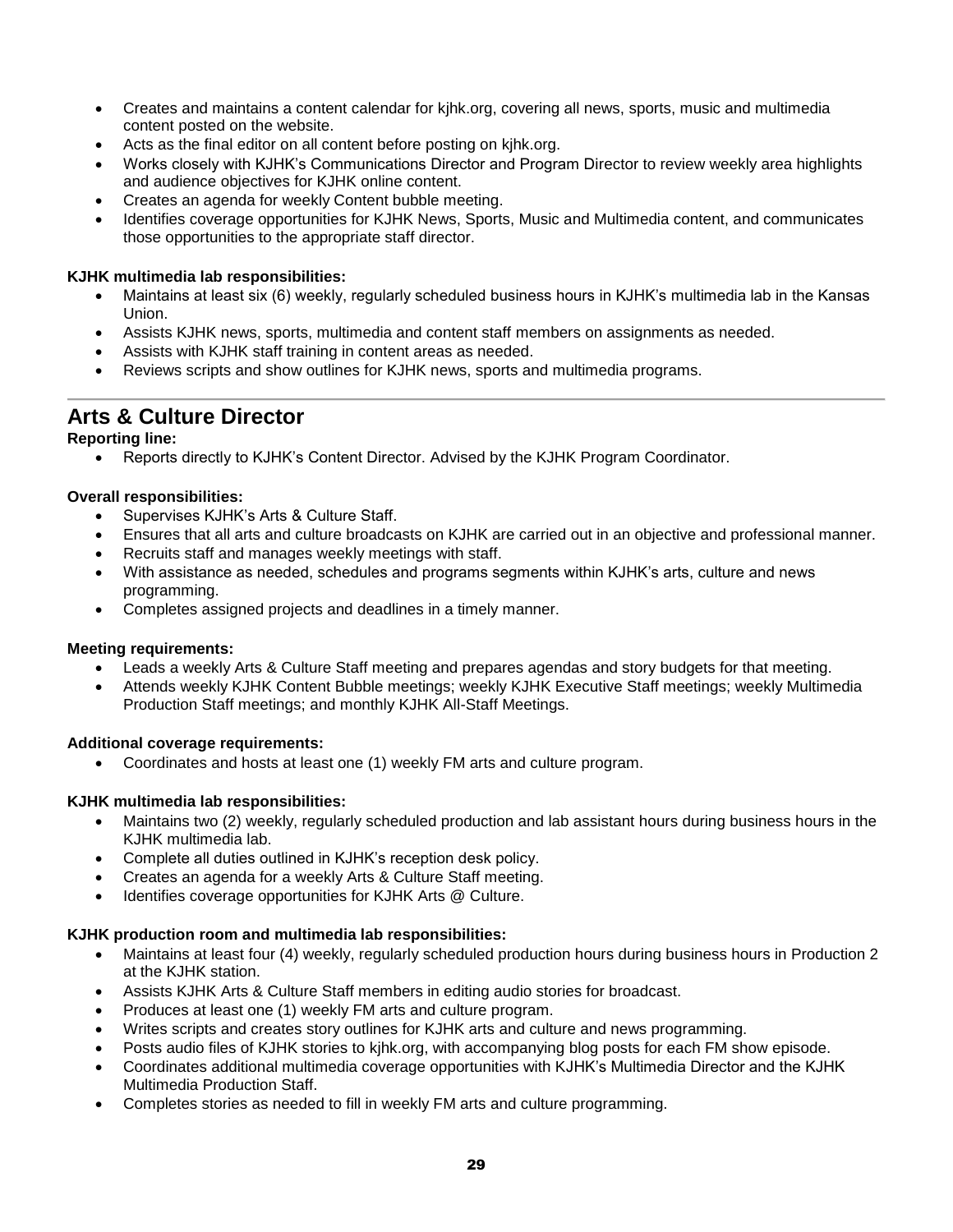### **Multimedia Director**

### **Reporting line:**

Reports directly to KJHK's Content Director. Advised by the KJHK Program Coordinator.

### **Overall responsibilities:**

- Supervises KJHK's Multimedia Staff and Multimedia Production Staff, including audio engineers, multimedia producers and photographers.
- Responsible for the creation of music-related multimedia content, including audio and video.
- Responsible for production of in-studio performances by visiting groups.
- Responsible for assigning, directing and assisting with multimedia content to go with KJHK Arts & Culture and Sports coverage.
- Responsible for assigning, directing and assisting with multimedia coverage of and promotional multimedia content for groups affiliated with the Union Programs Office, including Student Union Activities, The Big Event, Center for Community Outreach, Board of Class Officers, and groups affiliated with the KU Office of Multicultural Affairs.
- Completes assigned projects and deadlines in a timely manner.

### **Meeting requirements:**

- Leads a weekly Multimedia Staff meeting.
- Leads a weekly Multimedia Production Staff meeting.
- Attends weekly KJHK Content Bubble meetings; weekly KJHK Executive Staff meetings; and monthly KJHK All-Staff Meetings.

### **Additional coverage requirements:**

- Coordinates weekly in-studio music performances for, hosts the FM special program Live @ KJHK.
- Assists with multimedia recording and production of content to go with KJHK Arts & Culture and Sports coverage, events hosted by Union Programs and OMA affiliate organizations, and promotional work for Union Programs and OMA affiliate organizations.

### **KJHK reception desk responsibilities:**

- Maintains two (2) weekly, regularly scheduled office hours during business hours at KJHK reception desk.
- Complete all duties outlined in KJHK's reception desk policy.
- Coordinates in-studio schedule with touring bands, promoters, local acts and others. Keeps a regularly updated in-studio schedule to share with Online Content Editor and Program Coordinator.
- Coordinates Multimedia Staff schedule for upcoming in-studio performances.
- Coordinates additional audio and video editing needs with Program Coordinator.
- Creates an agenda for weekly Multimedia Staff and Multimedia Production meetings.
- Assigns audio and video editing assignments to Multimedia Staff and Multimedia Production Staff.

### **KJHK multimedia lab responsibilities:**

- Maintains ten (10) weekly, regularly scheduled production and lab assistant hours during business hours in the KJHK multimedia lab.
- Edits audio and video elements of that week's Live @ KJHK recording.
- Trains and assists Multimedia Staff members on audio and video editing for assignments.
- Additional scheduled in-studio performances, festival coverage, artist profiles or other projects will require additional scheduled production hours.
- Maintains a maximum two-week turnaround time on Live @ KJHK in-studio performance videos.
- Posts completed projects to Live @ KJHK YouTube channel.
- Uploads completed projects to kjhk.org for review and publishing by Content Director.

### **Sports Director**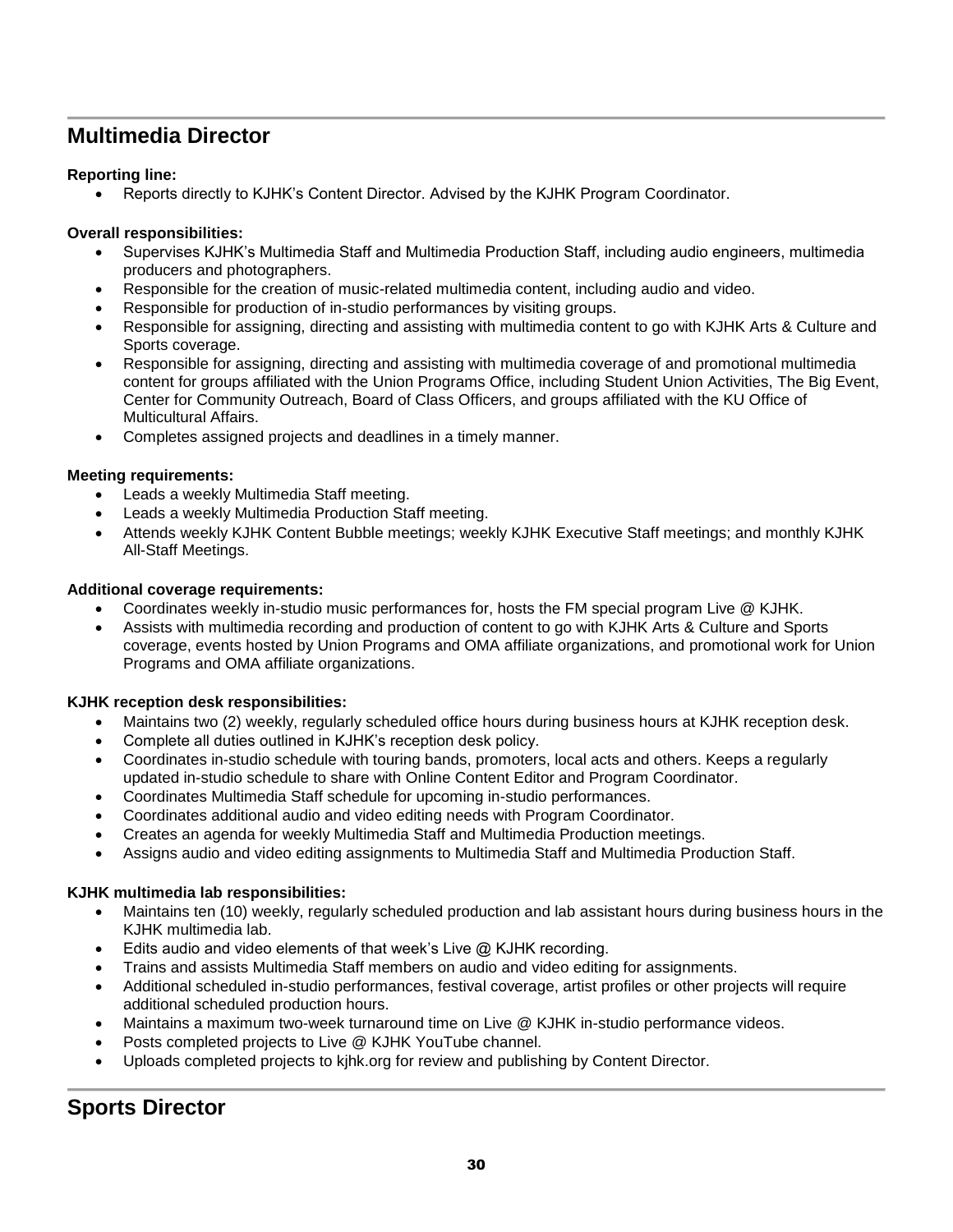### **Reporting line:**

- Reports to KJHK's Content Director. Advised by the KJHK Program Coordinator.
- Supervises KJHK's Sports Staff.

### **Overall responsibilities:**

- Ensures sports broadcasts and related programming are carried out in an objective and professional manner.
- Posts KJHK Sports content to kjhk.org.
- When approved by KJHK's Program Director, coordinates live sports play-by-play coverage for FM (men's and women's basketball, football). Coordinates in-studio staff for FM coverage of KU Olympic sports as programming time allows (soccer, volleyball, baseball, softball).
- Vets and trains KJHK sports staff announcers for play-by-play coverage.
- Recruits a sports staff and coordinates staff member schedules with on-air programming.
- Coordinates additional sports coverage, including press conferences, media days, remote broadcasts, and sports news or features content for on-air broadcast. Schedules volunteer staff for coverage.
- With the Content Director, coordinates hosts, guests and show content for sports multimedia productions.
- Completes assigned projects and deadlines in a timely manner.

### **Meeting requirements:**

- Leads a weekly Sports Staff meeting. Prepares agendas and overall content plans for that meeting.
- Attends weekly KJHK Executive Staff meetings. Attends monthly KJHK All-Staff Meetings.
- Attends a weekly Content Bubble meeting with KJHK's Content Director, Art & Culture Director, Multimedia Director, and Program Coordinator.

### **Additional coverage responsibilities:**

- Hosts weekly one-hour FM sports show on-air. Show format will consist of pre-produced content (interviews, features, press conference audio, other clips) focused on KU sports.
- Covers FM broadcasts of sporting events as needed.

### **KJHK reception desk responsibilities:**

- Maintains two (2) weekly, regularly scheduled office hours during business hours at KJHK reception desk.
- Complete all duties outlined in KJHK's reception desk policy.
- Coordinates sports staff member schedules for weekly assignments and coverage.
- Trains KJHK Sports Staff members on equipment needed for sports broadcasts.

### **KJHK production room responsibilities:**

- Maintains four (4) weekly, regularly scheduled production hours during business hours at KJHK.
- Assists KJHK Sports Staff members in scripting, recording and editing podcasts to post on kjhk.org.
- Pulls audio clips and stories from each week's podcasts, vodcasts and other sports content to include in a weekly, one-hour sports news FM show. Acts as producer and host for that show. Coordinates co-hosts, interviews and other pieces for the FM sports show as needed.
- Assists KJHK Sports Staff members in recording, scripting and editing audio pieces to air on FM.
- Coordinates KJHK Sports FM programming with volunteer staff members.

### **KJHK multimedia lab responsibilities:**

- Maintains three (3) weekly, regularly scheduled office hours in the KJHK multimedia lab.
- With the Content Director, coordinates production times for Sports multimedia content.
- Assists KJHK staff with photo, video and audio recording and editing.

### **Communications Director**

### **Reporting line:**

- Reports to KJHK's Station Manager. Advised by the KJHK General Manager.
- Supervises KJHK's Community Engagement Director, Social Media Director, Creative Director, Production **Director**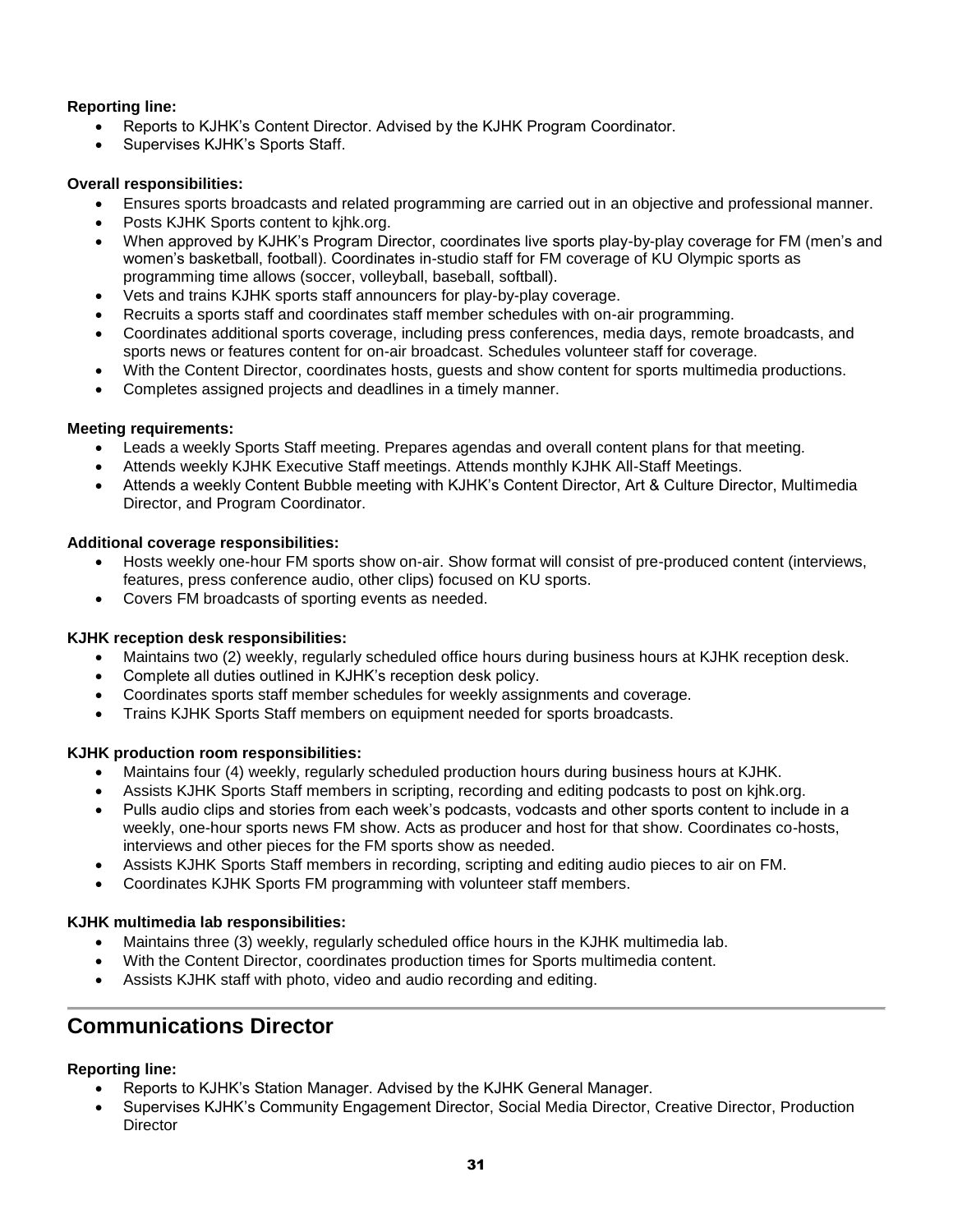### **Overall responsibilities:**

- Maintains an overarching KJHK Communications calendar that details all communication and promotional activities of KJHK.
- Works with the KJHK cabinet and KJHK's Communications wing directors to identify and execute all station promotion opportunities.
- Maintains maximum awareness of KJHK's program schedule, content calendar, and music reviews in order to better promote these aspects of KJHK through appropriate KJHK Communications directors and channels.
- Manages KJHK's online events calendar at kjhk.org and acts a campus and community partner when researching and representing events offered on the KJHK events calendar.
- Manages KJHK's weekly FM rotator system along with KJHK's Production Director, including identifying areas of KJHK programming and content that should be highlighted, writing scripts, and submitting weekly production requests to KJHK's Production Director.
- Supervises KJHK's Creative Director, providing direction as needed to design various collateral and related promotional items and branding for KJHK. Manages overall workflow and time/resources/requests of KJHK Creative.
- In concert with the KJHK Communications wing, designs, schedules, and coordinates campaigns to promote a variety of KJHK endeavors.
- With the KJHK Technology Director, works with the KJHK Creative Director to improve the user experience for KJHK's audiences.
- Serves as KJHK's chief contact and representative for outside inquiries involving ticket giveaways, cosponsorships, spot trades, and station underwriting opportunities.
- Schedules and manages all ongoing ticket and prize giveaways at KJHK.
- Serves as a member of KJHK's Cabinet leadership team.

### **Meeting requirements:**

- Attends weekly KJHK Cabinet meetings, KJHK Executive Staff meetings and monthly KJHK All-Staff Meetings.
- Leads weekly KJHK Communications bubble meetings.
- Attends weekly KJHK Content meetings to review weekly stories and content calendar.
- Attends weekly Street Team meetings.
- Attends weekly Production Staff meetings.

### **Additional coverage requirements:**

 As KJHK's student underwriting representative, this position may earn additional personal income via a commission-based system and subsequently may desire to schedule appointments with potential underwriters outside of the other weekly requirements

### **KJHK reception desk responsibilities:**

- Maintains six (6) weekly, regularly scheduled office hours during business hours at KJHK reception desk.
- Complete all duties outlined in KJHK's reception desk policy.
- Complete individual assignments related to the Communications wing at KJHK.

### **KJHK Underwriting and Commission System:**

It is the responsibility of the KJHK Communications Director to connect potential underwriters to KJHK's General Manager for station fundraising purposes. While there are no quotas set forth for this position, it is in the Communications Director's interest as a primary contact at KJHK to interact with and solicit potential underwriters.

KJHK's General Manager will share a list of current and potential underwriting accounts with the Communications Director. The Communications Director will receive a commission on any new accounts brought into KJHK in addition to their monthly stipend. The General Manager will contact Union Accounting to apply this bonus incentive as needed each month. The commission scale will be as follows:

### **FOR ALL NEW KJHK UNDERWRITING ACCOUNTS (accounts not active with KJHK in the last two years): 25% commission on all new account dollars brought in**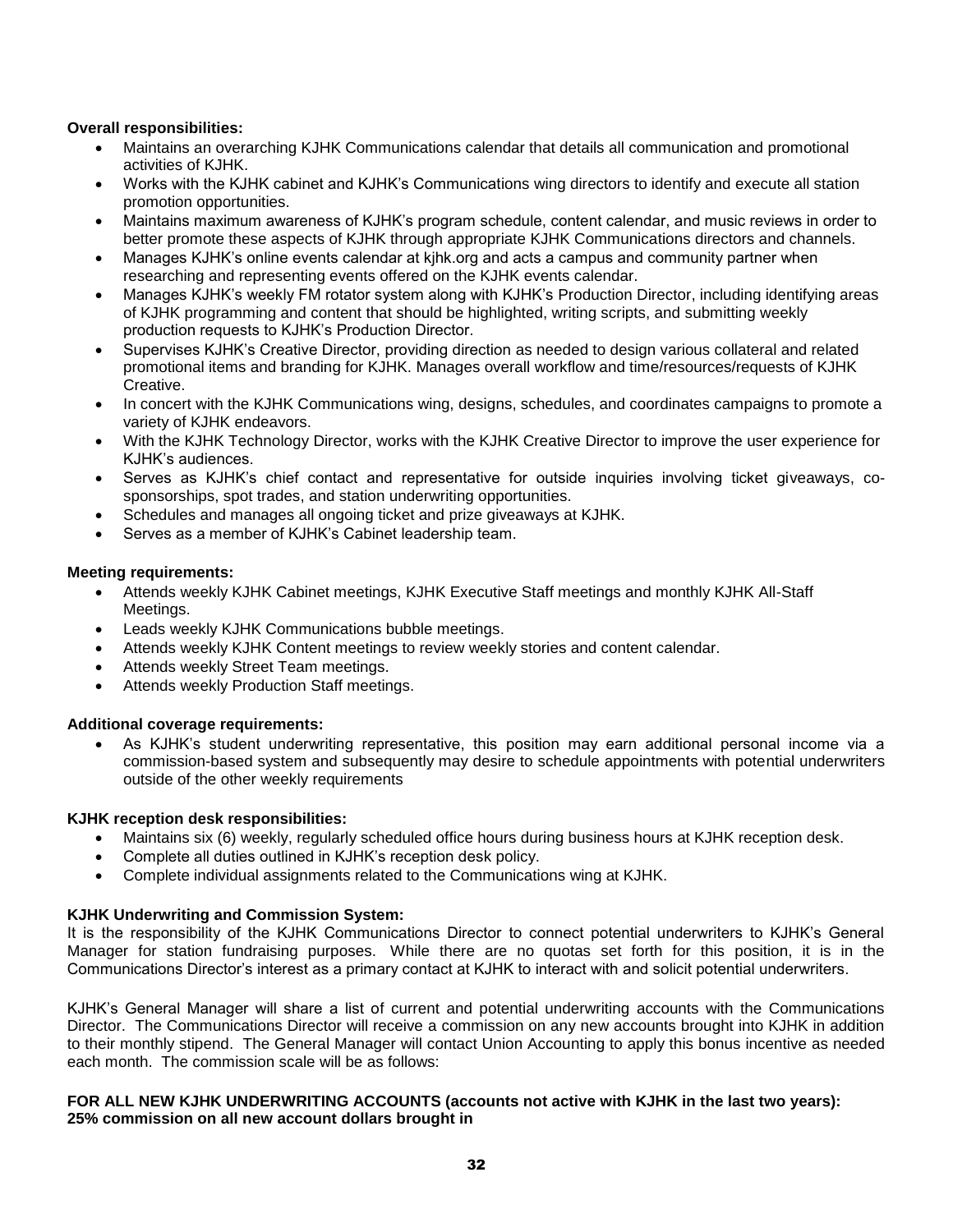### **FOR ALL EXISTING KJHK UNDERWRITING ACCOUNTS (accounts active with KJHK in the last two years): 15% commission on existing account dollars brought in**

**\*NOTE:** The commissions above are for new underwriting accounts and related KJHK sponsorships only – Live Events proceeds, previously existing corporate activations coordinated by KJHK professional management, private Endowment funds, and Friends of KJHK program revenue are not included in the commission system outlined above.

### **Community Engagement Director**

### **Reporting line:**

Reports to KJHK's Communications Director. Advised by the KJHK General Manager.

### **Overall responsibilities:**

- Responsible for raising awareness of KJHK through activation activities that attract new listeners and volunteers alike.
- Works with the Communication Director to coordinate station promotion opportunities, to include KJHK tabling at campus and community events, KJHK DJing at campus and community events, KJHK presence at campus information fairs, posting flyers on campus and in the community, and distribution of other KJHK promotional materials.
- Researches KU student organizations and conducts outreach to raise awareness of what KJHK can do to support student organizations and their respective missions.
- Works to establish a variety of beneficial campus and community partnerships with KJHK to advance partners' objectives while elevating the station's profile. Acts as the primary liason for these partnerships when appropriate.
- Identifies community service opportunities for KJHK staff and volunteers and coordinates community service activities and recruits KJHK staff and volunteers to participate in these activities.
- Supervises the KJHK Street Team to coordinate tabling, flyering, and other activations of the station.
- Serves as an exemplary representative of KJHK at all activations.

### **Meeting requirements:**

- Attends weekly KJHK Executive Staff meetings and monthly KJHK All-Staff Meetings.
- Attends weekly KJHK Communications bubble meetings.
- Leads weekly KJHK Street Team meetings.

### **Additional coverage requirements:**

- Attends and takes an active promotions role in select Live Music events.
- As needed, schedules coverage for tabling and/or DJing at campus and community events, and covers parts or all of those event durations as staffing levels warrant.
- As needed, schedules coverage for community service activities, and covers parts or all of these activities as required.

### **KJHK reception desk responsibilities:**

- Maintains five (5) weekly, regularly scheduled office hours during business hours at KJHK reception desk.
- Complete all duties outlined in KJHK's reception desk policy.
- Complete individual assignments related to the Communications bubble at KJHK.

### **Social Media Director**

### **Reporting line:**

Reports to KJHK's Communications Director. Advised by the KJHK General Manager.

### **Overall responsibilities:**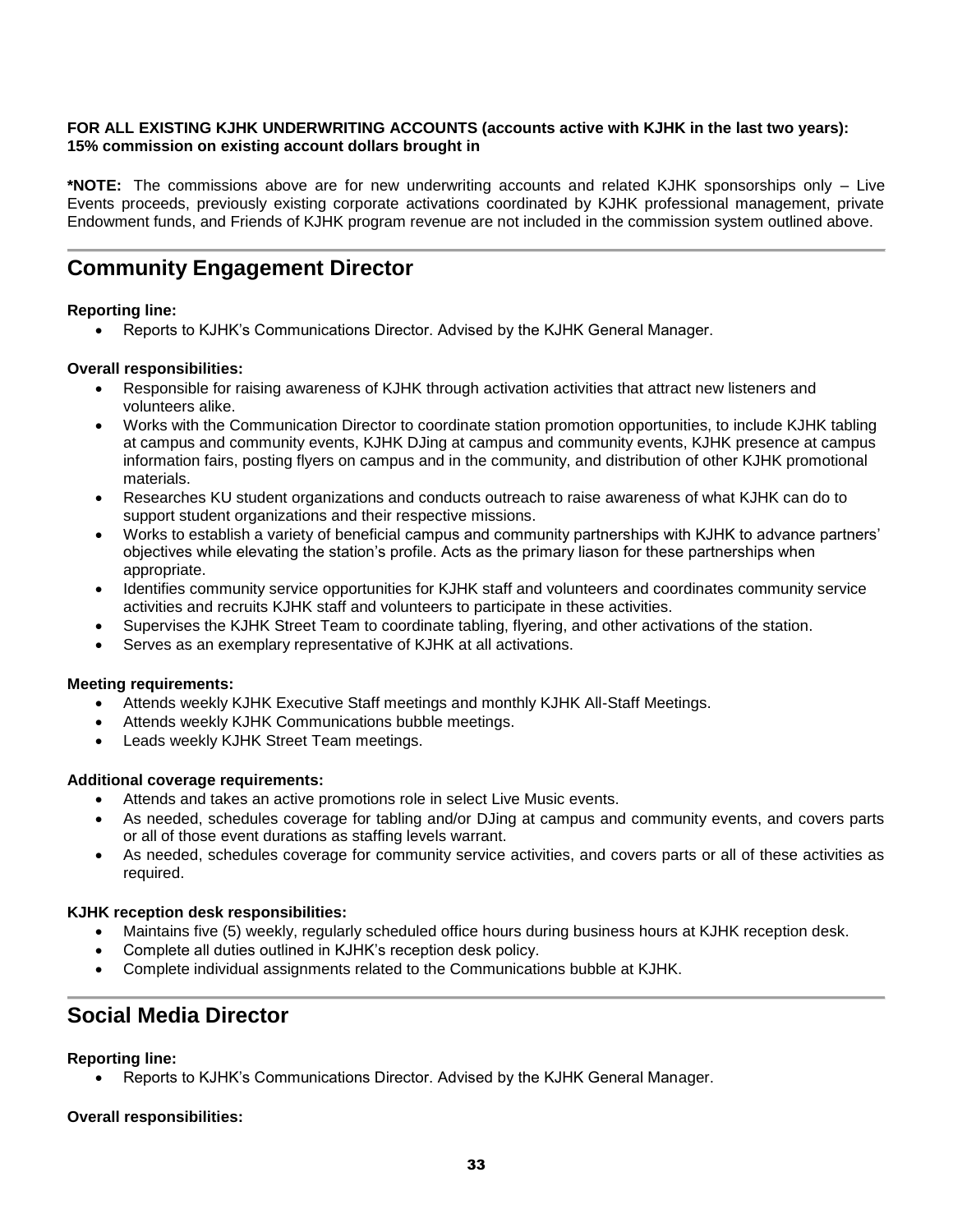- Responsible for raising awareness of KJHK's programming, content, and overall online presence through appropriate social media platforms and related content platforms, including but not limited to; Facebook, Twitter, Instagram, and YouTube.
- Serves as KJHK's social media representative, responsible for the strategic scheduling of all official KJHK social media posts and interactions.
- Develops a social media strategy, post calendar, and editorial voice that supports all Programming, Online Content, and Communications areas of KJHK.
- Responsible for the curation and promotion of all social media platforms and content of KJHK.
- Works with all areas of KJHK (Programming, Content, and Communications) and their respective director(s) to author and publish social media content for the station.
- Works with the Communications Director to devise, author, schedule, and execute longer-form social media campaigns that promote KJHK activities.
- Authors and maintains all style guides pertaining to KJHK's social media platforms and presence.
- Schedules all KJHK social media posts and publications.
- Acts as the primary contact for all inbound communications from KJHK's social media platforms, including the timely response to messages and inquiries, routing to other KJHK directors/areas when appropriate, and maintaining clear and courteous communication with KJHK's audience and stakeholders at all times.

### **Meeting requirements:**

- Attends weekly KJHK Executive Staff meetings and monthly KJHK All-Staff Meetings.
- Attends weekly KJHK Communications bubble meetings.

### **Additional coverage requirements:**

- Attends and takes an active social media role in select Live Music events.
- As needed, attends and takes an active social media role in other KJHK promotion and engagement activities, including but not limited to co-sponsored campus and community events, tabling and info fair opportunities, community service activities, and beyond.

### **KJHK office hours responsibilities:**

- Maintains four (4) weekly, regularly scheduled office hours during business hours at KJHK reception desk.
- Maintains two (2) weekly, regularly scheduled office hours during business hours in KJHK 366.
- Complete all duties outlined in KJHK's reception desk policy.
- Complete individual assignments related to the Communications bubble at KJHK.

### **Production Director**

### **Reporting line:**

- Reports to KJHK's Communications Director. Advised by the KJHK General Manager.
- Supervises KJHK Production Staff.

### **Overall responsibilities:**

- Responsible for the creation of all on-air donor spots, promotional spots, and Public Service Announcements aired on KJHK.
- Works with KJHK Communications and KJHK management to create donor spots that appeal to audience and donors alike.
- Ensures that all spots are appropriate by FCC standards and are approved either by the KJHK Program Coordinator or General Manager.
- Completes all assigned projects and their related deadlines in a timely manner.
- With training from KJHK professional staff, working knowledge of Adobe Audition, Wide Orbit media storage will be required.
- Trains and manages a production staff to assist in making new and engaging on-air spots for KJHK.
- Serves KJHK Communications and station objectives by integrating spot production into an overall station brand strategy for short and long-term on-air campaigns.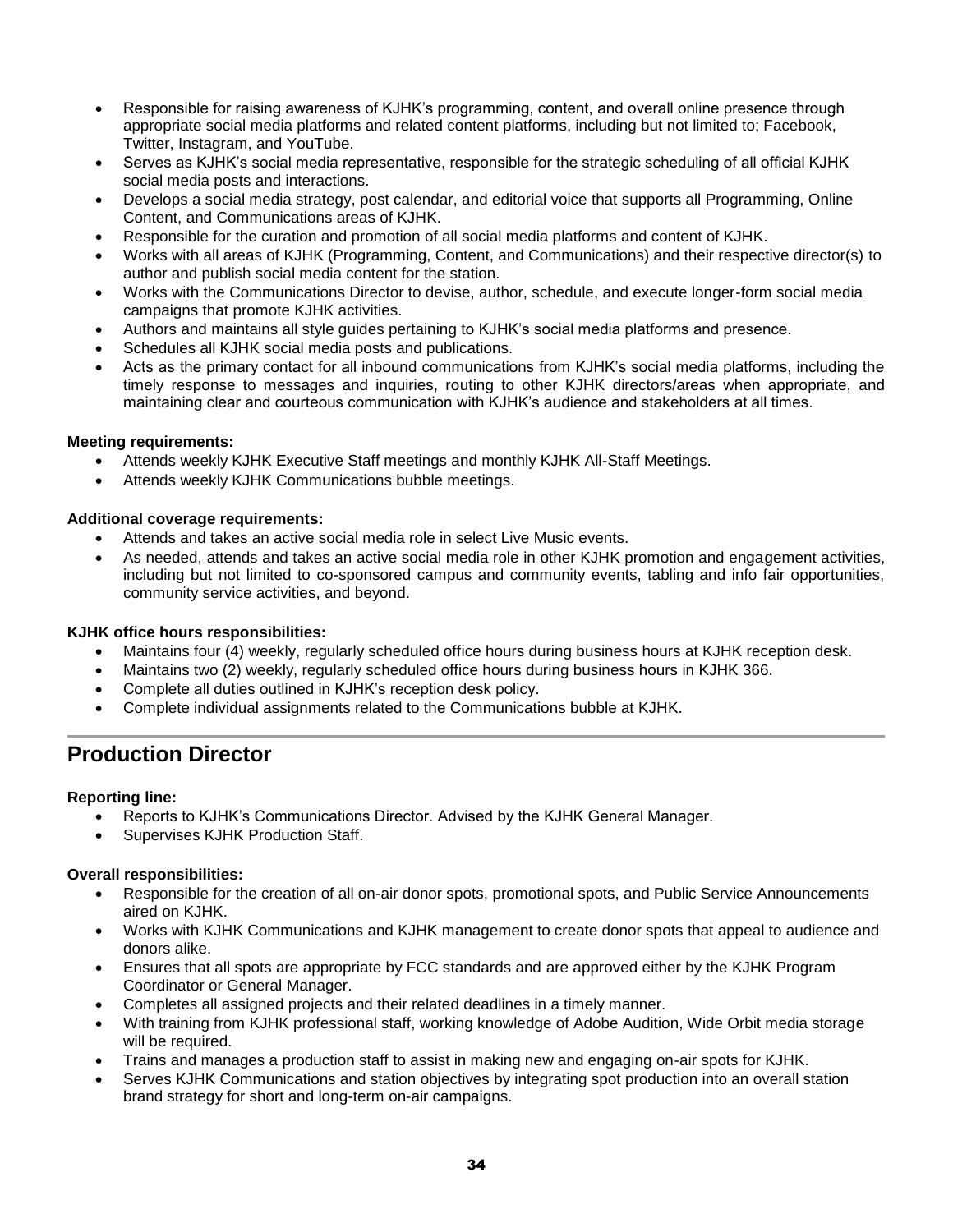Cross-trains on all technology in KJHK 366 to serve as an additional resource for KJHK Multimedia operations and related volunteer staff training.

### **Meeting requirements:**

- Attends weekly KJHK Communications meetings, KJHK Cabinet meetings, KJHK Executive Staff meetings and monthly KJHK All-Staff Meetings.
- Leads weekly KJHK Production Staff meetings.

### **Additional coverage requirements:**

Acts as an on-call when last-minute spot production requests are issued.

### **KJHK production hours responsibilities:**

- Maintains five (5) weekly, regularly scheduled office hours during business hours in KJHK Production 2.
- Maintains two (2) weekly, regularly scheduled office hours during business hours in KJHK 366.
- Completes all assignments within weekly hours required, and uses remaining weekly time in Production 2 to create new station promotion spots and evergreen content.
- Complete individual assignments at KJHK.

### **Creative Director**

### **Reporting line:**

Reports to KJHK's Communications Director. Advised by the KJHK General Manager.

### **Overall responsibilities:**

- Responsible for the creation of all creative and promotional print and digital design collateral produced for KJHK.
- Works with KJHK Communications and KJHK management to create promotional materials that appeal to audience and staff alike.
- Ensures that all designs are appropriate by KJHK standards and styles and are approved either by the KJHK Program Coordinator or General Manager.
- Completes all assigned projects and their related deadlines in a timely manner.
- Working knowledge of Adobe Illustrator, Photoshop, and InDesign is required.
- During scheduled office hours, is available to serve as a resource and peer educator for questions from KJHK volunteers seeking assistance.
- Serves KJHK Communications and station objectives by integrating design production into an overall station brand strategy for short and long-term campaigns.

### **Meeting requirements:**

 Attends weekly KJHK Communications meetings, KJHK Executive Staff meetings and monthly KJHK All-Staff Meetings.

### **Additional coverage requirements:**

Acts as an on-call when last-minute design production requests are issued.

### **KJHK production hours responsibilities:**

- Maintains six (6) weekly, regularly scheduled design production hours during business hours in KJHK 366.
- Completes assignments within weekly hours required, and uses remaining weekly time in KJHK 366 to create new station promotion materials and content.
- Complete individual assignments at KJHK.

### **Technology Director**

**Reporting line:**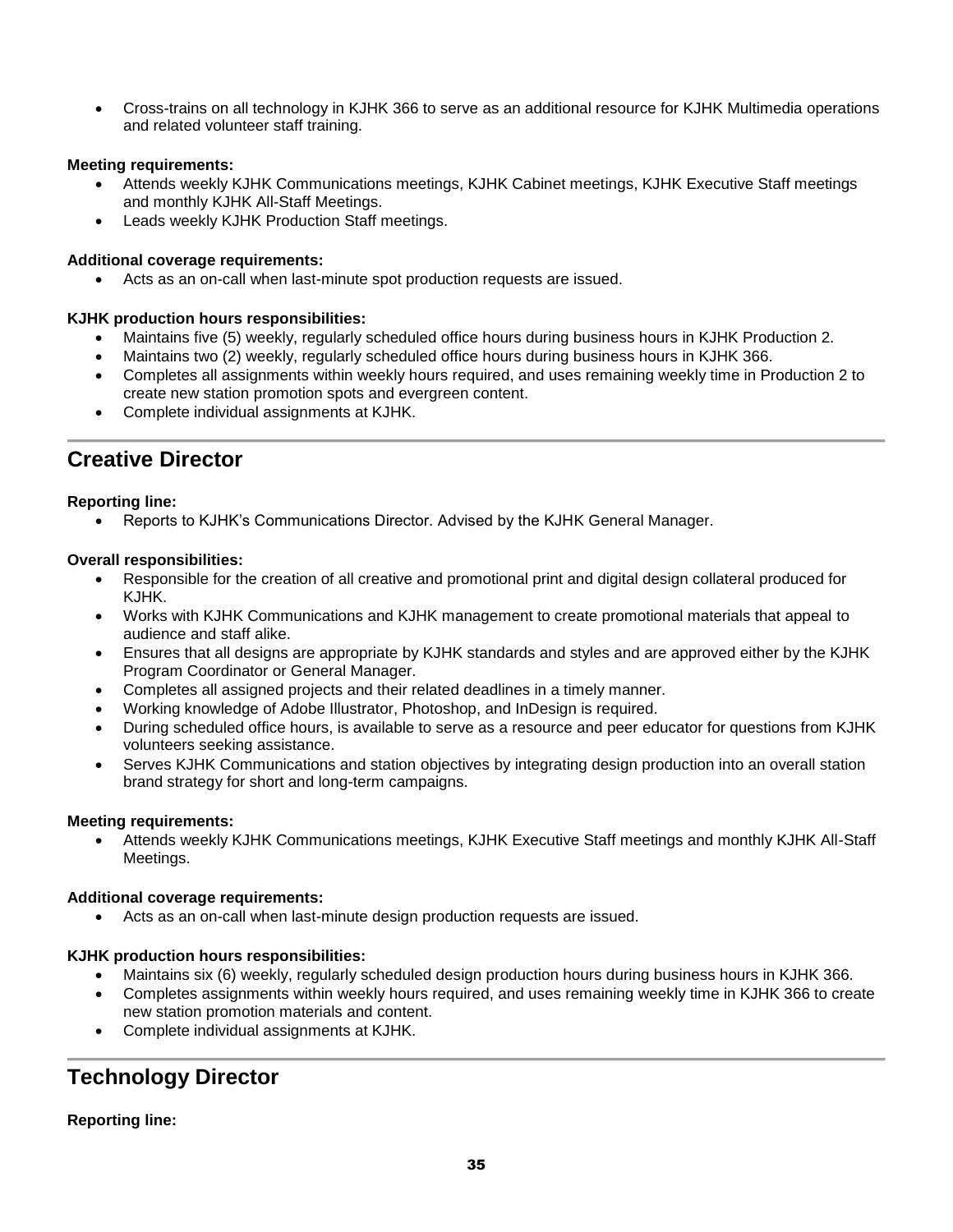Reports to KJHK's Station Manager. Advised by the KJHK General Manager.

### **Overall responsibilities:**

- Via the KJHK General Manager, learns all necessary systems and routines for KJHK technology functions. Working knowledge of HTML, CSS, PHP required, understanding of audio/video production hardware/software preferred, and basic systems administration functions are a must.
- Provides all pertinent support functions for KJHK digital operations, to include KJHK systems administration, in-house CPU and storage support, website design/support, and KJHK streaming support.
- Serves the KJHK staff by providing quick, knowledgeable and instructive support for technology questions pertinent to KJHK staff operations.
- Researches, develops, and maintains new technologies that serve KJHK's internal and external digital needs.
- Provides and/or generates full documentation for KJHK I.T. routines, troubleshooting, system administration, passwords, etc.
- With the KJHK Communications Director, works with the KJHK Creative Director to improve the user experience for KJHK's audiences.
- Serves as a member of KJHK's Cabinet leadership team.

### **Meeting requirements:**

- Attends weekly KJHK Cabinet meetings, KJHK Executive Staff meetings and monthly KJHK All-Staff Meetings.
- Attends weekly Communications Bubble meetings.

### **Additional coverage requirements:**

- Maintains two (2) weekly, regularly scheduled SysAdmin hours in the KJHK studios and production areas to maintain and troubleshoot KJHK computers and related systems.
- Acts as an on-call when support needs arise for KJHK I.T. operations.

### **KJHK reception desk responsibilities:**

- Maintains four (4) weekly, regularly scheduled office hours during business hours at KJHK reception desk.
- Complete all duties outlined in KJHK's reception desk policy.
- Complete individual assignments at KJHK.

### **Disc Jockey**

The conduct of the DJ is crucial to the success of the station. Personality, approachability, and professional behavior make the station a success. For these reasons, all KJHK DJs are expected to read this and all other related manuals and training documentation.

Until fairly recently, all DJs were required by law to pass a written exam to be certified by the federal government as radio operators. This rule has now been lifted, but KJHK's expectations of DJs are the same – technical proficiency and professionalism are required of all DJs. Any DJ found in opposition to these principles through inappropriate behavior may be suspended or terminated from KJHK.

Guest DJ Show hosts must arrange to have a live, in-studio guest. Live means a human being. The guest is to be approved at least 24 hours in advance by the special programs director.

The duties of a DJ include, but are not limited to:

- 1. Present KJHK to the listening public in the most professional and creative way possible.
- 2. Arrive for show at least 15 minutes before airtime.
- 3. Keep studio clean (e.g. throw away trash, put away records).
- 4. Abide by all FCC rules and regulations.
- 5. Proficiency in technical aspects of station operation.
- 6. Attend monthly All-Staff Meetings and weekly departmental meetings.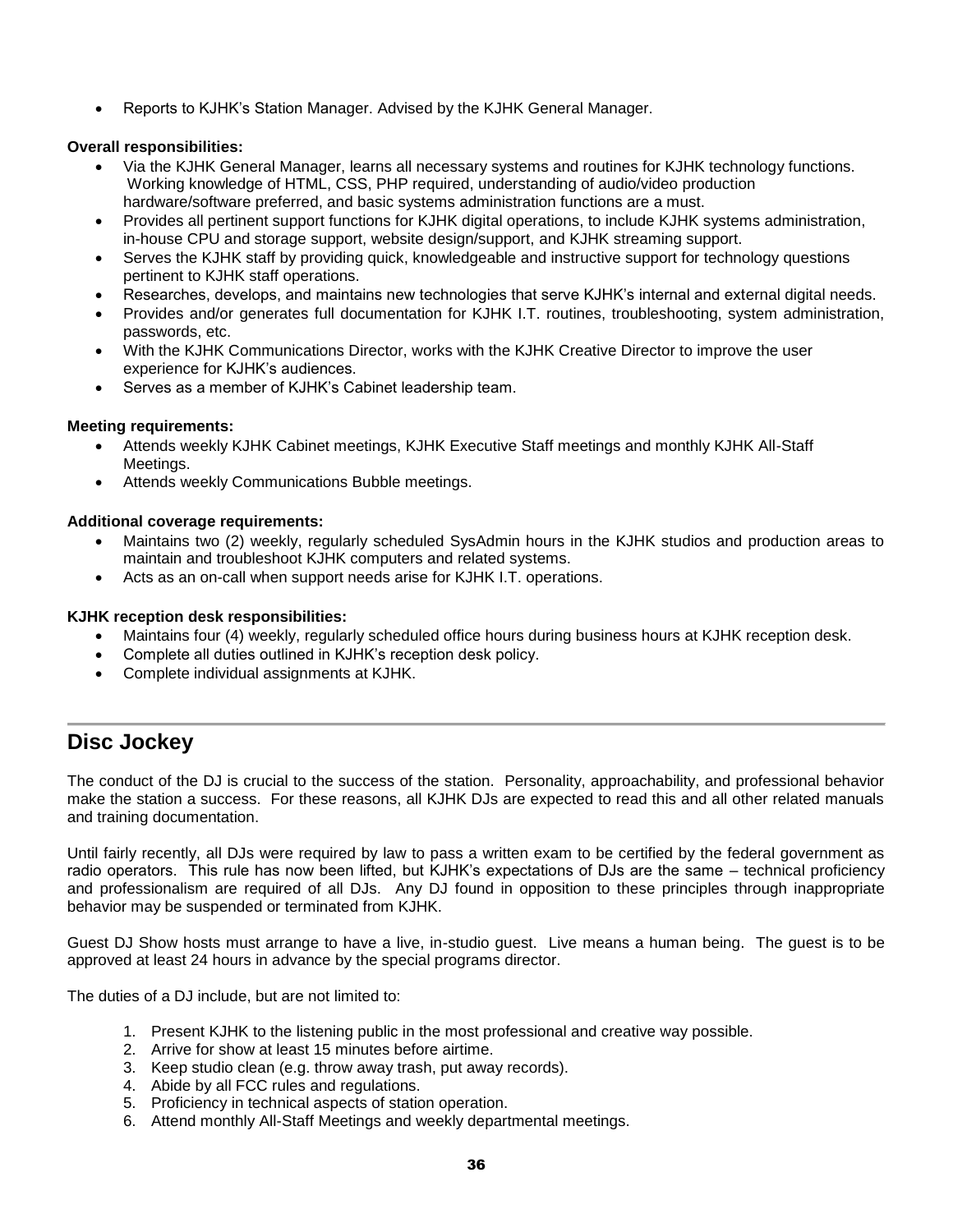- 7. Be responsible to find substitute for show if you cannot make it.
- 8. Be fully knowledgeable with all materials pertaining to the Affidavit on page 32 of this handbook.
- 9. Sign the Participation Contract found on page 30 of this handbook.
- 10. Sign the Affidavit found on page 31 of this handbook.

### **15. ANSI Guidelines for Human Exposure to RF Radiation**

The following information on human exposure to radio frequency radiation is an excerpt from the OST Bulletin number 65, Federal Communications Commission, Office of Science and Technology, October, 1985. A complete copy of the report is included in the KJHK Public File and available for your inspection during normal business hours.

### **Section IV: Controlling Exposure to RF Fields**

### Public Exposure

"Studies by EPA (see Reference 12) have shown that the great majority of the American public is exposed to insignificant levels of RF radiation. However, there are some situations in which RF levels are considerably higher than normal, and in those cases preventive measures may have to be taken. The ANSI exposure guidelines apply to both the public ("non-occupational" exposure) and to workers. It would be expected that situations in which members of the public are exposed in excess of the guidelines are less common than situations involving workers, due to the fact that workers are more likely to be in close proximity to a given RF source as part of their job. However, if exposure of the public is a problem there are several options available for reducing the potential for exposure.

In order for the ANSI protection guides, or any other exposure guidelines, to be exceeded areas of excessive levels have to be accessible. This point should be obvious, but there is often confusion over the difference between an emission standard, e.g., a certain power density or field strength allowed at a certain distance, and an exposure standard. The ANSI guidelines constitute an exposure standard, i.e., recommended levels to which people may be safely exposed regardless of the location where those levels occur. This means that as long as accessibility to an area of excessive RF levels is restricted to conform with the ANSI guidelines, those guidelines would not be violated."

The possibility of excessive exposure to RF radiation from KJHK's transmitter is negligible. However, if you are interested in knowing more about hazards of radiation exposure you are encouraged to read OST Bulletin #65. Questions about the study should be directed to the Chief Engineer or General Manager.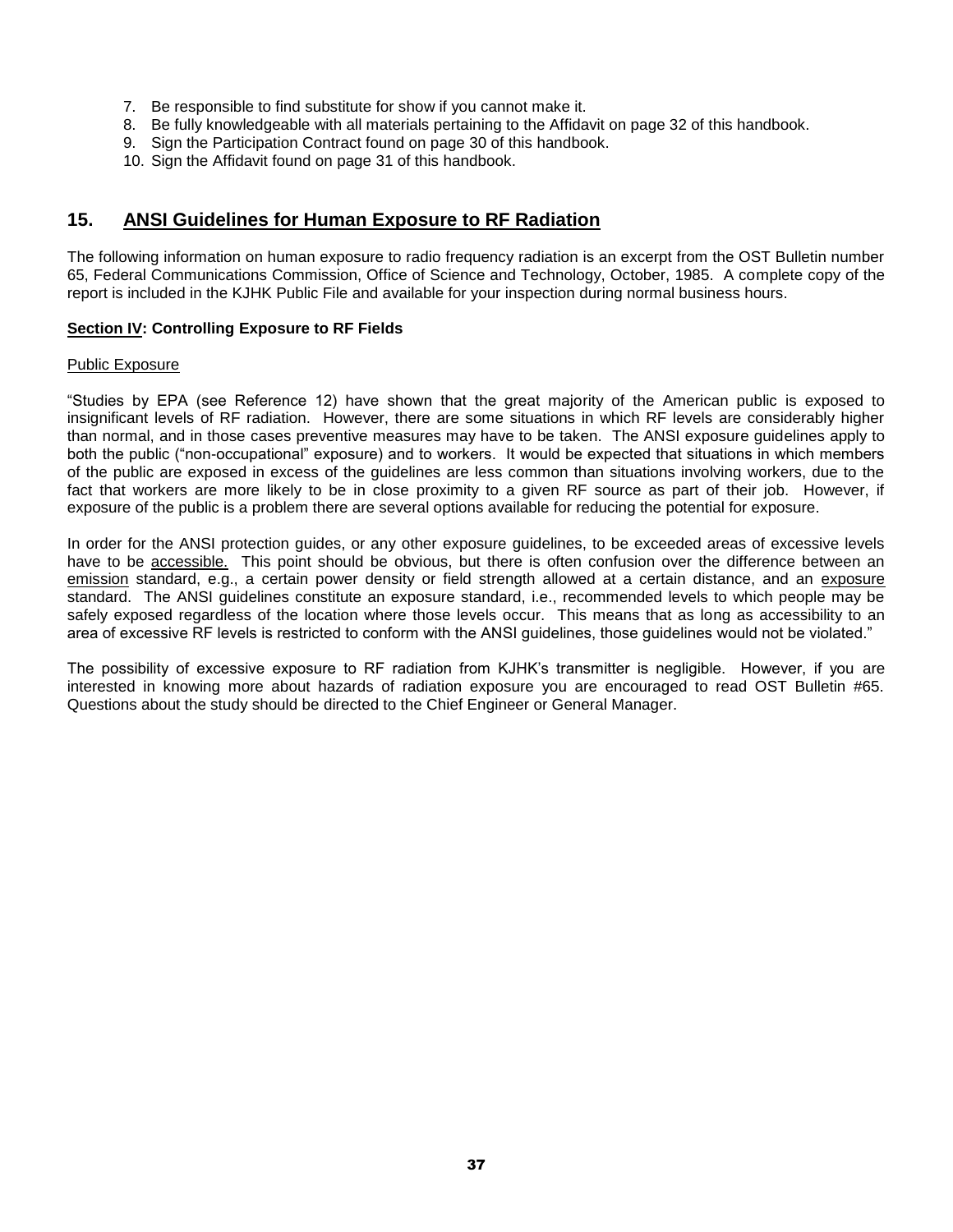## **KJHK Participation Contract**

This contract commits the undersigned KJHK staff member to fulfillment of KJHK's responsibilities to the educational mission of The University of Kansas and to its students.

KJHK-FM's purpose is to serve as a laboratory radio station, academic in purpose and administered by The University of Kansas and the KU Memorial Unions. The undersigned KJHK staff member agrees:

- 1. to perform in support of KJHK's purpose and in compliance with the station's statement of staff responsibilities.
- 2. to comply with KJHK's FCC licensing and operational requirements as a noncommercial, educational broadcast station.
- 3. to comply with the KJHK policies and procedures set forth by its governing board and with guideline and directives issued by the general manager and the student station manager.
- 4. to air programs in a professional manner and with sensitivity for the cultural diversity of the University community.
- 5. to encourage all students regardless of race, sex, religion, sexual orientation or age to participate within the station.
- 6. to serve the listenership with programming developed on the basis of research.
- 7. to respect listeners, co-workers and advisors.
- 8. to maintain organizational stability, consistency, reliability and professionalism at KJHK.
- 9. to assure that KJHK is a respected, valuable component of the University.
- 10. to be prejudicial towards no one.
- 11. to exercise no sexual harassment in any form.
- 12. to discharge job duties as assigned by supervisors and to understand task responsibilities and penalties for non-fulfillment of them and for conduct violations.

The undersigned staff member agrees to fulfill the above listed responsibilities for the duration of his/her employment at KJHK. The undersigned acknowledges that, for a breach of this agreement, he or she will be subject to disciplinary measures by the student Station Manager or General Manager and that penalties may include termination of appointment.

| Print | ur     | )ate |
|-------|--------|------|
| ND.   | יי     | _    |
| varne | $\sim$ |      |
|       |        |      |